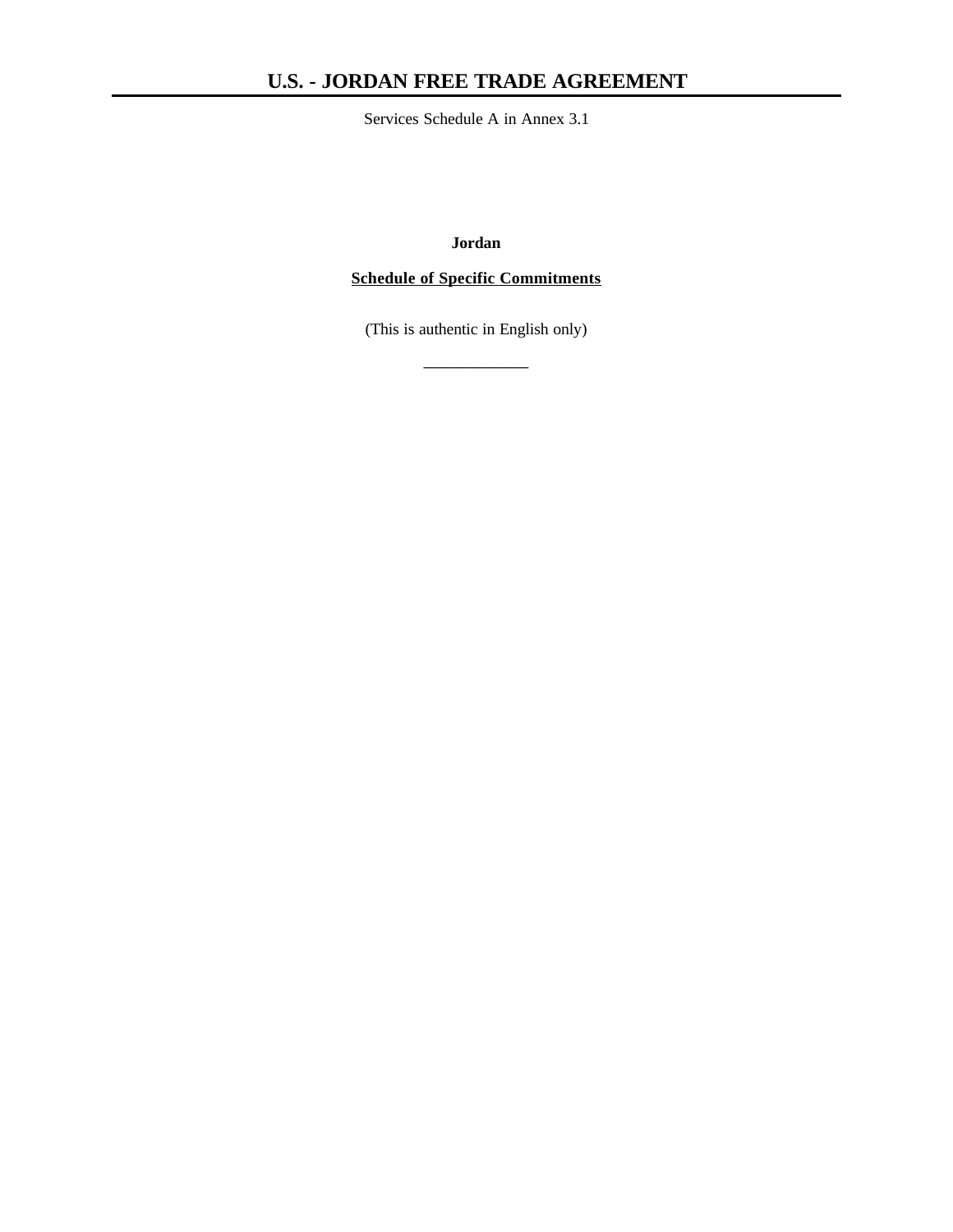| <b>Limitations on market access</b>                                                                                                                                                                                                     | Limitations on national treatment                                                                                                                                                                                                                                                                                                                                                                                                                                                                                                                                                                                                                                                                                                                          | <b>Additional commitments</b> |
|-----------------------------------------------------------------------------------------------------------------------------------------------------------------------------------------------------------------------------------------|------------------------------------------------------------------------------------------------------------------------------------------------------------------------------------------------------------------------------------------------------------------------------------------------------------------------------------------------------------------------------------------------------------------------------------------------------------------------------------------------------------------------------------------------------------------------------------------------------------------------------------------------------------------------------------------------------------------------------------------------------------|-------------------------------|
|                                                                                                                                                                                                                                         |                                                                                                                                                                                                                                                                                                                                                                                                                                                                                                                                                                                                                                                                                                                                                            |                               |
|                                                                                                                                                                                                                                         |                                                                                                                                                                                                                                                                                                                                                                                                                                                                                                                                                                                                                                                                                                                                                            |                               |
|                                                                                                                                                                                                                                         |                                                                                                                                                                                                                                                                                                                                                                                                                                                                                                                                                                                                                                                                                                                                                            |                               |
| (3) All investments in public utilities are<br>generally subject to concession. In sectors<br>where service provision is granted by<br>concession, commercial establishment<br>must be in the form of Public Shareholding<br>Companies. | Regarding subsidies, modes $(1)$ , $(2)$ , $(3)$ and<br>(4) are Unbound.<br>(3) Foreign investments may not be less<br>than JD 50,000. This does not apply to<br>investments in public share-holding<br>companies.<br>Real Estate:<br>(3) All purchase of real estate by non-<br>Jordanian firms must be related to the<br>approved business activities and is subject<br>to Cabinet authorization.<br>Lease of real estate by non- Jordanian firms<br>for more than three years is subject to<br>Cabinet approval.<br>All juridical entities are prohibited from<br>engaging in real estate trading.<br><b>State Owned Land:</b><br>$\overline{(3)}$ Authorization for purchase or lease of<br>state owned lands is restricted to Jordanian<br>nationals. |                               |
|                                                                                                                                                                                                                                         |                                                                                                                                                                                                                                                                                                                                                                                                                                                                                                                                                                                                                                                                                                                                                            |                               |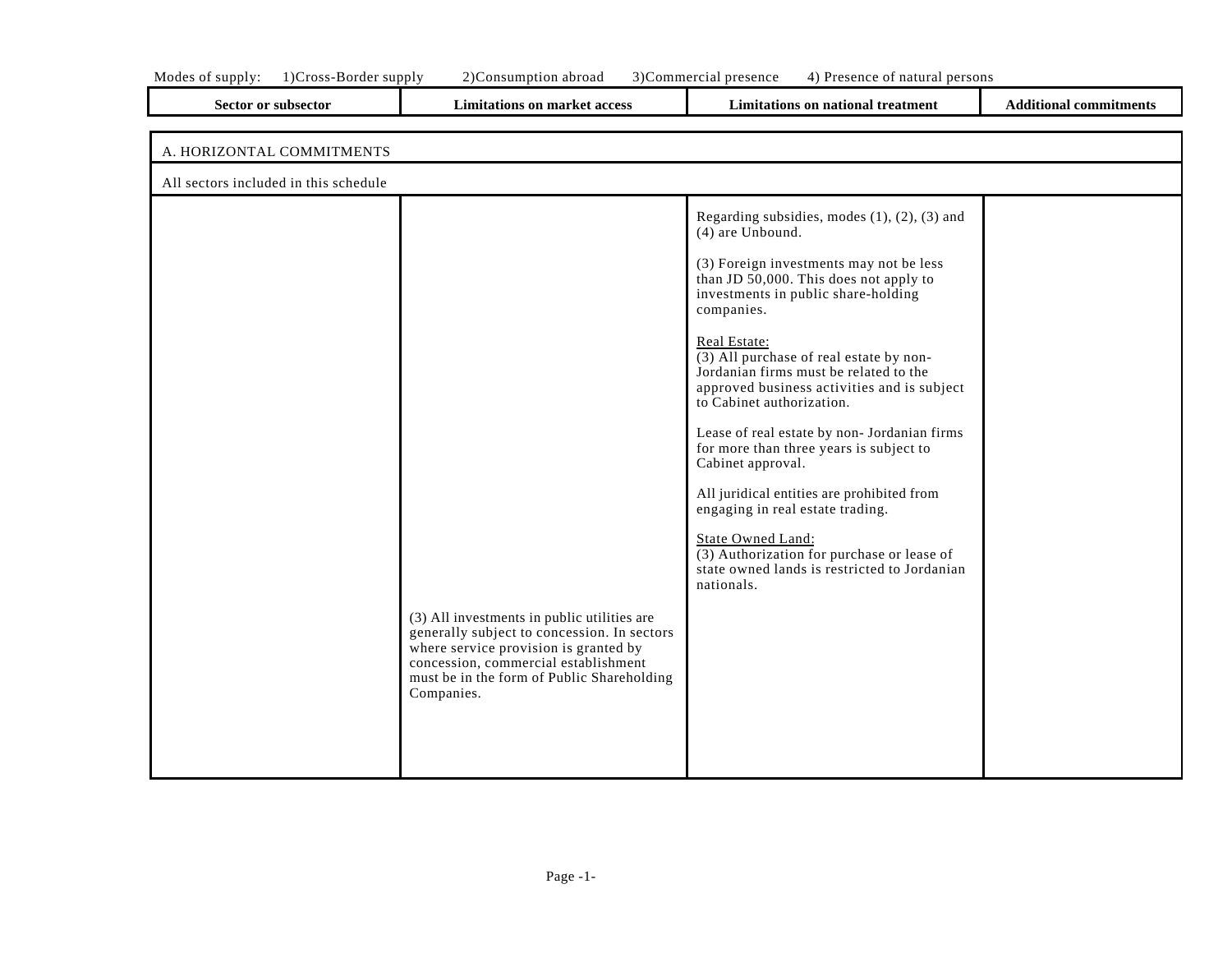| Modes<br>supply: | Border supply<br>ross-<br>` ) ( | $\lambda$ | 'onsumption abroad | i ) ( | Commercial presence | persons<br>of natural<br>esence<br>ົ້ |  |
|------------------|---------------------------------|-----------|--------------------|-------|---------------------|---------------------------------------|--|
|                  |                                 |           |                    |       |                     |                                       |  |

٦

| <b>Sector or subsector</b> | <b>Limitations on market access</b>                                                                                                                                                                                                                                                                                                                                                                                                                                                                                                                                                       | <b>Limitations on national treatment</b>                                                         | <b>Additional commitments</b> |
|----------------------------|-------------------------------------------------------------------------------------------------------------------------------------------------------------------------------------------------------------------------------------------------------------------------------------------------------------------------------------------------------------------------------------------------------------------------------------------------------------------------------------------------------------------------------------------------------------------------------------------|--------------------------------------------------------------------------------------------------|-------------------------------|
|                            | (4) Unbound except for measures<br>concerning the entry and temporary stay<br>of a natural person who falls in one of the<br>following categories:<br><b>Business visitors</b><br>A natural person who stays in Jordan<br>without acquiring remuneration from<br>within Jordan and without engaging in<br>making direct sales to the general public or<br>supplying services, for the purposes of<br>participating in business meetings,<br>business contacts including negotiations<br>for the sale of services and/or other similar                                                     | (4) Unbound, except for measures affecting<br>the categories referred to under market<br>access. |                               |
|                            | activities including those to prepare for<br>establishing a commercial presence in<br>Jordan. Entry and stay shall be for a period<br>of 90 days.<br><b>Intra-Corporate Transferees</b><br>Natural persons employed by a juridical<br>entity of another member for a period of<br>not less than one year and who seek<br>temporary stay in order to render services<br>to (i) the same juridical entity which is<br>engaged in substantive business<br>operation in Jordan or (ii) a juridical entity<br>constituted in Jordan and engaged in<br>substantive business operation in Jordan |                                                                                                  |                               |
|                            | which is owned by or controlled by or<br>affiliated with the aforementioned juridical<br>entity.<br>Executives<br>Natural persons who are senior employees<br>of a juridical entity, who are responsible<br>for the entire or a substantial part of the<br>entity's operations in Jordan, receiving<br>general supervision or direction principally<br>from higher level executives, the board of<br>directors or stock-holders of the business.                                                                                                                                          |                                                                                                  |                               |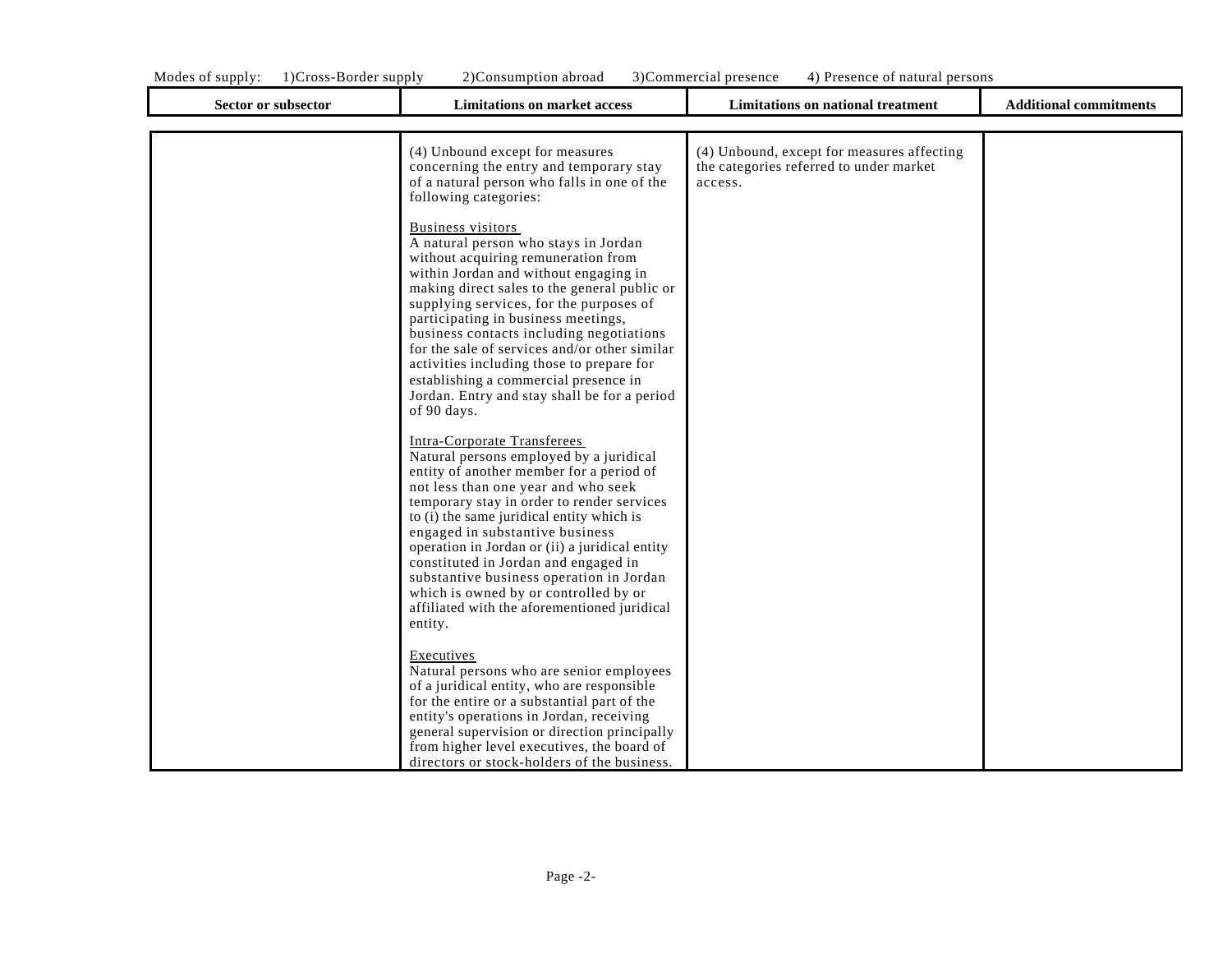| Sector or subsector | <b>Limitations on market access</b>                                                                                                                                                                                                                                                                                                                                                                                                                                                                                                                                                                               | <b>Limitations on national treatment</b> | <b>Additional commitments</b> |
|---------------------|-------------------------------------------------------------------------------------------------------------------------------------------------------------------------------------------------------------------------------------------------------------------------------------------------------------------------------------------------------------------------------------------------------------------------------------------------------------------------------------------------------------------------------------------------------------------------------------------------------------------|------------------------------------------|-------------------------------|
|                     | Managers<br>Natural persons who direct the juridical<br>entity, or department or sub-division of<br>the juridical entity, supervise and control<br>the work of supervisory, professional or<br>managerial employees, have the authority<br>to hire and fire or recommend hiring, firing,<br>or other personnel actions and exercise<br>discretionary authority over day-to-day<br>operations at a senior level.<br><b>Specialists</b><br>Natural persons employed by a juridical<br>entity and possess knowledge at an<br>advanced level of expertise and proprietary<br>knowledge of a juridical entity product, |                                          |                               |
|                     | service, research, equipment, techniques,<br>or management.<br>Professionals<br>Natural persons seeking to engage, as part<br>of services contract granted by a juridical<br>entity engaged in substantive business in<br>Jordan and obtained by a juridical entity of<br>another Member, (other than entities<br>providing services as defined by CPC 872)<br>which has no commercial presence in<br>Jordan in the activity at a professional                                                                                                                                                                    |                                          |                               |
|                     | level. The person must possess the<br>necessary academic credentials and<br>professional qualifications, which have<br>been duly recognized, where appropriate<br>by the professional association in Jordan.<br>The commitment relates only to the service<br>activity which is the subject of the<br>contract.<br>Work permits for all categories are granted<br>on the basis of an economic needs test, <i>i.e.</i><br>to candidates whose qualifications are not<br>available in Jordanians or those who are                                                                                                   |                                          |                               |

are in short supply.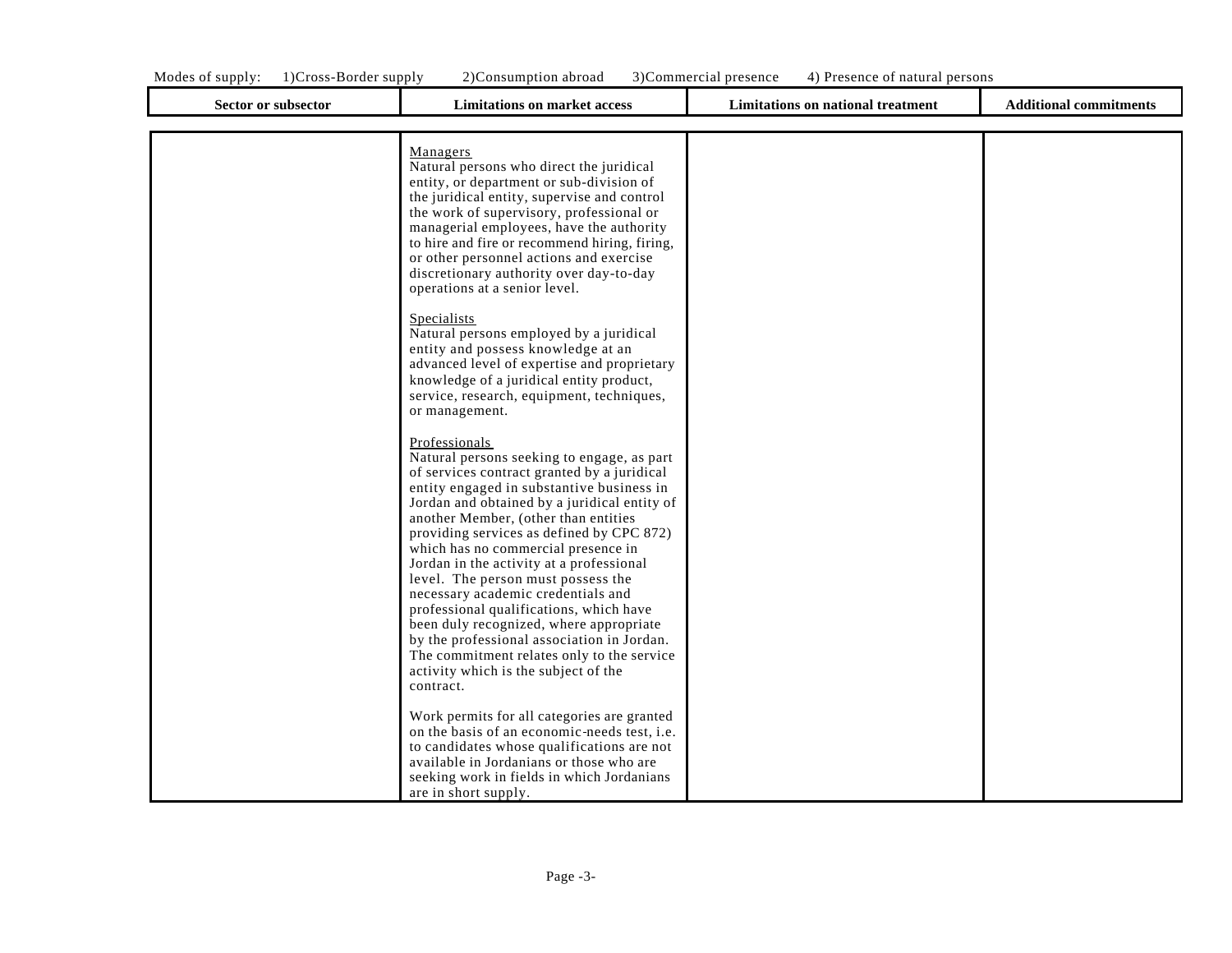| 1) Cross-Border supply<br>Modes of supply:                                                                     | 2) Consumption abroad                                                                                                                                                                                                                                                                                                                                                                                                                                                                                                                                                                                                                                                                                                                                                                                                                                                                                          | 3) Commercial presence<br>4) Presence of natural persons                                                                                                                               |                               |
|----------------------------------------------------------------------------------------------------------------|----------------------------------------------------------------------------------------------------------------------------------------------------------------------------------------------------------------------------------------------------------------------------------------------------------------------------------------------------------------------------------------------------------------------------------------------------------------------------------------------------------------------------------------------------------------------------------------------------------------------------------------------------------------------------------------------------------------------------------------------------------------------------------------------------------------------------------------------------------------------------------------------------------------|----------------------------------------------------------------------------------------------------------------------------------------------------------------------------------------|-------------------------------|
| Sector or subsector                                                                                            | <b>Limitations on market access</b>                                                                                                                                                                                                                                                                                                                                                                                                                                                                                                                                                                                                                                                                                                                                                                                                                                                                            | Limitations on national treatment                                                                                                                                                      | <b>Additional commitments</b> |
|                                                                                                                | Intra-corporate transferees who are<br>executives, managers and specialists (as<br>defined above) are not subject to the<br>economic needs test-requirements<br>excluding those in the fields of financial<br>services (insurance, banking and other<br>financial services) and services incidental<br>to energy distribution.<br>However, intra-corporate transferees in<br>the field of financial services (insurance,<br>banking and other financial services) who<br>are executives, managers and specialists<br>(as defined above) are presumed to meet<br>the economic needs test requirements.<br>Temporary work and residency permits<br>are required. Such permits are issued for<br>a maximum period of one year, but are<br>renewable automatically as long as the<br>work or residency permit holder<br>continues to maintain his/her status<br>within the juridicial entity employing<br>him/her. |                                                                                                                                                                                        |                               |
|                                                                                                                |                                                                                                                                                                                                                                                                                                                                                                                                                                                                                                                                                                                                                                                                                                                                                                                                                                                                                                                | Residency requirements:<br>(4) Managing director of a branch or juridical<br>entity must be resident in Jordan.                                                                        |                               |
| B. SECTOR-SPECIFIC COMMITMENTS                                                                                 |                                                                                                                                                                                                                                                                                                                                                                                                                                                                                                                                                                                                                                                                                                                                                                                                                                                                                                                |                                                                                                                                                                                        |                               |
| 1. BUSINESS SERVICES                                                                                           |                                                                                                                                                                                                                                                                                                                                                                                                                                                                                                                                                                                                                                                                                                                                                                                                                                                                                                                |                                                                                                                                                                                        |                               |
| A. Professional Services                                                                                       |                                                                                                                                                                                                                                                                                                                                                                                                                                                                                                                                                                                                                                                                                                                                                                                                                                                                                                                |                                                                                                                                                                                        |                               |
| (a) Legal services<br>(advisory services on foreign law<br>only (excluding Jordanian Law) (part<br>of CPC 861) | $(1)$ None<br>$(2)$ None<br>$(3)$ None<br>(4) Unbound, except as indicated in the<br>horizontal section.                                                                                                                                                                                                                                                                                                                                                                                                                                                                                                                                                                                                                                                                                                                                                                                                       | $(1)$ None<br>$(2)$ None<br>(3) None, representation in Jordanian courts<br>is assigned only to Jordanian nationals.<br>(4) Unbound, except as indicated in the<br>horizontal section. |                               |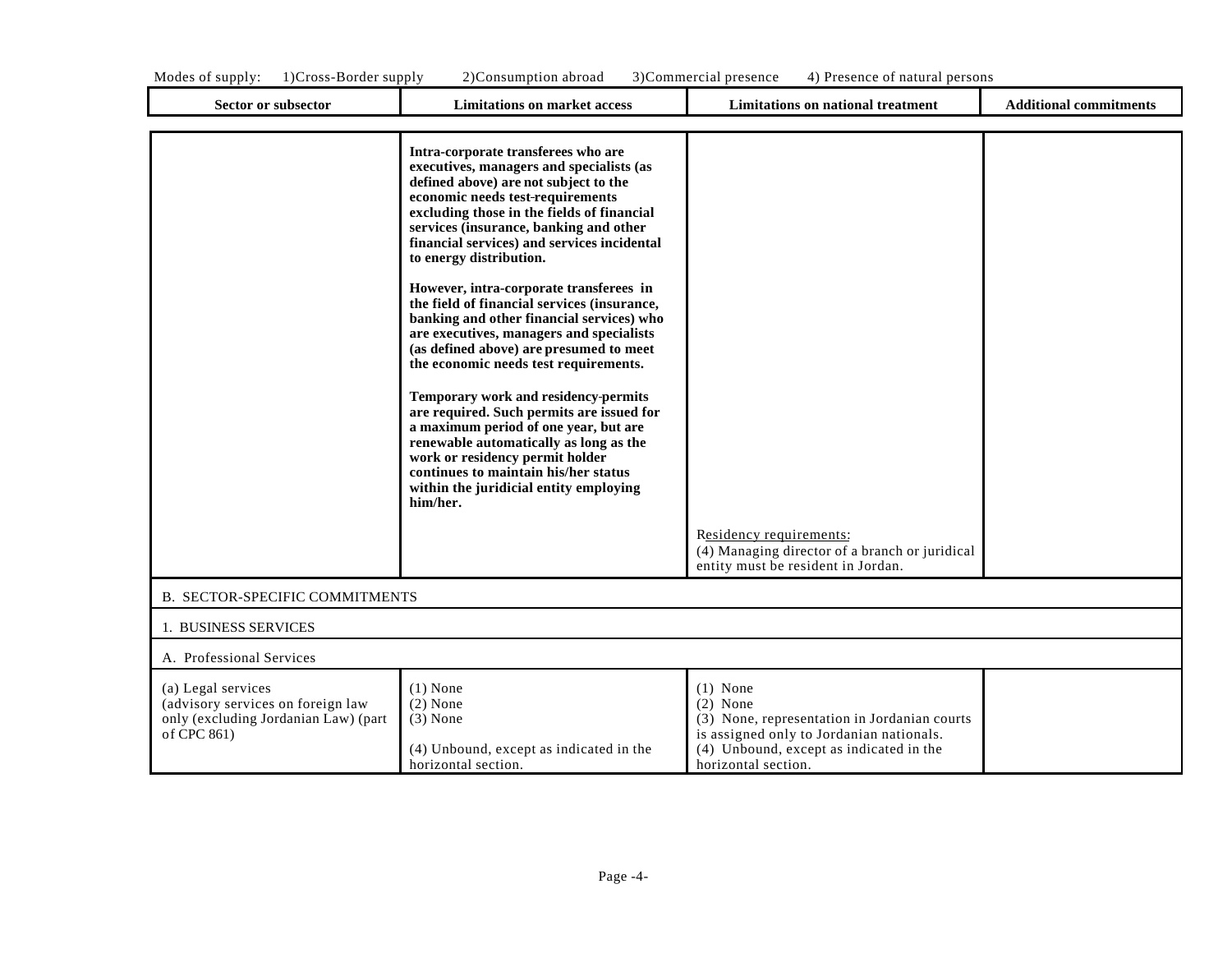|  | Modes of supply: 1)Cross-Border supply | 2)Consumption abroad |  | 3) Commercial presence 4) Presence of natural persons |
|--|----------------------------------------|----------------------|--|-------------------------------------------------------|
|--|----------------------------------------|----------------------|--|-------------------------------------------------------|

| <b>Sector or subsector</b>                                                                                                                                  | <b>Limitations on market access</b>                                                                                                                                                                                                                                                                                                                                                                                                                                                                                                                                                                                                                                                                                                                                                                                                                                                                                                                                                                                   | Limitations on national treatment                                                                                                                                                                               | <b>Additional commitments</b> |
|-------------------------------------------------------------------------------------------------------------------------------------------------------------|-----------------------------------------------------------------------------------------------------------------------------------------------------------------------------------------------------------------------------------------------------------------------------------------------------------------------------------------------------------------------------------------------------------------------------------------------------------------------------------------------------------------------------------------------------------------------------------------------------------------------------------------------------------------------------------------------------------------------------------------------------------------------------------------------------------------------------------------------------------------------------------------------------------------------------------------------------------------------------------------------------------------------|-----------------------------------------------------------------------------------------------------------------------------------------------------------------------------------------------------------------|-------------------------------|
| (b) Auditing (part of CPC 862)                                                                                                                              | (1) Auditing services must be performed<br>through a resident licensed auditor in<br>Jordan.<br>(2) Auditing services must be performed<br>through a resident licensed auditor in<br>Jordan.<br>(3) None, service to be provided through<br>resident auditors as natural persons or in<br>general partnerships. Auditors must be<br>Jordanian nationals.<br>(4) Unbound, except as indicated in the<br>horizontal section. Auditors must be<br>Jordanian nationals.                                                                                                                                                                                                                                                                                                                                                                                                                                                                                                                                                   | $(1)$ None<br>$(2)$ None<br>$(3)$ None<br>(4) Unbound, except as indicated in the<br>horizontal section.                                                                                                        |                               |
| (b) Accounting and bookkeeping<br>services<br>(part of CPC862)<br>(c) Taxation services<br>(CPC 863)                                                        | $(1)$ None<br>$(2)$ None<br>$(3)$ None<br>(4) Unbound, except as indicated in the<br>horizontal section.                                                                                                                                                                                                                                                                                                                                                                                                                                                                                                                                                                                                                                                                                                                                                                                                                                                                                                              | $(1)$ None<br>$(2)$ None<br>$(3)$ None<br>(4) Unbound, except as indicated in the<br>horizontal section.                                                                                                        |                               |
| (d) Architectural services<br>(CPC 8671)<br>(e) Engineering services<br>(CPC 8672)<br>(g) Urban planning and landscape<br>architectural services (CPC 8674) | (1) None for consultation, planning or<br>design services. However, all engineering<br>designs and plans must be undersigned<br>by a local engineering firm before<br>implementation in Jordan.<br>(2) None for consultation, planning or<br>design services. However, all engineering<br>designs and plans must be undersigned<br>by a local engineering firm before<br>implementation in Jordan.<br>(3) Subject to 50% foreign equity<br>limitation. Also, at least 50% of equity<br>must be held by engineers. Otherwise,<br>non-Jordanian engineering and<br>architectural firms may provide services<br>only through a contractual association<br>with Jordanian firms for the purpose of<br>implementing a specific project or tender.<br>Architects, engineers, urban planners and<br>landscape architects must be Jordanian<br>nationals.<br>(4) Unbound, except as indicated in the<br>horizontal section. Architects, engineers,<br>urban planners and landscape architects<br>must be Jordanian nationals. | $(1)$ None<br>$(2)$ None<br>(3) Foreign firms are required to train and<br>upgrade the technical and management skills<br>of local employees.<br>(4) Unbound, except as indicated in the<br>horizontal section. |                               |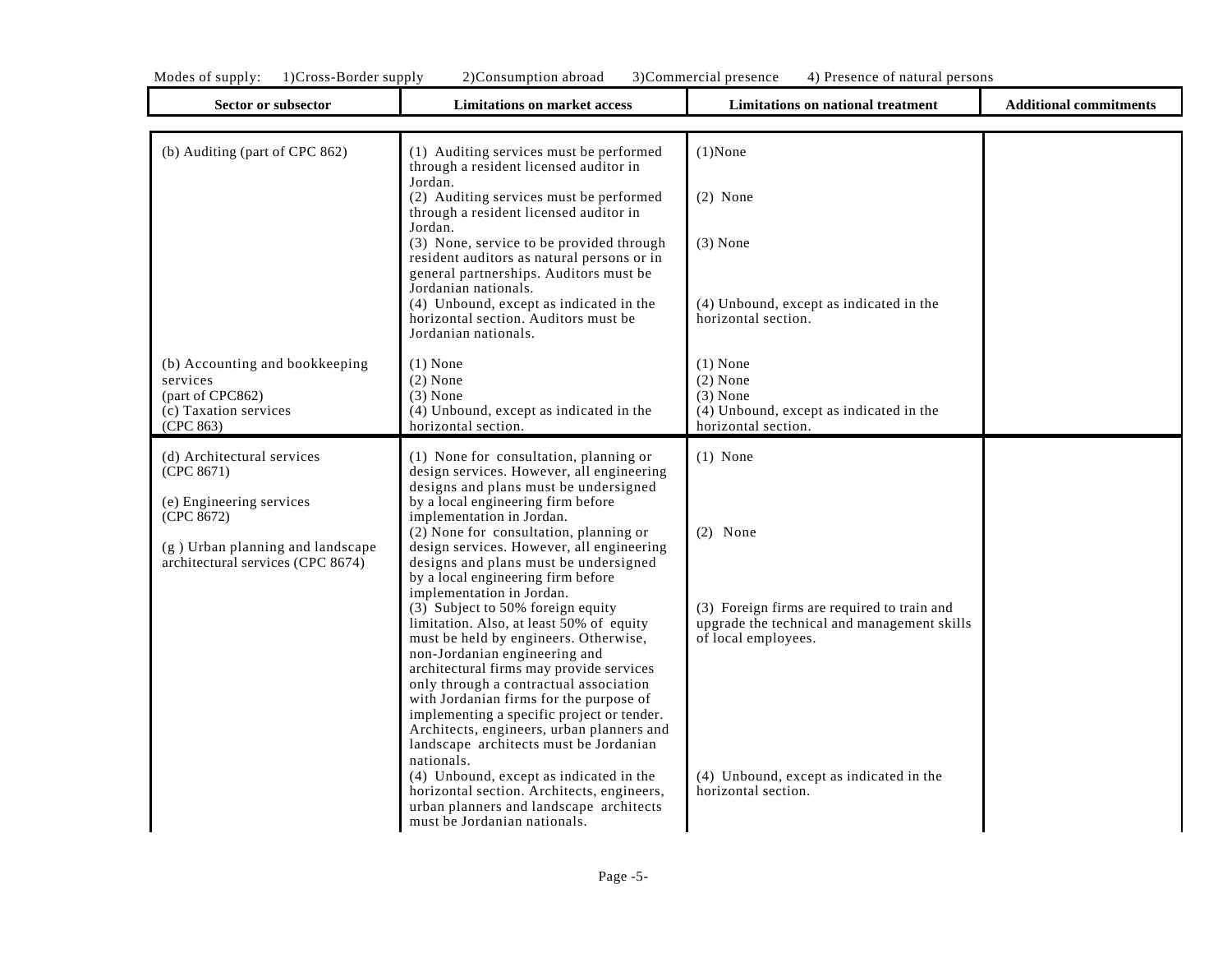| Sector or subsector                                                           | <b>Limitations on market access</b>                                                                                                                                                                                                                                                                                                   | Limitations on national treatment                                                                                                                                                                           | <b>Additional commitments</b> |
|-------------------------------------------------------------------------------|---------------------------------------------------------------------------------------------------------------------------------------------------------------------------------------------------------------------------------------------------------------------------------------------------------------------------------------|-------------------------------------------------------------------------------------------------------------------------------------------------------------------------------------------------------------|-------------------------------|
| (h) Medical services (excluding<br>Dental services) (CPC 9312)                | $(1)$ None<br>$(2)$ None<br>(3) None, except access is restricted to<br>physicians. Physicians must be Jordanian<br>nationals.<br>(4) Unbound, except as indicated in the<br>horizontal section. Physicians must be<br>Jordanian nationals.                                                                                           | $(1)$ None<br>$(2)$ None<br>$(3)$ None<br>(4) Unbound, except as indicated in the<br>horizontal section. Physicians Association<br>pensions and social security program is<br>available for Jordanians only |                               |
| (i) Veterinary Services (CPC<br>93201)                                        | $(1)$ Unbound<br>$(2)$ Unbound<br>(3) Access restricted to veterinarians.<br>Veterinarians must be Jordanian nationals.<br>(4) Unbound, except as indicated in the<br>horizontal section. Veterinarians must be<br>Jordanian nationals.                                                                                               | $(1)$ Unbound<br>$(2)$ Unbound<br>$(3)$ None<br>(4) Unbound, except as indicated in the<br>horizontal section.                                                                                              |                               |
| (i) Services provided by midwives,<br>nurses, physiotherapists<br>(CPC 93191) | $(1)$ None<br>$(2)$ None<br>$(3)$ None<br>(4) Unbound, except as indicated in the<br>horizontal section.                                                                                                                                                                                                                              | $(1)$ None<br>$(2)$ None<br>$(3)$ None<br>(4) Unbound, except as indicated in the<br>horizontal section.                                                                                                    |                               |
| $(k)$ Other                                                                   | Pharmacists<br>$(1)$ None<br>$(2)$ None<br>(3) Access restricted to pharmacists as<br>natural persons or in general partnership.<br>Only one outlet per pharmacist allowed.<br>Pharmacists must be Jordanian nationals.<br>(4) Unbound, except as indicated in the<br>horizontal section. Pharmacists must be<br>Jordanian nationals. | $(1)$ None<br>$(2)$ None<br>$(3)$ None<br>(4) Unbound, except as indicated in the<br>horizontal section.                                                                                                    |                               |

B. Computer and Related Services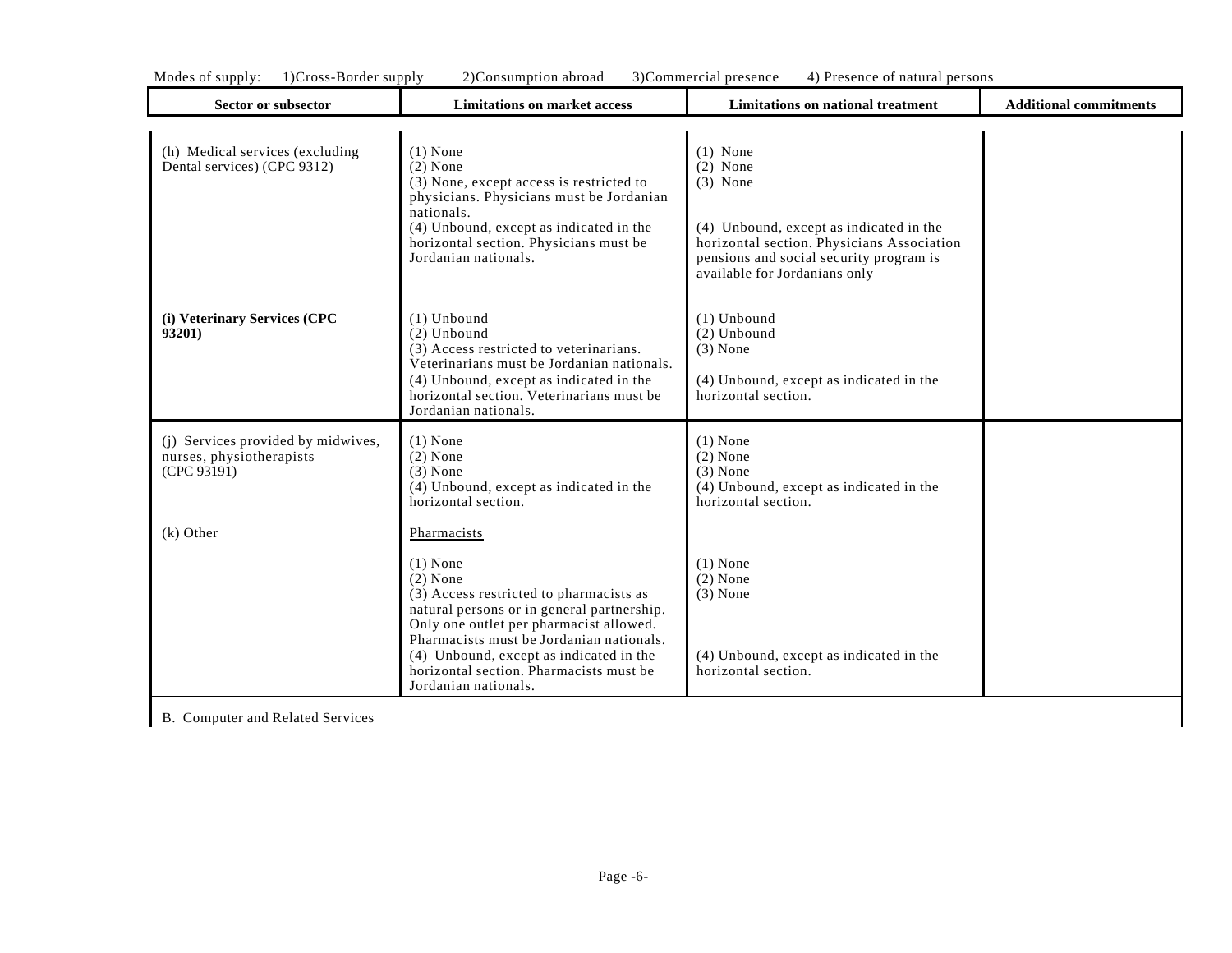|  | Modes of supply: 1)Cross-Border supply |  |  | 2)Consumption abroad 3)Commercial presence 4) Presence of natural persons |  |
|--|----------------------------------------|--|--|---------------------------------------------------------------------------|--|
|--|----------------------------------------|--|--|---------------------------------------------------------------------------|--|

| Sector or subsector                                                                                                                                                                                                                  | <b>Limitations on market access</b>                                                                      | Limitations on national treatment                                                                        | <b>Additional commitments</b> |
|--------------------------------------------------------------------------------------------------------------------------------------------------------------------------------------------------------------------------------------|----------------------------------------------------------------------------------------------------------|----------------------------------------------------------------------------------------------------------|-------------------------------|
| (a) Consultancy services related to<br>the installation of computer<br>(CPC 841)<br>hardware<br>(b) Software implementation services<br>(CPC 842)<br>(c) Data processing services<br>(CPC 843)<br>(d) Data base services $(CPC 844)$ | $(1)$ None<br>$(2)$ None<br>$(3)$ None<br>(4) Unbound, except as indicated in the<br>horizontal section. | $(1)$ None<br>$(2)$ None<br>$(3)$ None<br>(4) Unbound, except as indicated in the<br>horizontal section. |                               |
| (e) Maintenance and repair services<br>of office machinery and equipment<br>including computers (CPC 845)<br>(f) Other computer services<br>(CPC 849)                                                                                |                                                                                                          |                                                                                                          |                               |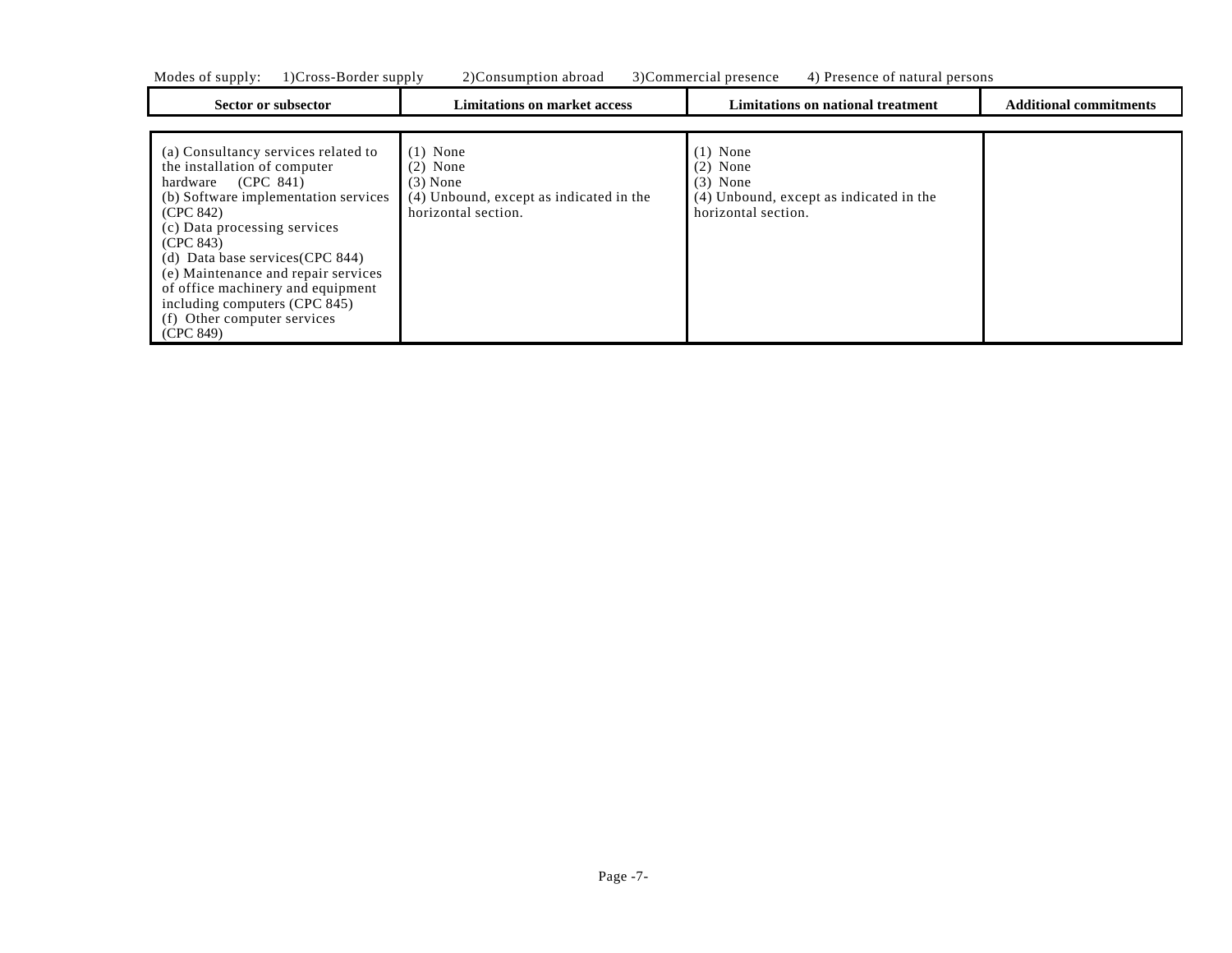| Sector or subsector                                                                                                                                                                                                                                   | <b>Limitations on market access</b>                                                                                                                                                                                                                                                             | Limitations on national treatment                                                                        | <b>Additional commitments</b> |
|-------------------------------------------------------------------------------------------------------------------------------------------------------------------------------------------------------------------------------------------------------|-------------------------------------------------------------------------------------------------------------------------------------------------------------------------------------------------------------------------------------------------------------------------------------------------|----------------------------------------------------------------------------------------------------------|-------------------------------|
| C. Research and Development Services                                                                                                                                                                                                                  |                                                                                                                                                                                                                                                                                                 |                                                                                                          |                               |
| (a) $R \& D$ services on natural<br>sciences $(CPC 851)$ excluding<br>geology related sciences<br>(b) $\mathbb{R}$ & $\mathbb{D}$ services on social<br>sciences and humanities<br>(CPC 852)<br>(c) Inter disciplinary $R \& D$<br>services (CPC 853) | $(1)$ None<br>$(2)$ None<br>$(3)$ None<br>(4) Unbound, except as indicated in the<br>horizontal section. Director of research<br>center must be a Jordanian national.                                                                                                                           | $(1)$ None<br>$(2)$ None<br>$(3)$ None<br>(4) Unbound, except as indicated in the<br>horizontal section. |                               |
| D. Real Estate Services                                                                                                                                                                                                                               |                                                                                                                                                                                                                                                                                                 |                                                                                                          |                               |
| (a) Real estate services involving<br>own or leased property<br>(CPC 8210)<br>(b) On a fee or contract basis (CPC<br>822)                                                                                                                             | $(1)$ Unbound<br>$(2)$ None<br>(3) Access restricted to Jordanian natural<br>persons. Juridical entities are not allowed.<br>Real estate agents and licensed surveyors<br>must be Jordanian nationals.<br>(4) Unbound, except as indicated in the<br>horizontal section. Real estate agents and | 1) Unbound<br>$(2)$ None<br>$(3)$ None<br>(4) Unbound, except as indicated in the<br>horizontal section. |                               |

licensed surveyors employed by real estate offices must be Jordanian nationals.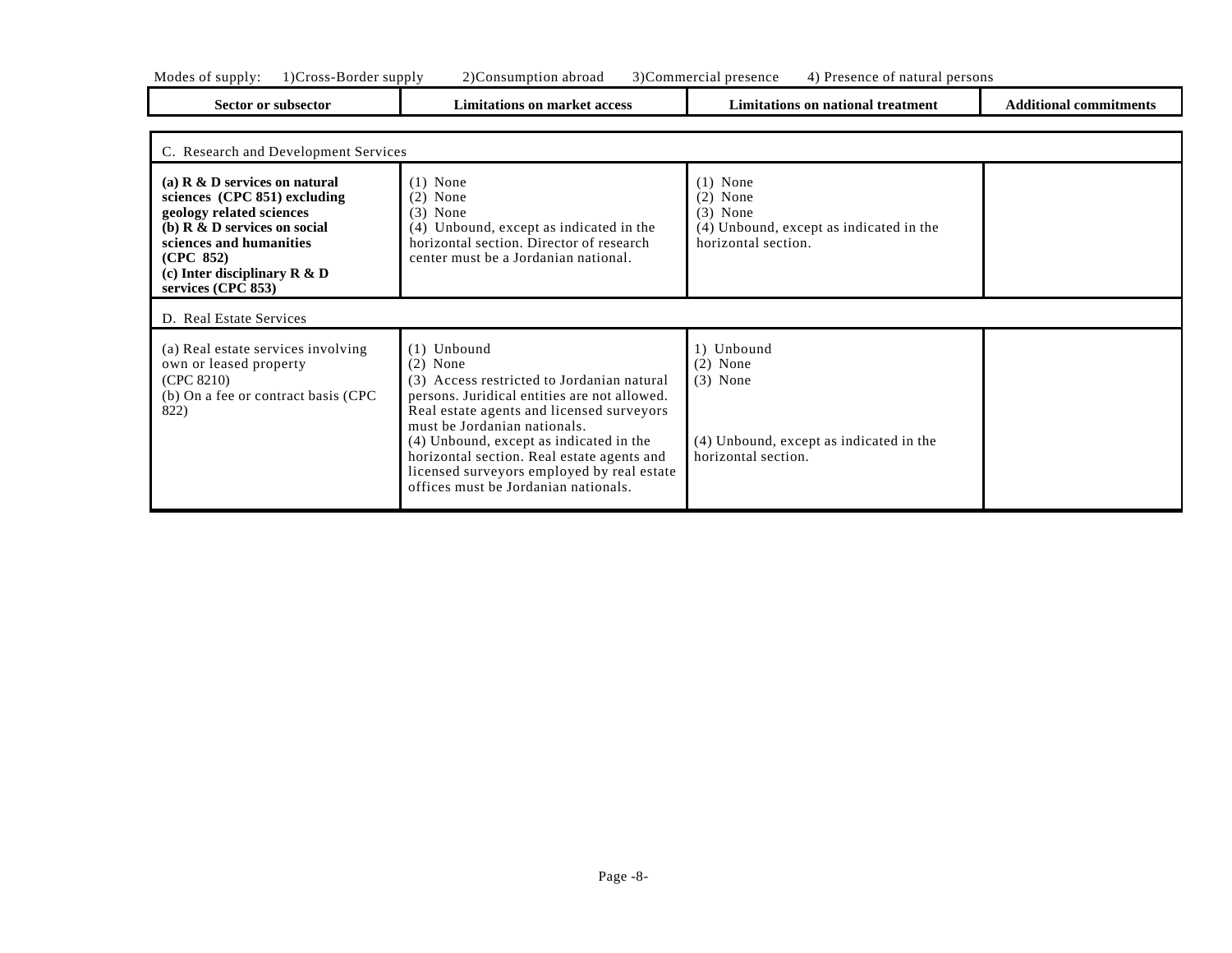| Sector or subsector                         | <b>Limitations on market access</b>           | Limitations on national treatment       | <b>Additional commitments</b> |
|---------------------------------------------|-----------------------------------------------|-----------------------------------------|-------------------------------|
| E. Rental/leasing service without operators |                                               |                                         |                               |
| (a) Leasing or rental services              | $(1)$ None                                    | $(1)$ None                              |                               |
| concerning ships without operators          | $(2)$ None                                    | $(2)$ None                              |                               |
| (CPC 83103)                                 | (3) Subject to 60% foreign equity limitation. | $(3)$ None                              |                               |
|                                             | Starting no later than 1 January 2002, 100%   |                                         |                               |
|                                             | foreign equity will be permitted.             |                                         |                               |
|                                             | (4) Unbound, except as indicated in the       |                                         |                               |
|                                             | horizontal section.                           | (4) Unbound, except as indicated in the |                               |
|                                             |                                               | horizontal section.                     |                               |
|                                             | $(1)$ None                                    |                                         |                               |
| (d) Leasing or rental services              | $(2)$ None                                    | $(1)$ None                              |                               |
| relating to other machinery and             | (3) Subject to 50% foreign equity limitation. | $(2)$ None                              |                               |
| equipment, specifically agricultural        | Starting no later than 1 January 2002, 100%   | $(3)$ None                              |                               |
| machinery and equipment                     | foreign equity will be permitted.             |                                         |                               |
| (CPC 83106)                                 | (4) Unbound, except as indicated in the       |                                         |                               |
|                                             | horizontal section.                           |                                         |                               |
|                                             |                                               | (4) Unbound, except as indicated in the |                               |

horizontal section.

horizontal section.

horizontal section.

(4) Unbound, except as indicated in the

(4) Unbound, except as indicated in the

(1) None (2) None (3) None

(1) None  $(2)$  None (3) None

**(d) Leasing or rental services relating to other machinery and equipment (excluding engines and turbines) (CPC 83107-83109)**

(1) None  $(2)$  None

limitation.

(1) None (2) None

horizontal section.

horizontal section.

(3) Subject to a 50% percent equity

foreign equity will be permitted. **(**4) Unbound, except as indicated in the

(4) Unbound, except as indicated in the

(3) Subject to 50% foreign equity limitation. Starting no later than 1 January 2003, 100%

**(d) Leasing or rental services relating to other machinery and equipment, specifically engines and turbines (part of CPC 83109)**

F. Other business services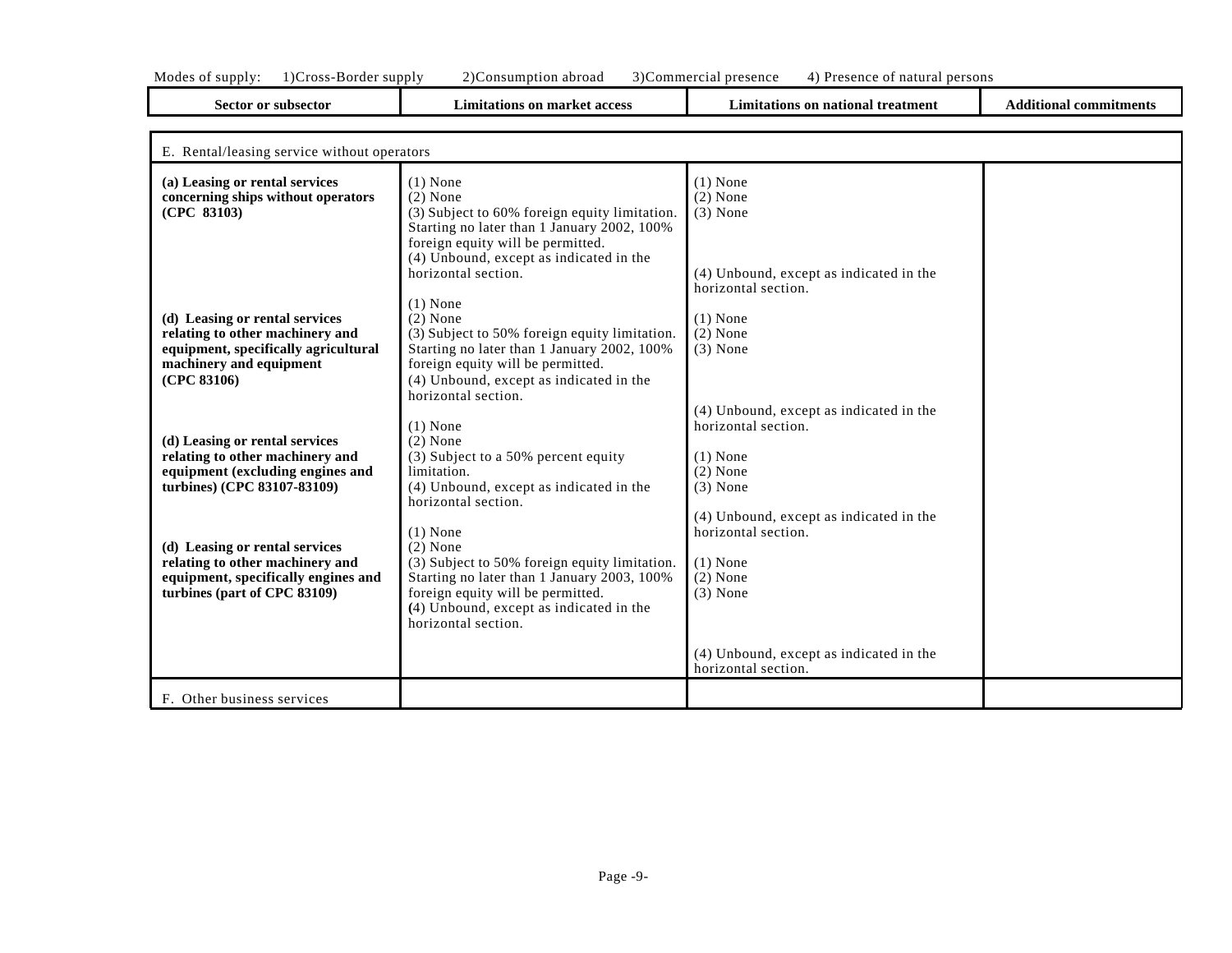| <b>Sector or subsector</b>                                                                                                                                                                   | <b>Limitations on market access</b>                                                                                                                                                                                                                                                                                                                              | <b>Limitations on national treatment</b>                                                                    | <b>Additional commitments</b> |
|----------------------------------------------------------------------------------------------------------------------------------------------------------------------------------------------|------------------------------------------------------------------------------------------------------------------------------------------------------------------------------------------------------------------------------------------------------------------------------------------------------------------------------------------------------------------|-------------------------------------------------------------------------------------------------------------|-------------------------------|
| (a) Advertising services<br>(CPC 871)                                                                                                                                                        | $(1)$ None<br>$(2)$ None<br>(3) Access restricted to Jordanian natural<br>persons and partnerships with maximum<br>50% foreign equity, or limited liability<br>companies with Jordanians as majority in<br>board of directors.<br>(4) Unbound, except as indicated in the<br>horizontal section. Director of advertising<br>agency must be a Jordanian national. | $(1)$ None<br>$(2)$ None<br>$(3)$ None<br>(4) Unbound, except as indicated in the<br>horizontal section.    |                               |
| (b) Market research<br>(CPC 86401)<br>(c) Management consulting service<br>(CPC 865)<br>(d) Services related to management<br>consulting<br>(CPC 866)<br>(q) Packaging services<br>(CPC 876) | $(1)$ None<br>$(2)$ None<br>$(3)$ None<br>(4) Unbound, except as indicated in the<br>horizontal section.                                                                                                                                                                                                                                                         | $(1)$ None<br>$(2)$ None<br>$(3)$ None<br>(4) Unbound, except as indicated in the<br>horizontal section.    |                               |
| (b) Public Opinion Polling Services<br>(CPC 86402)                                                                                                                                           | $(1)$ Unbound<br>$(2)$ None<br>$(3)$ None<br>(4) Unbound, except as indicated in the<br>horizontal section. Director of public<br>opinion bureau must be a Jordanian<br>national.                                                                                                                                                                                | $(1)$ Unbound<br>$(2)$ None<br>$(3)$ None<br>(4) Unbound, except as indicated in the<br>horizontal section. |                               |
| (e) Technical testing and analysis<br>services (CPC 8676)                                                                                                                                    | $(1)$ None<br>$(2)$ None<br>(3) None, except geo-technical testing<br>services are subject to 50% foreign equity<br>limitation.<br>(4) Unbound, except as indicated in the<br>horizontal section.                                                                                                                                                                | $(1)$ None<br>$(2)$ None<br>$(3)$ None<br>(4) Unbound, except as indicated in the<br>horizontal section.    |                               |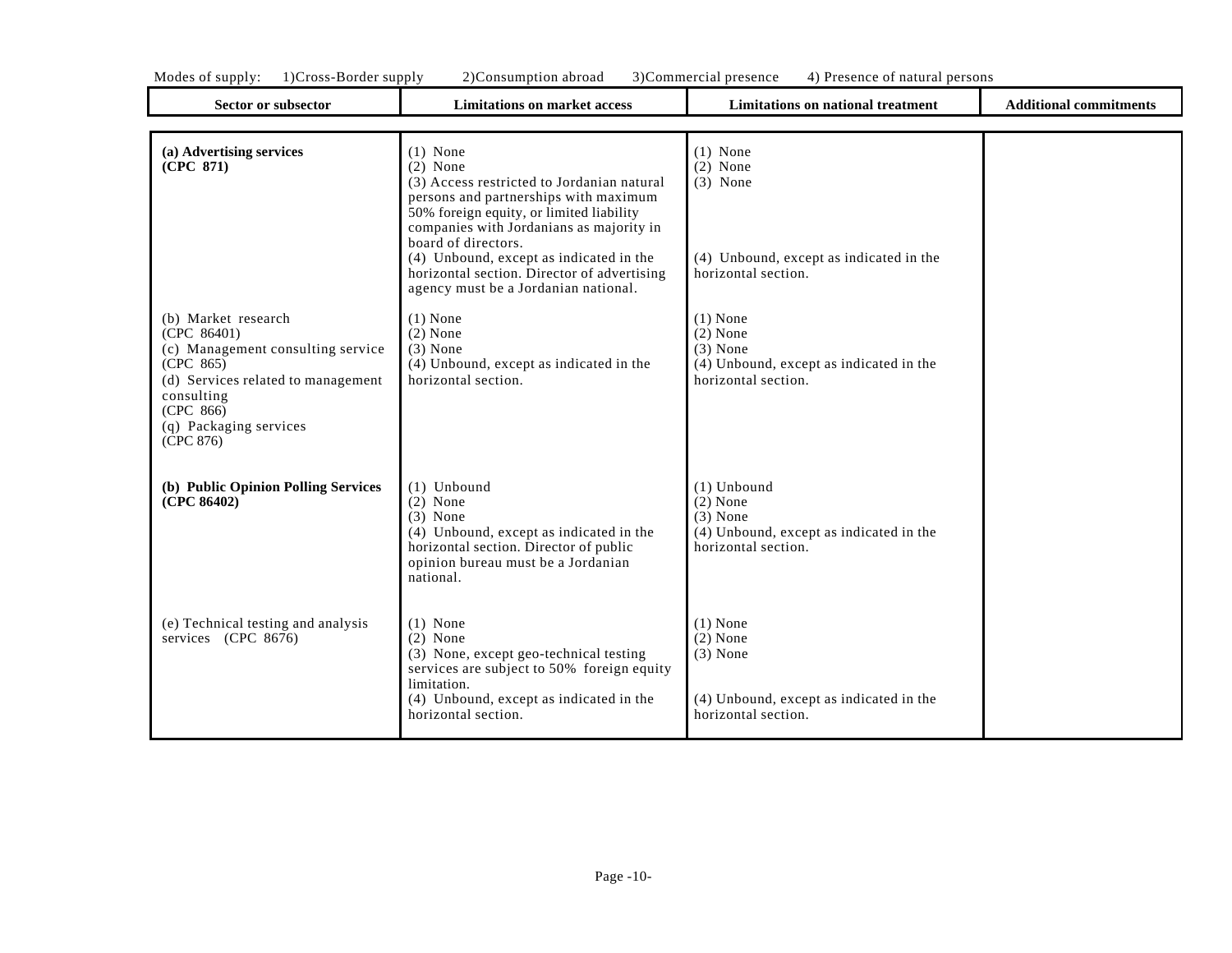| Sector or subsector                                                                                                   | <b>Limitations on market access</b>                                                                                                                                                                                                                     | <b>Limitations on national treatment</b>                                                                     | <b>Additional commitments</b> |
|-----------------------------------------------------------------------------------------------------------------------|---------------------------------------------------------------------------------------------------------------------------------------------------------------------------------------------------------------------------------------------------------|--------------------------------------------------------------------------------------------------------------|-------------------------------|
|                                                                                                                       |                                                                                                                                                                                                                                                         |                                                                                                              |                               |
| (f) Services incidental to<br>agriculture (CPC 8811)<br>(i) Services incidental to<br>manufacturing (CPC 884 $&$ 885) | $(1)$ None<br>$(2)$ None<br>$(3)$ None<br>(4) Unbound, except as indicated in the<br>horizontal section.                                                                                                                                                | $(1)$ None<br>$(2)$ None<br>$(3)$ None<br>(4) Unbound, except as indicated in the<br>horizontal section.     |                               |
| (f) Services incidental to animal<br>husbandry, only advisory and<br>consultancy services<br>(part of CPC 8812)       | $(1)$ None<br>$(2)$ None<br>$(3)$ None<br>(4) Unbound, except as indicated in the<br>horizontal section. Supervisor must be a<br>Jordanian veterinarian.                                                                                                | $(1)$ None<br>$(2)$ None<br>$(3)$ None<br>(4) Unbound, except as indicated in the<br>horizontal section.     |                               |
| (g) Services Incidental to fishing<br>(CPC 882)                                                                       | $(1)$ None<br>$(2)$ None<br>$(3)$ None<br>(4) Unbound, except as indicated in the<br>horizontal section.                                                                                                                                                | $(1)$ None<br>$(2)$ None<br>$(3)$ None<br>(4) Unbound, except as indicated in the<br>horizontal section.     |                               |
| (j) Services Incidental to energy<br>distribution (CPC 887)                                                           | $(1)$ Unbound*<br>$(2)$ None<br>(3) Subject to Cabinet authorization or<br>concession agreements. Number of<br>services providers and concessions may<br>be restricted. $\frac{1}{2}$<br>(4) Unbound, except as indicated in the<br>horizontal section. | $(1)$ Unbound*<br>$(2)$ None<br>$(3)$ None<br>(4) Unbound, except as indicated in the<br>horizontal section. |                               |
| (k) Placement and supply services<br>of personnel (CPC 872)                                                           | $(1)$ Unbound<br>$(2)$ None<br>(3) Subject to 50% foreign equity limitation<br>and to any other limitations on legal form<br>provided by the Jordanian law.<br>(4) Unbound, except as indicated in the<br>horizontal section.                           | $(1)$ Unbound<br>$(2)$ None<br>$(3)$ None<br>(4) Unbound, except as indicated in the<br>horizontal section.  |                               |

<sup>1</sup> **Cabinet authorization and concession agreements are provided on a national treatment basis.**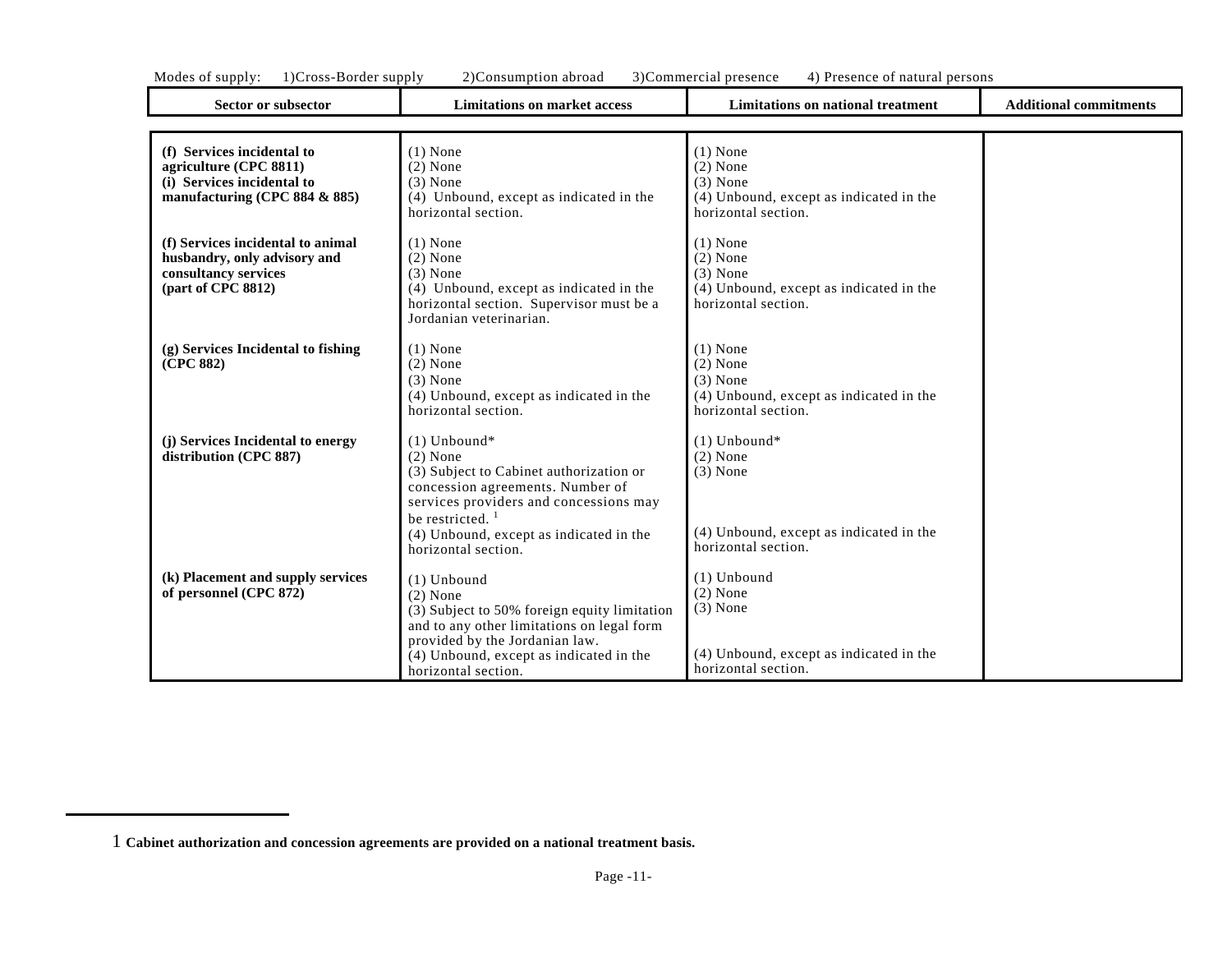| Modes of supply.<br>T/Cross-Doruer supply                                                                                                                                                                                                                                                                                     | 2 JCONSUMPHON aDIOAU<br>3 JUOHIMEIDIAI PIESENCE<br>4) FIESENCE OI HAUTAI PEISONS                                                                                                      |                                                                                                                          |                               |  |  |
|-------------------------------------------------------------------------------------------------------------------------------------------------------------------------------------------------------------------------------------------------------------------------------------------------------------------------------|---------------------------------------------------------------------------------------------------------------------------------------------------------------------------------------|--------------------------------------------------------------------------------------------------------------------------|-------------------------------|--|--|
| Sector or subsector                                                                                                                                                                                                                                                                                                           | <b>Limitations on market access</b>                                                                                                                                                   | <b>Limitations on national treatment</b>                                                                                 | <b>Additional commitments</b> |  |  |
|                                                                                                                                                                                                                                                                                                                               |                                                                                                                                                                                       |                                                                                                                          |                               |  |  |
| (m) Related scientific and technical<br>consulting services (part of CPC<br>8675) excluding prospecting,<br>surveying, exploration, exploitation<br>and map making                                                                                                                                                            | $(1)$ Unbound<br>$(2)$ None<br>(3) Subject to 50% foreign equity limitation.<br>Cabinet authorization is required.<br>Geologists/geological engineers must be<br>Jordanian nationals. | $(1)$ Unbound.<br>$(2)$ None<br>$(3)$ None                                                                               |                               |  |  |
|                                                                                                                                                                                                                                                                                                                               | (4) Unbound, except as indicated in the<br>horizontal section. Geologist/geological<br>engineers must be Jordanian nationals.                                                         | (4) Unbound, except as indicated in the<br>horizontal section.                                                           |                               |  |  |
| (n) Maintenance and repair of<br>equipment (not including maritime<br>vessels, aircraft, or other transport<br>equipment and television and radio<br>transmitters and apparatus for line<br>telephony or telegraphy; and radio<br>broadcast equipment)<br>(CPC 633, 8861-8866)<br>(o) Building/Cleaning services<br>(CPC 874) | $(1)$ Unbound <sup>*</sup><br>$(2)$ None<br>$(3)$ None<br>(4) Unbound, except as indicated in the<br>horizontal section.                                                              | $(1)$ Unbound <sup>*</sup><br>$(2)$ None<br>$(3)$ None<br>(4) Unbound, except as indicated in the<br>horizontal section. |                               |  |  |
| (p) Photographic services<br>(excluding military portraits and<br>aerial photography of the territory of<br>the Hashemite Kingdom of Jordan)<br>(CPC 875)                                                                                                                                                                     | $(1)$ Unbound <sup>*</sup><br>$(2)$ None<br>(3) Subject to 50% foreign equity<br>limitation.<br>(4) Unbound, except as indicated in the<br>horizontal section.                        | $(1)$ Unbound <sup>*</sup><br>$(2)$ None<br>$(3)$ None<br>(4) Unbound, except as indicated in the<br>horizontal section. |                               |  |  |
| (s) Convention services<br>(CPC 87909)                                                                                                                                                                                                                                                                                        | $(1)$ Unbound <sup>*</sup><br>$(2)$ None<br>$(3)$ None.<br>(4) Unbound, except as indicated in the<br>horizontal section.                                                             | $(1)$ Unbound <sup>*</sup><br>$(2)$ None<br>$(3)$ None<br>(4) Unbound, except as indicated in the<br>horizontal section. |                               |  |  |

<sup>\*</sup> unbound due lack of technical feasibility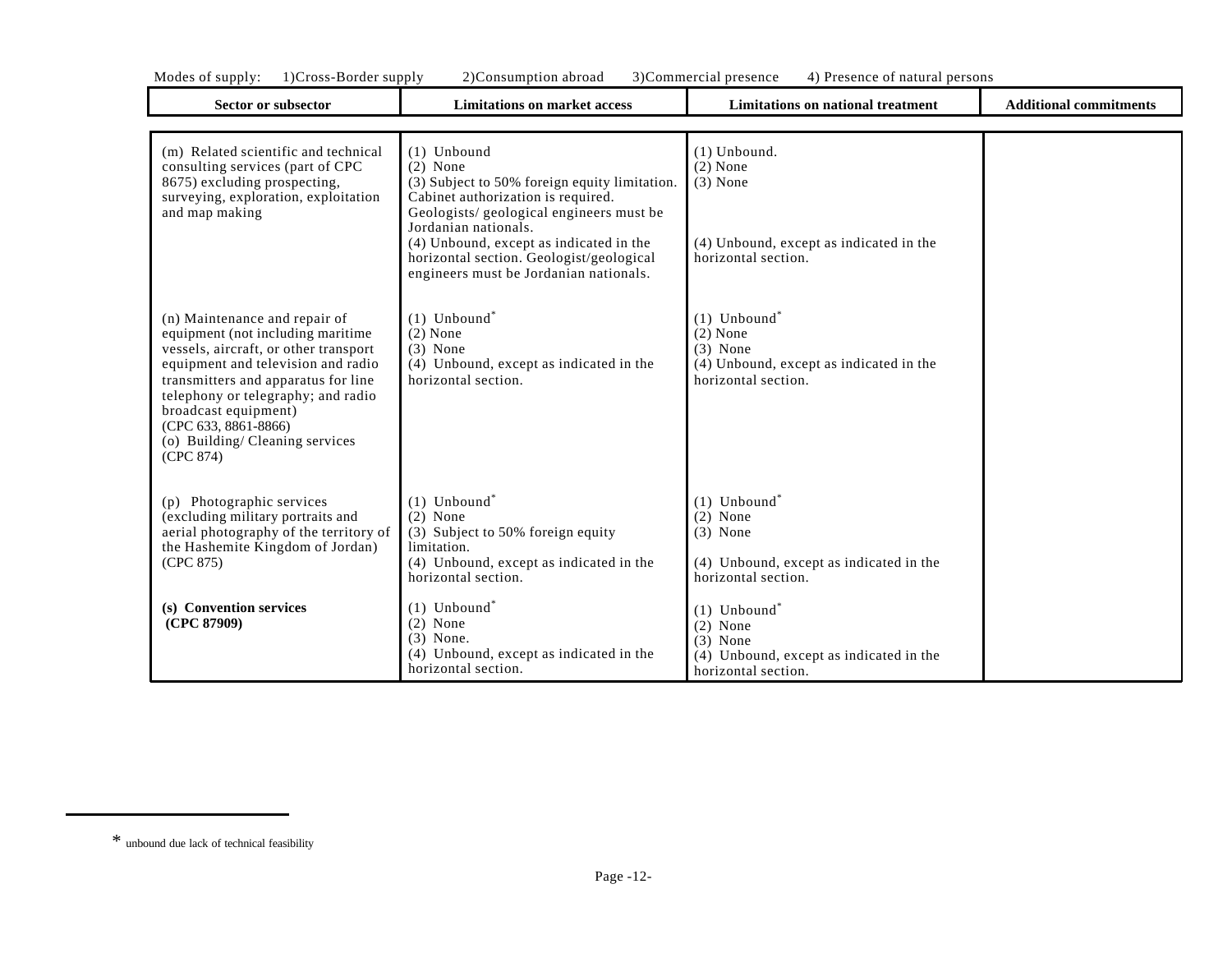| Modes<br>supply:<br>. OT | supply<br>$\cdot$ ) ( $\cdot$<br>-Border<br>$ross-$ | 20C<br>consumption abroad | 3)Commercia<br>' presence<br>rciai | persons<br>Presence of natural.<br>$\cdots$ |
|--------------------------|-----------------------------------------------------|---------------------------|------------------------------------|---------------------------------------------|
|                          |                                                     |                           |                                    |                                             |
|                          |                                                     |                           |                                    |                                             |

| Sector or subsector                                                                                                                                                                                                             | <b>Limitations on market access</b>                                                                                                                                                                                                                                                                                                                                                           | Limitations on national treatment                                                                                                                                                                                                                 | <b>Additional commitments</b>                                                                |
|---------------------------------------------------------------------------------------------------------------------------------------------------------------------------------------------------------------------------------|-----------------------------------------------------------------------------------------------------------------------------------------------------------------------------------------------------------------------------------------------------------------------------------------------------------------------------------------------------------------------------------------------|---------------------------------------------------------------------------------------------------------------------------------------------------------------------------------------------------------------------------------------------------|----------------------------------------------------------------------------------------------|
| (r) Printing and Publishing<br>(CPC 88442)                                                                                                                                                                                      | $(1)$ None<br>$(2)$ None<br>(3) Subject to 60% foreign equity<br>limitation. However, ownership of<br>periodical publications is restricted to<br>Jordanian natural persons or Jordanian<br>juridical entities wholly owned by<br>Jordanians.<br>(4) Unbound, except as indicated in the<br>horizontal section. Director of printing and<br>publishing house must be a Jordanian<br>national. | $(1)$ None<br>$(2)$ None<br>$(3)$ None<br>(4) Unbound, except as indicated in the<br>horizontal section.                                                                                                                                          |                                                                                              |
| 2. COMMUNICATION SERVICES                                                                                                                                                                                                       |                                                                                                                                                                                                                                                                                                                                                                                               |                                                                                                                                                                                                                                                   |                                                                                              |
| <b>B.</b> Courier services<br>(CPC 7512)                                                                                                                                                                                        | $(1)$ None<br>$(2)$ None<br>(3) Subject to 60% foreign equity<br>limitation. Starting no later than 1 January<br>2002, 100% foreign equity will be<br>permitted.<br>$(4)$ Unbound, except as indicated in the<br>horizontal section                                                                                                                                                           | $(1)$ None<br>$(2)$ None<br>$(3)$ None<br>(4) Unbound, except as indicated in the<br>horizontal section.                                                                                                                                          |                                                                                              |
| C. Telecommunication Services                                                                                                                                                                                                   |                                                                                                                                                                                                                                                                                                                                                                                               |                                                                                                                                                                                                                                                   |                                                                                              |
| limitations on spectrum availability.                                                                                                                                                                                           | Jordan's commitments are based on the Chairman's Note dated 16 January 1997 (S/GBT/W/2/Rev.1).                                                                                                                                                                                                                                                                                                | Jordan has removed its market access limitation on spectrum availability, in light of the Chairman's note S/GBT/W/3 dated 3 February 1997 on market access                                                                                        |                                                                                              |
| (a) Voice telephone services<br>(CPC 7521)<br>(d) Telex services<br>(CPC 7523)<br>(e) Telegraph services<br>(CPC 7522)<br>(f) Facsimile services<br>$(CPC 7521 + 7529)$<br>(g) Private leased circuit services<br>$(7522+7523)$ | (1) International callback is not allowed.<br>Starting no later than 31 December 2004,<br>none.<br>$(2)$ None<br>(3) Jordan Telecommunications Company<br>(JTC) has the exclusive right until 31<br>December 2004. Starting no later than 31<br>December 2004, none.<br>(4) Unbound, except as indicated in the<br>horizontal section.                                                        | (1) International callback is not allowed.<br>Starting no later than 31 December 2004,<br>none.<br>$(2)$ None<br>(3) Unbound. Starting no later than 31<br>December 2004, none.<br>(4) Unbound, except as indicated in the<br>horizontal section. | Jordan undertakes the<br>obligations contained in the<br>reference paper attached<br>hereto. |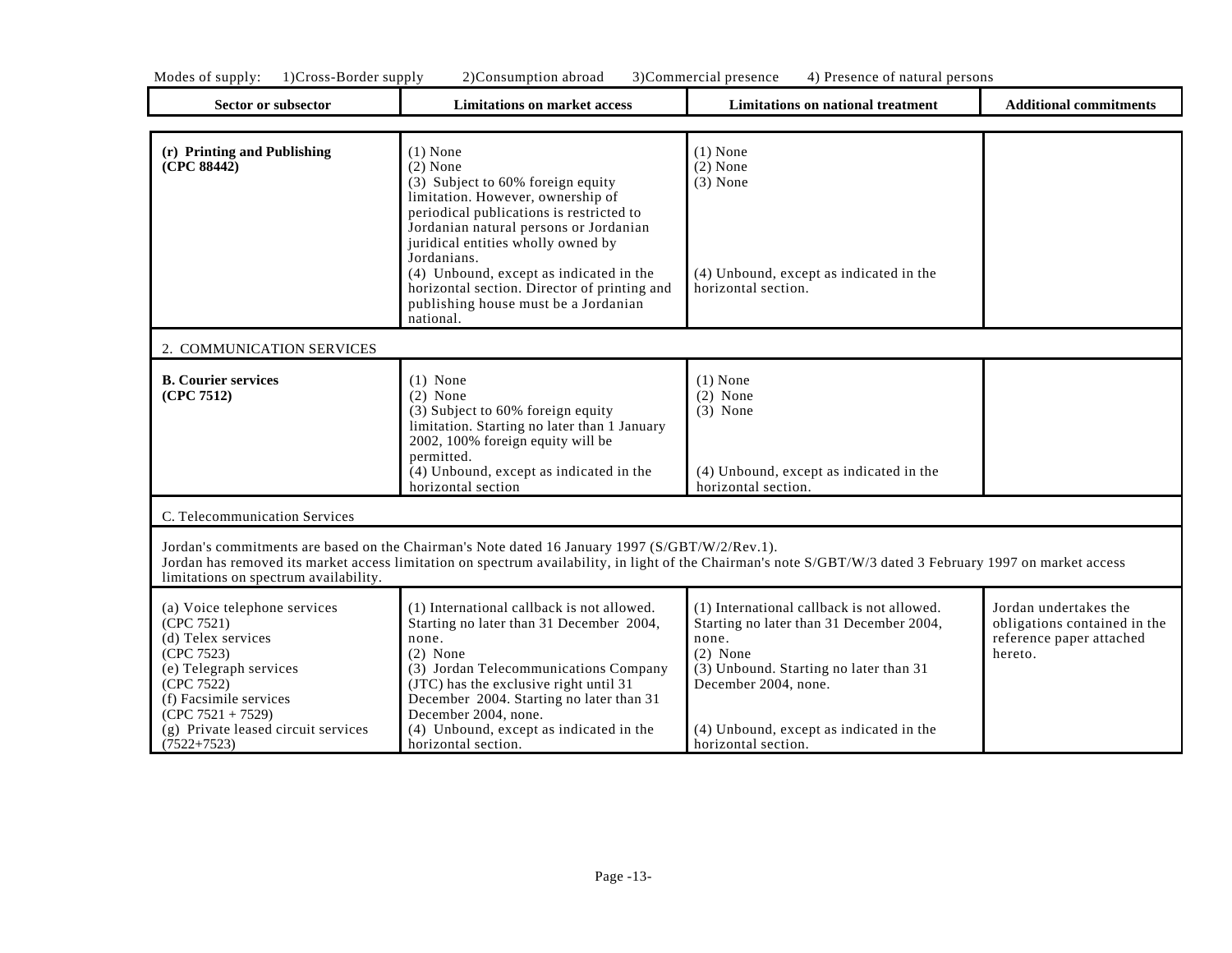| <b>Sector or subsector</b><br><b>Limitations on market access</b>                                                                                                                                                                                                                                                                                                                                                                                                                                                                                                                                                |                                                                                                                                                                                                                                                                                                             | Limitations on national treatment                                                                                                                                                        | <b>Additional commitments</b> |
|------------------------------------------------------------------------------------------------------------------------------------------------------------------------------------------------------------------------------------------------------------------------------------------------------------------------------------------------------------------------------------------------------------------------------------------------------------------------------------------------------------------------------------------------------------------------------------------------------------------|-------------------------------------------------------------------------------------------------------------------------------------------------------------------------------------------------------------------------------------------------------------------------------------------------------------|------------------------------------------------------------------------------------------------------------------------------------------------------------------------------------------|-------------------------------|
|                                                                                                                                                                                                                                                                                                                                                                                                                                                                                                                                                                                                                  |                                                                                                                                                                                                                                                                                                             |                                                                                                                                                                                          |                               |
| (b) Packet-switched data<br>transmission services (CPC 7523)<br>(c) Circuit- switched data<br>transmission services (CPC 7523)<br>Value added services:<br>(h) e-mail (CPC $7523$ )<br>$(i)$ voice-mail (CPC 7523)<br>(j) On-line information and data<br>base-retrieval (CPC 7523).<br>(k) Electronic Data Interchange<br>(CPC 7523)<br>(1) Enhanced value added facsimile<br>services (CPC 7523)<br>(m) Code and protocol conversion<br>(n) On-line information and/or data<br>processing (including transaction<br>processing)<br>(CPC 843)<br>Internet (excluding voice telephone<br>and facsimile services) | $(1)$ None<br>$(2)$ None<br>(3) Service provided only over circuits<br>leased from JTC. Starting no later than<br>31December 2004, none.<br>(4) Unbound, except as indicated in the<br>horizontal section.                                                                                                  | $(1)$ None<br>$(2)$ None<br>$(3)$ None<br>(4) Unbound, except as indicated in the<br>horizontal section.                                                                                 |                               |
| $(o)$ Other:<br>Mobile voice and data services<br>Global Mobile Personal<br>Communication by Satellite                                                                                                                                                                                                                                                                                                                                                                                                                                                                                                           | $(1)$ None<br>$(2)$ None<br>(3) Duopoly will be maintained until 31<br>December 2003. Commercial presence is<br>subject to 51% foreign equity limitation.<br>Starting no later than 31 December 2004,<br>none.<br>(4) Unbound, except as indicated in the<br>horizontal section<br>$(1)$ None<br>$(2)$ None | $(1)$ None<br>$(2)$ None<br>(3) Unbound. Starting no later than 31<br>December 2004, none.<br>(4) Unbound, except as indicated in the<br>horizontal section.<br>$(1)$ None<br>$(2)$ None |                               |
| (GMPCS)                                                                                                                                                                                                                                                                                                                                                                                                                                                                                                                                                                                                          | (3) None, except through local authorized<br>provider (gateway provider).<br>(4) Unbound, except as indicated in the<br>horizontal section.                                                                                                                                                                 | $(3)$ None<br>(4) Unbound, except as indicated in the<br>horizontal section.                                                                                                             |                               |

Ŧ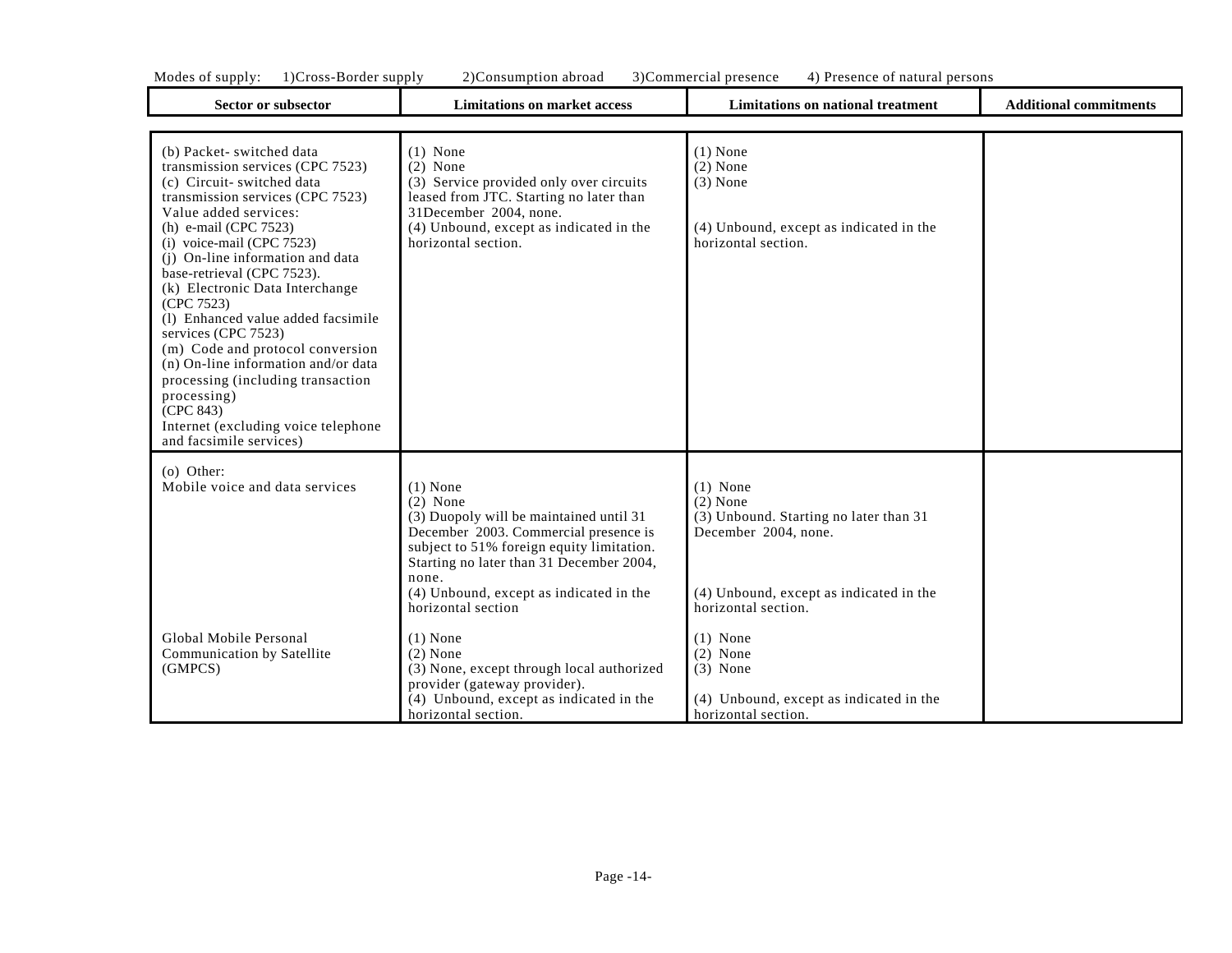| Modes of supply: | l)Cross-Border supply | 2) Consumption abroad | 3)Commercial presence | 4) Presence of natural persons |  |
|------------------|-----------------------|-----------------------|-----------------------|--------------------------------|--|
|                  |                       |                       |                       |                                |  |

| Sector or subsector                           | <b>Limitations on market access</b>                                                                                                                                                                                                                                                                                     | Limitations on national treatment                                                                                                                                                             | <b>Additional commitments</b> |
|-----------------------------------------------|-------------------------------------------------------------------------------------------------------------------------------------------------------------------------------------------------------------------------------------------------------------------------------------------------------------------------|-----------------------------------------------------------------------------------------------------------------------------------------------------------------------------------------------|-------------------------------|
|                                               |                                                                                                                                                                                                                                                                                                                         |                                                                                                                                                                                               |                               |
| Paging Services (land based)<br>(CPC 75291)   | $(1)$ None<br>$(2)$ None<br>The total number of service suppliers is<br>(3)<br>subject to an economic needs test. Starting<br>no later than 31 December 2004, none.<br>(4) Unbound, except as indicated in the<br>horizontal section.                                                                                   | None<br>$(2)$ None<br>$(3)$ None<br>(4) Unbound, except as indicated in the<br>horizontal section.                                                                                            |                               |
| Public pay-phone services (booth<br>services) | (1) International callback is not allowed.<br>Starting no later than 31 December 2004,<br>none.<br>$(2)$ None<br>(3) The total number of service suppliers is<br>subject to an economic needs test. Starting<br>no later than 31 December 2004, none.<br>(4) Unbound, except as indicated in the<br>horizontal section. | (1) International callback is not allowed.<br>Starting no later than 31 December 2004,<br>none.<br>$(2)$ None<br>$(3)$ None<br>(4) Unbound, except as indicated in the<br>horizontal section. |                               |
| D. Audio-visual services                      |                                                                                                                                                                                                                                                                                                                         |                                                                                                                                                                                               |                               |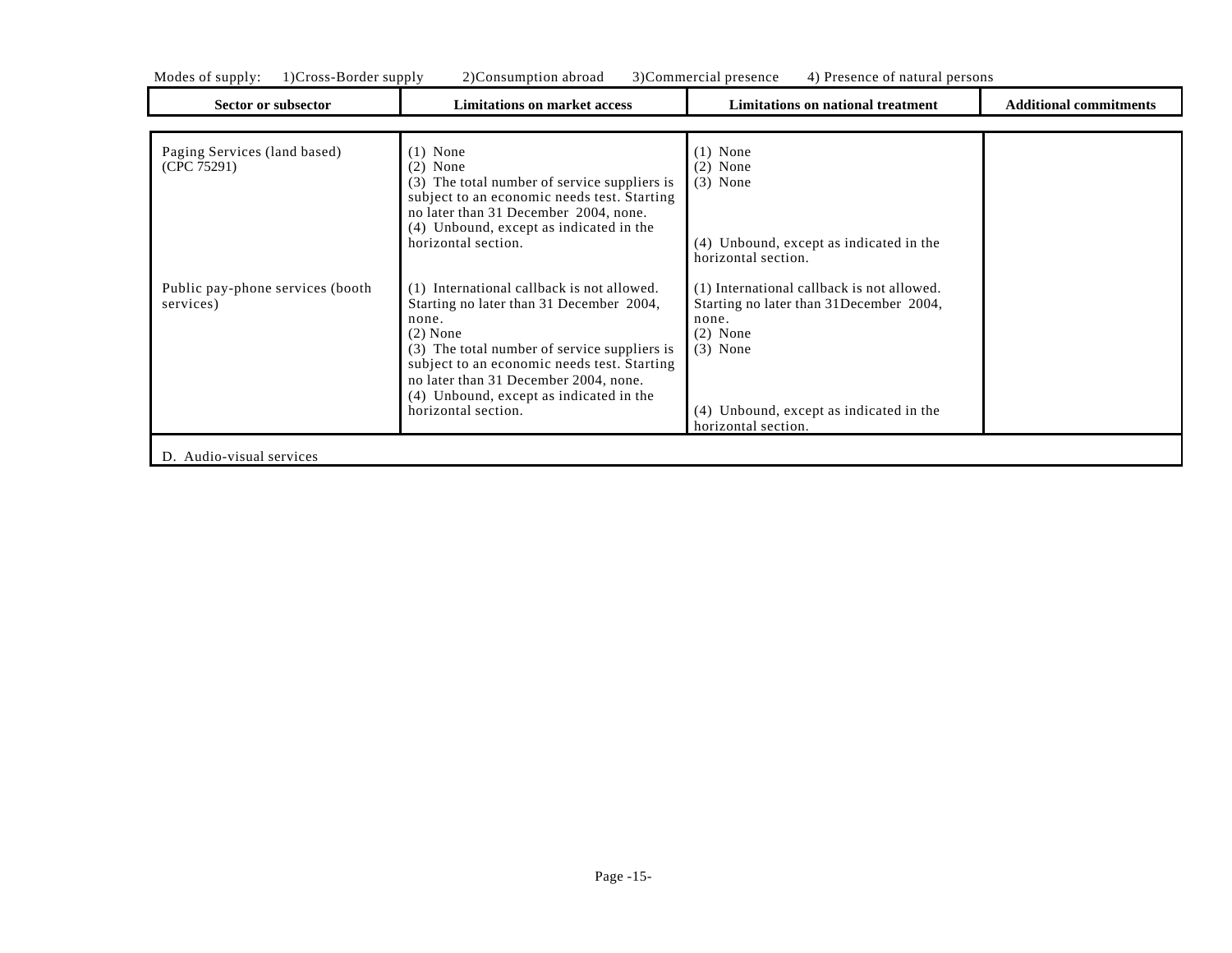| Mode <sup>2</sup><br>supply<br>. | $ -$<br>supply<br>$\sim$ 0.0 $\sim$<br>BORGE<br>. | abroad<br>sumpt<br>ons<br>"<br>$\cdots$ | 70<br>presence<br>:ommercia | persons<br>Presence<br>nat:<br>'a |
|----------------------------------|---------------------------------------------------|-----------------------------------------|-----------------------------|-----------------------------------|
|                                  |                                                   |                                         |                             |                                   |

٦

| Sector or subsector                                                                                                                                                   | <b>Limitations on market access</b>                                                                                                                                                                                                                                                              | <b>Limitations on national treatment</b>                                                                                                                                       | <b>Additional commitments</b> |
|-----------------------------------------------------------------------------------------------------------------------------------------------------------------------|--------------------------------------------------------------------------------------------------------------------------------------------------------------------------------------------------------------------------------------------------------------------------------------------------|--------------------------------------------------------------------------------------------------------------------------------------------------------------------------------|-------------------------------|
|                                                                                                                                                                       |                                                                                                                                                                                                                                                                                                  |                                                                                                                                                                                |                               |
| (a) Motion picture and video-tape<br>production and distribution services<br>(CPC 9611)<br>(b) Motion picture projection<br>service (CPC 9612)<br>(e) Sound recording | $(1)$ None<br>$(2)$ None<br>(3) None, except motion picture and video-<br>tape distribution services within Jordan are<br>subject to 50% foreign equity limitation.<br>(4) Unbound, except as indicated in the<br>horizontal section. Director of retail outlet<br>must be a Jordanian national. | $(1)$ None<br>$(2)$ None<br>$(3)$ None<br>(4) Unbound, except as indicated in the<br>horizontal section.                                                                       |                               |
| (c) Radio and television services<br>(CPC 9613)                                                                                                                       | (1) None, except unbound for transmission<br>(2) None, except unbound for transmission<br>(3) None, subject to Cabinet approval<br>provided approval is not based on market<br>access or national treatment restrictions.<br>(4) Unbound, except as indicated in the                             | (1) None, except unbound for transmission<br>(2) None, except unbound for transmission<br>$(3)$ None                                                                           |                               |
| (d) Radio and television<br>transmission services (CPC 7524)                                                                                                          | horizontal section.<br>$(1)$ Unbound<br>$(2)$ Unbound<br>(3) None, subject to Cabinet approval<br>provided approval is not based on market<br>access or national treatment restrictions.<br>(4) Unbound, except as indicated in the<br>horizontal section.                                       | (4) Unbound, except as indicated in the<br>horizontal section.<br>$(1)$ Unbound<br>(2) Unbound<br>$(3)$ None<br>(4) Unbound, except as indicated in the<br>horizontal section. |                               |
| 3. CONSTRUCTION AND RELATED ENGINEERING SERVICES                                                                                                                      |                                                                                                                                                                                                                                                                                                  |                                                                                                                                                                                |                               |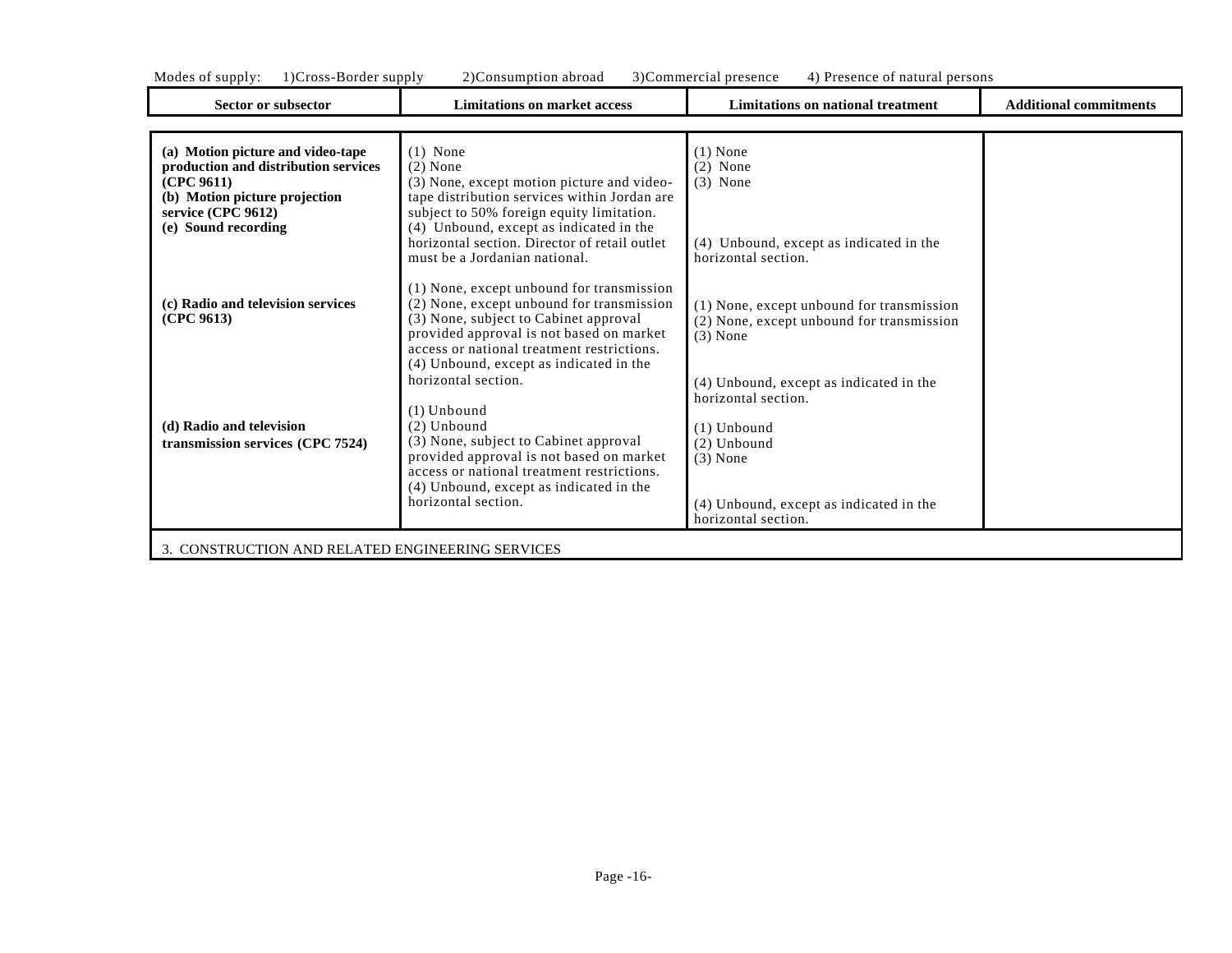| Modes<br>supply: | D. L. Cross-Border<br>supply | sumption<br>abroac<br>്റnsu. | 3)( | Commercial presence | persons<br><b>Presence</b><br>natur |                        |
|------------------|------------------------------|------------------------------|-----|---------------------|-------------------------------------|------------------------|
|                  | Nector or subsector          | -imitations on market access |     |                     | Limitations on national treatment.  | Additional commitments |

| Sector or subsector                                                                                                                                                                                                                                                                                                                          | <b>Limitations on market access</b>                                                                                                                                                                                                                                                                                                                                                                                                                                                                                                                                                                    | Limitations on national treatment                                                                                        | <b>Additional commitments</b>                                                                                                                                                                                                                                                                        |
|----------------------------------------------------------------------------------------------------------------------------------------------------------------------------------------------------------------------------------------------------------------------------------------------------------------------------------------------|--------------------------------------------------------------------------------------------------------------------------------------------------------------------------------------------------------------------------------------------------------------------------------------------------------------------------------------------------------------------------------------------------------------------------------------------------------------------------------------------------------------------------------------------------------------------------------------------------------|--------------------------------------------------------------------------------------------------------------------------|------------------------------------------------------------------------------------------------------------------------------------------------------------------------------------------------------------------------------------------------------------------------------------------------------|
| A. General Construction Work for<br>buildings (CPC 512)<br>B. General Construction Work for<br>Civil Engineering (CPC 513)<br>C. Installation and Assembly Work<br>$(CPC 514 + 516)$<br>D. Building Completion and<br>Finishing Work (CPC 517)<br>E. Other (CPC 511, 515, 518)<br>excluding site preparation work for<br>mining $(CPC 5115)$ | $(1)$ Unbound <sup>*</sup><br>$(2)$ None<br>(3) Foreign equity in Jordanian<br>construction and contracting firms is<br>limited to 50%. Otherwise, non-Jordanian<br>construction and contracting firms may<br>provide services only through a<br>contractual association with Jordanian<br>firms for the purpose of implementing a<br>specific project or tender.<br>$(4)$ Unbound, except as indicated in the<br>horizontal section. The number of foreign<br>engineers to be employed by a firm may<br>not exceed twice the number of qualified<br>Jordanian engineers employed by the same<br>firm. | $(1)$ Unbound <sup>*</sup><br>$(2)$ None<br>$(3)$ None<br>(4) Unbound, except as indicated in the<br>horizontal section. |                                                                                                                                                                                                                                                                                                      |
| <b>4. DISTRIBUTION SERVICES</b>                                                                                                                                                                                                                                                                                                              |                                                                                                                                                                                                                                                                                                                                                                                                                                                                                                                                                                                                        |                                                                                                                          | If, in future, Jordan's<br>legislation permits non-<br>Jordanian investors to own<br>a greater percentage of<br>equity with respect to<br>projects or an economic<br>activity in this sector, such<br>liberalization will<br>immediately be bound in<br>Jordan's schedule of<br>specific commitments |
| (A) Commission Agents' Services<br>(except for firearms) (CPC 621)                                                                                                                                                                                                                                                                           | (1) Commercial presence is required.<br>Starting no later than 1 January 2003, none.<br>$(2)$ None<br>(3) None, except access is restricted to<br>Jordanian natural persons, Jordanian<br>partnerships with the majority ownership<br>by Jordanians, and Jordanian companies<br>with a Jordanian majority on the Board of<br>Directors.<br>(4) Unbound, except as indicated in the<br>horizontal section.                                                                                                                                                                                              | $(1)$ None<br>$(2)$ None<br>$(3)$ None<br>(4) Unbound, except as indicated in the<br>horizontal section.                 |                                                                                                                                                                                                                                                                                                      |

<sup>\*</sup> unbound due lack of technical feasibility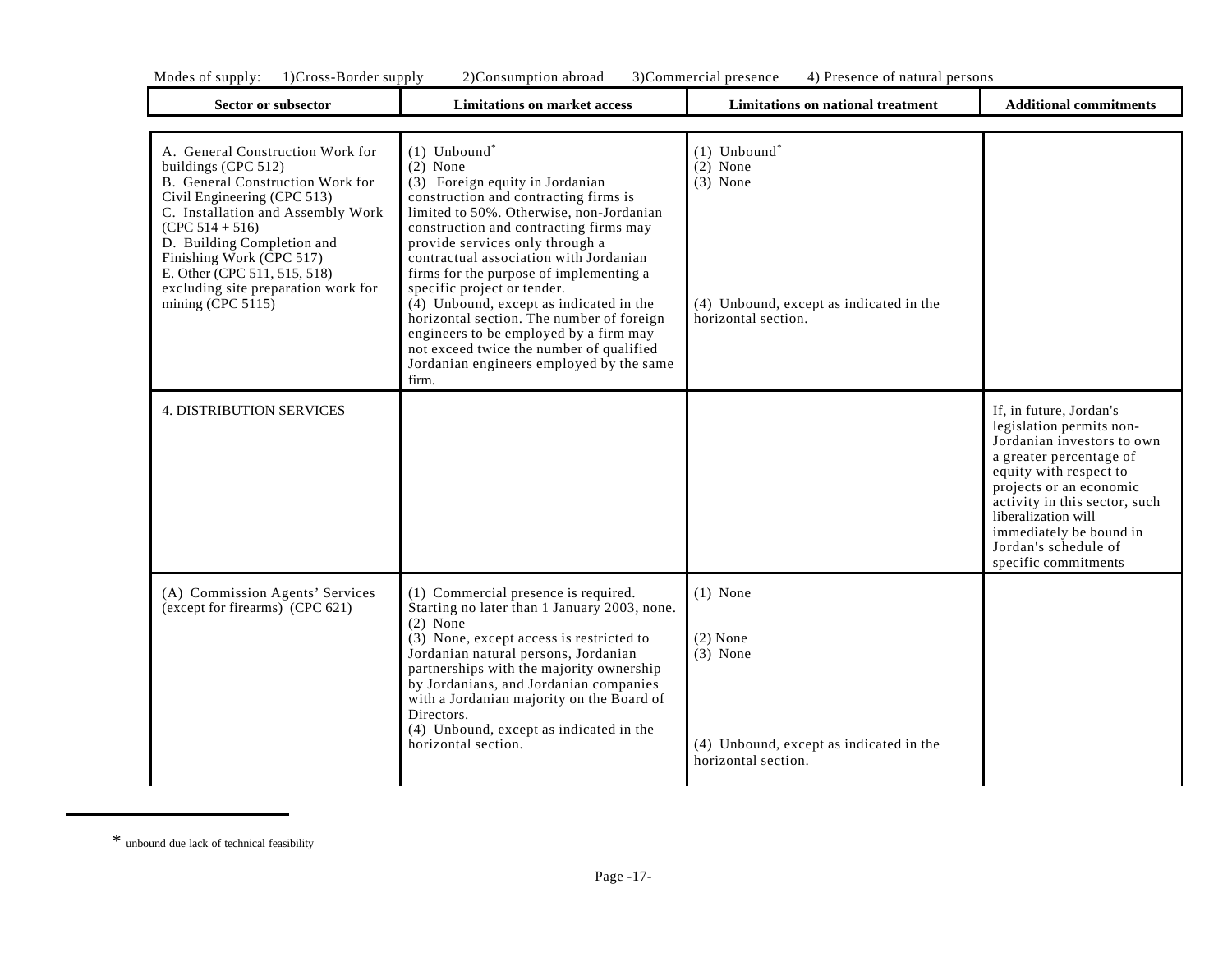|  | Modes of supply: 1)Cross-Border supply |  |  | 2)Consumption abroad 3)Commercial presence 4) Presence of natural persons |  |
|--|----------------------------------------|--|--|---------------------------------------------------------------------------|--|
|--|----------------------------------------|--|--|---------------------------------------------------------------------------|--|

| Sector or subsector                                                                                                                                                                                                                                       | <b>Limitations on market access</b>                                                                                                                                                                                                                                                                       | Limitations on national treatment                                                                                                                          | <b>Additional commitments</b> |
|-----------------------------------------------------------------------------------------------------------------------------------------------------------------------------------------------------------------------------------------------------------|-----------------------------------------------------------------------------------------------------------------------------------------------------------------------------------------------------------------------------------------------------------------------------------------------------------|------------------------------------------------------------------------------------------------------------------------------------------------------------|-------------------------------|
| (B) Wholesale Trade (except<br>wholesale trade of firearms and<br>pharmaceuticals) (CPC 622)<br>(C) Retailing Services (except retail<br>trade of pharmaceuticals) (CPC 631,<br>632, 6111, 6112, 6113, 6121)<br>(D) Franchising (CPC 8922, 8923,<br>8929) | $(1)$ None<br>$(2)$ None<br>(3) Subject to 50% foreign equity<br>limitation, except that service providers<br>that are also registered as agents in Jordan<br>are subject to the same limitations<br>applicable to CPC 621.<br>$\overline{(4)}$ Unbound, except as indicated in the<br>horizontal section | $(1)$ None<br>$(2)$ None<br>$(3)$ None<br>(4) Unbound except as indicated in the<br>horizontal section.                                                    |                               |
| 5. EDUCATIONAL SERVICES                                                                                                                                                                                                                                   |                                                                                                                                                                                                                                                                                                           |                                                                                                                                                            |                               |
|                                                                                                                                                                                                                                                           |                                                                                                                                                                                                                                                                                                           | Commercial presence (in mode 3) is subject to 60% foreign equity limitation. Starting no later than 1 January 2002, 100% foreign equity will be permitted. |                               |
| A. Primary educational services<br>(CPC 921)<br><b>B.</b> Secondary educational services<br>(CPC 922)                                                                                                                                                     | $(1)$ Unbound<br>$(2)$ None<br>$(3)$ None<br>(4) Unbound, except as indicated in the<br>horizontal section.                                                                                                                                                                                               | $(1)$ Unbound<br>$(2)$ None<br>$(3)$ None<br>(4) Unbound, except as indicated in the<br>horizontal section.                                                |                               |
| C. Higher educational services<br>(CPC 923)                                                                                                                                                                                                               | $(1)$ None<br>$(2)$ None<br>$(3)$ None<br>(4) Unbound, except as indicated in the<br>horizontal section                                                                                                                                                                                                   | $(1)$ None<br>$(2)$ None<br>$(3)$ None<br>(4) Unbound, except as indicated in the<br>horizontal section                                                    |                               |
| <b>D.</b> Adult education Services<br>(CPC 924)                                                                                                                                                                                                           | $(1)$ None<br>$(2)$ None<br>$(3)$ None<br>(4) Unbound, except as indicated in the<br>horizontal section. Director of adult<br>education center must be a Jordanian<br>national.                                                                                                                           | $(1)$ None<br>$(2)$ None<br>$(3)$ None<br>(4) Unbound, except as indicated in the<br>horizontal section.                                                   |                               |
| E. Other education services (CPC<br>929), specifically cultural centers                                                                                                                                                                                   | $(1)$ None<br>$(2)$ None<br>$(3)$ None<br>(4) Unbound, except as indicated in the<br>horizontal section. Director of cultural<br>center must be a Jordanian national.                                                                                                                                     | $(1)$ None<br>$(2)$ None<br>$(3)$ None<br>(4) Unbound, except as indicated in the<br>horizontal section.                                                   |                               |

6. ENVIRONMENTAL SERVICES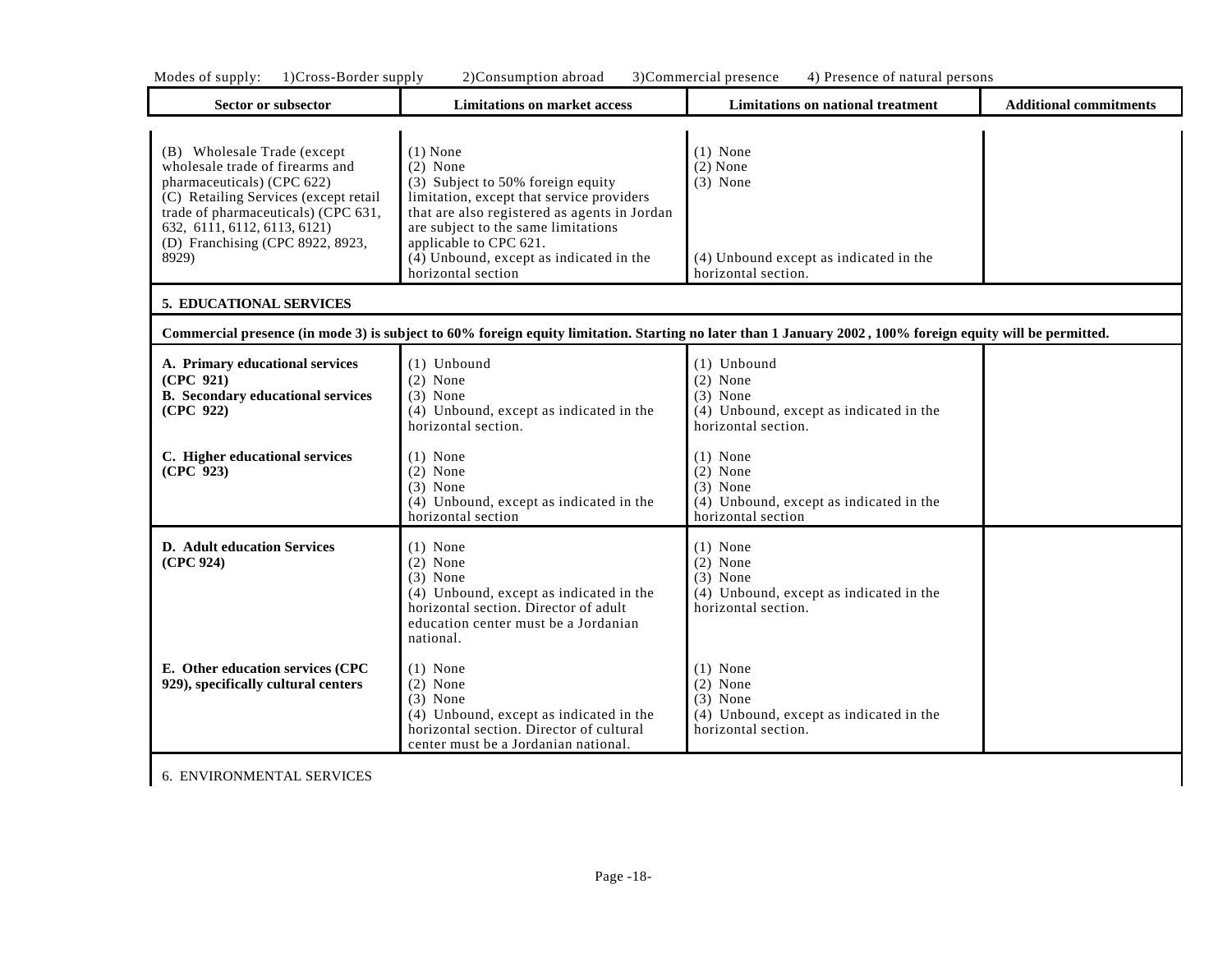| Modes<br>$\lrcorner$ supply:<br>$\Omega$ | supply<br>ross-<br>.-Border | ') (<br>abroad<br>`onsumption | presence<br>. :ommercial<br>м | persons<br><b>Dro</b><br>$\alpha$ nco<br>natural<br>$\Omega$<br>. JILE |  |
|------------------------------------------|-----------------------------|-------------------------------|-------------------------------|------------------------------------------------------------------------|--|
|                                          |                             |                               |                               |                                                                        |  |

| Sector or subsector                                                                                                                                                        | <b>Limitations on market access</b>                                                                                                                                                                                                                                                                                                                                                                                  | Limitations on national treatment                                                                                                               | <b>Additional commitments</b> |
|----------------------------------------------------------------------------------------------------------------------------------------------------------------------------|----------------------------------------------------------------------------------------------------------------------------------------------------------------------------------------------------------------------------------------------------------------------------------------------------------------------------------------------------------------------------------------------------------------------|-------------------------------------------------------------------------------------------------------------------------------------------------|-------------------------------|
|                                                                                                                                                                            |                                                                                                                                                                                                                                                                                                                                                                                                                      |                                                                                                                                                 |                               |
| <b>B. Refuse Disposal Services:</b><br>collection and treatment of solid<br>waste services (part of CPC 9402)<br>excluding collection and treatment<br>of hazardous waste. | $(1)$ Unbound<br>$(2)$ Unbound<br>(3) Subject to 50% foreign equity limitation<br>and to any other limitations on legal form<br>provided by the Jordanian law.<br>Establishment and provision of services<br>are subject to Cabinet authorization and to<br>an agreement with the Jordanian<br>Government. Number of service providers<br>may be restricted. <sup>2</sup><br>(4) Unbound, except as indicated in the | $(1)$ Unbound<br>$(2)$ Unbound<br>$(3)$ None<br>(4) Unbound, except as indicated in the                                                         |                               |
| C. Sanitation and similar services<br>(CPC 9403)<br>D. Other                                                                                                               | horizontal section.<br>$(1)$ Unbound <sup>*</sup><br>$(2)$ None<br>$(3)$ None<br>(4) Unbound, except as indicated in the<br>horizontal section.                                                                                                                                                                                                                                                                      | horizontal section.<br>$(1)$ Unbound <sup>*</sup><br>$(2)$ None<br>$(3)$ None<br>(4) Unbound, except as indicated in the<br>horizontal section. |                               |
| Cleaning Services of exhaust gases<br>(CPC 9404)<br>Noise abatement services<br>(CPC 9405)<br>Other environmental protection<br>services n.e.c. (CPC 9409)                 | $(1)$ None<br>$(2)$ None<br>$(3)$ None<br>(4) Unbound, except as indicated in the<br>horizontal section.                                                                                                                                                                                                                                                                                                             | $(1)$ None<br>$(2)$ None<br>$(3)$ None<br>(4) Unbound, except as indicated in the<br>horizontal section.                                        |                               |

7. FINANCIAL SERVICES

If and when applicable, the absence of any limitation on the ability of a resident consumer to purchase the service in the territory of another Member does not signify a commitment to allow a non-resident service supplier to solicit business or to conduct active marketing in the territory of the Member.

A. Insurance and insurance - related services (CPC 812)

<sup>2</sup> **Service providers are not allowed to import or to use imported garbage, trash, rubbish and waste for the purpose of providing these services.**

<sup>\*</sup> unbound due lack of technical feasibility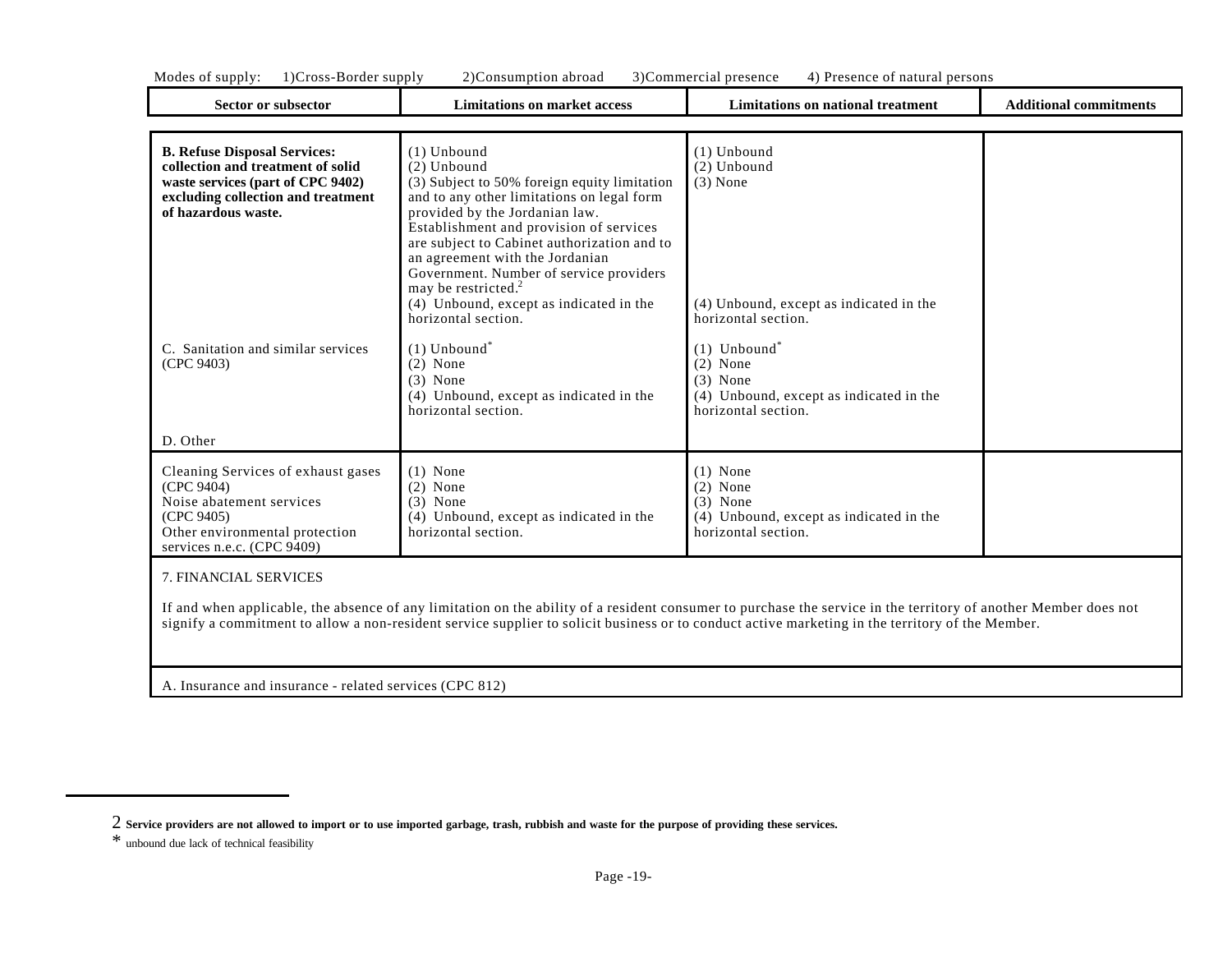|  |  |  |  | Modes of supply: 1)Cross-Border supply 2)Consumption abroad 3)Commercial presence 4) Presence of natural persons |  |
|--|--|--|--|------------------------------------------------------------------------------------------------------------------|--|
|--|--|--|--|------------------------------------------------------------------------------------------------------------------|--|

| Sector or subsector                                                                                                                                                                                                            | <b>Limitations on market access</b>                                                                                                                                                                                                                                                                                                 | Limitations on national treatment                                                                                                      | <b>Additional commitments</b> |
|--------------------------------------------------------------------------------------------------------------------------------------------------------------------------------------------------------------------------------|-------------------------------------------------------------------------------------------------------------------------------------------------------------------------------------------------------------------------------------------------------------------------------------------------------------------------------------|----------------------------------------------------------------------------------------------------------------------------------------|-------------------------------|
| (a) Life, insurance services<br>including health insurance services<br>(CPC 81211) and (CPC 81212)<br>excluding pension fund<br>management.<br>(b) Non-life insurance services<br>(including accident insurance) (CPC<br>8129) | (1) Commercial presence is required.<br>(2) Unbound.<br>(3) Access is restricted to public share<br>holding companies constituted in Jordan<br>and to branches of foreign insurance<br>companies.<br>$(4)$ Unbound, except as indicated in the<br>horizontal section.                                                               | (1) Commercial presence is required.<br>$(2)$ Unbound.<br>$(3)$ None<br>(4) Unbound, except as indicated in the<br>horizontal section. |                               |
| (c) Reinsurance and retrocession<br>(CPC 81299)                                                                                                                                                                                | $(1)$ None<br>$(2)$ None<br>(3) Access is restricted to Public Share<br>Holding companies constituted in Jordan<br>and to branches of foreign reinsurance<br>companies.<br>(4) Unbound, except as indicated in<br>horizontal section.                                                                                               | $(1)$ None<br>$(2)$ None<br>$(3)$ None<br>(4) Unbound, except as indicated in<br>horizontal section.                                   |                               |
| (d) Auxiliary Services (CPC 8140)                                                                                                                                                                                              |                                                                                                                                                                                                                                                                                                                                     |                                                                                                                                        |                               |
| Agency services (CPC 81401)                                                                                                                                                                                                    | $(1)$ Unbound<br>(2) Unbound<br>(3) Access restricted to Jordanian natural<br>persons, Jordanian general partnerships<br>with a maximum of 50 percent foreign<br>equity, and limited liability companies with<br>Jordanians as majority in board of<br>directors. Insurance agent or director of<br>agent company must be Jordanian | $(1)$ Unbound<br>(2) Unbound<br>$(3)$ None                                                                                             |                               |
|                                                                                                                                                                                                                                | nationals.<br>(4) Unbound, except as indicated in the<br>horizontal section. Insurance agent or<br>director of agent company must be<br>Jordanian nationals.                                                                                                                                                                        | (4) Unbound, except as indicated in the<br>horizontal section.                                                                         |                               |
| Insurance consultancy<br>(CPC 81402 excluding pension<br>consultancy)                                                                                                                                                          | $(1)$ None<br>$(2)$ None<br>$(3)$ None<br>(4) Unbound, except as indicated in<br>horizontal section.                                                                                                                                                                                                                                | $(1)$ None<br>$(2)$ None<br>$(3)$ None<br>(4) Unbound, except as indicated in<br>horizontal section.                                   |                               |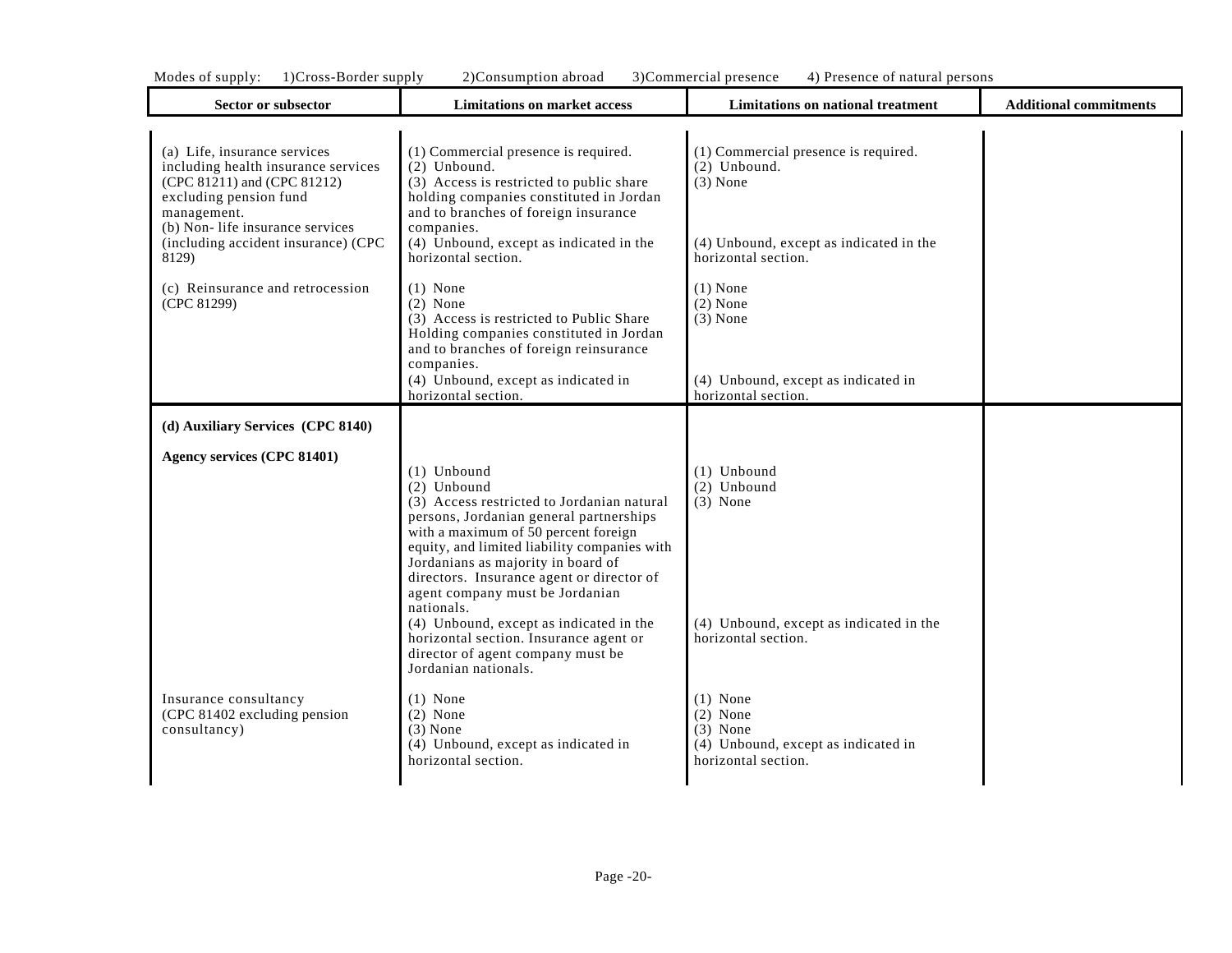| Sector or subsector                                                                                                                                                                                                                                                                                                | <b>Limitations on market access</b>                                                                                                                                                                                  | <b>Limitations on national treatment</b>                                                                                                                                                                                                                                                                                                                                                                                                                                                                                                                                                                                                          | <b>Additional commitments</b> |
|--------------------------------------------------------------------------------------------------------------------------------------------------------------------------------------------------------------------------------------------------------------------------------------------------------------------|----------------------------------------------------------------------------------------------------------------------------------------------------------------------------------------------------------------------|---------------------------------------------------------------------------------------------------------------------------------------------------------------------------------------------------------------------------------------------------------------------------------------------------------------------------------------------------------------------------------------------------------------------------------------------------------------------------------------------------------------------------------------------------------------------------------------------------------------------------------------------------|-------------------------------|
| Average and loss adjustment<br>services (CPC 81403)                                                                                                                                                                                                                                                                | $(1)$ Unbound.<br>(2) Unbound.<br>$(3)$ None<br>(4) Unbound, except as indicated in the<br>horizontal section.                                                                                                       | $(1)$ Unbound.<br>$(2)$ Unbound.<br>$(3)$ None<br>(4) Unbound, except as indicated in the<br>horizontal section.                                                                                                                                                                                                                                                                                                                                                                                                                                                                                                                                  |                               |
| Actuarial services (CPC 81404)                                                                                                                                                                                                                                                                                     | $(1)$ None<br>$(2)$ None<br>$(3)$ None<br>(4) Unbound, except as indicated in<br>horizontal section.                                                                                                                 | $(1)$ None<br>$(2)$ None<br>$(3)$ None<br>(4) Unbound, except as indicated in<br>horizontal section.                                                                                                                                                                                                                                                                                                                                                                                                                                                                                                                                              |                               |
| B. Banking and other financial services (excluding insurance)                                                                                                                                                                                                                                                      |                                                                                                                                                                                                                      |                                                                                                                                                                                                                                                                                                                                                                                                                                                                                                                                                                                                                                                   |                               |
|                                                                                                                                                                                                                                                                                                                    | Jordan, and to branches and subsidiaries of foreign banks, unless otherwise stated in the specific sub-sector.<br>Management, Financial Consultations Financial Brokerage, Depository, Management of Primary Issues. | The establishment of a commercial presence (in mode 3 only) or the conduct of new activities is restricted to Public Shareholding companies constituted in<br>Furthermore, it is noted that only Banks may undertake activities involving the acceptance of deposits and other repayable funds from the public (CPC 81115-<br>81119 excluding CPC 81117) and extend guarantees and commitments services (CPC 81199**) and money broking. Financial service companies as seen in sub-<br>sector entries below may provide all other financial activities. Financial service companies are licensed to undertake Investment Trusteeship, Investment |                               |
| a) Acceptance of deposits and<br>other repayable funds from the<br>public (CPC 81115-81119 excluding<br>CPC 81117)<br>(e) Guarantees and Commitments<br>(CPC 81199**)<br>(h) Money broking                                                                                                                         | $(1)$ None<br>$(2)$ None<br>$(3)$ None<br>(4) Unbound, except as indicated in the<br>horizontal section.                                                                                                             | (1) Real property in Jordan may not be<br>mortgaged to banks outside Jordan.<br>$(2)$ None<br>$(3)$ None<br>(4) Unbound, except as indicated in the<br>horizontal section. Branches of foreign<br>banks are required to have a resident<br>regional manager.                                                                                                                                                                                                                                                                                                                                                                                      |                               |
| (b) Lending of all types including<br>consumer credit, factoring, mortgage<br>credit, and financing of commercial<br>transaction (CPC 8113)<br>(c) Financial leasing (CPC 8112)<br>(d) All payment and money<br>transmission services, credit,<br>charge and debit cards, travellers<br>cheques and bankers drafts | $(1)$ None<br>$(2)$ None<br>(3) Service must be provided through<br>banks and specialized financial companies.<br>(4) Unbound, except as indicated in the<br>horizontal section.                                     | (1) Real property in Jordan may not be<br>mortgaged to banks outside Jordan.<br>$(2)$ None<br>$(3)$ None<br>(4) Unbound, except as indicated in the<br>horizontal section. Branches of foreign<br>banks are required to have a resident<br>regional manager.                                                                                                                                                                                                                                                                                                                                                                                      |                               |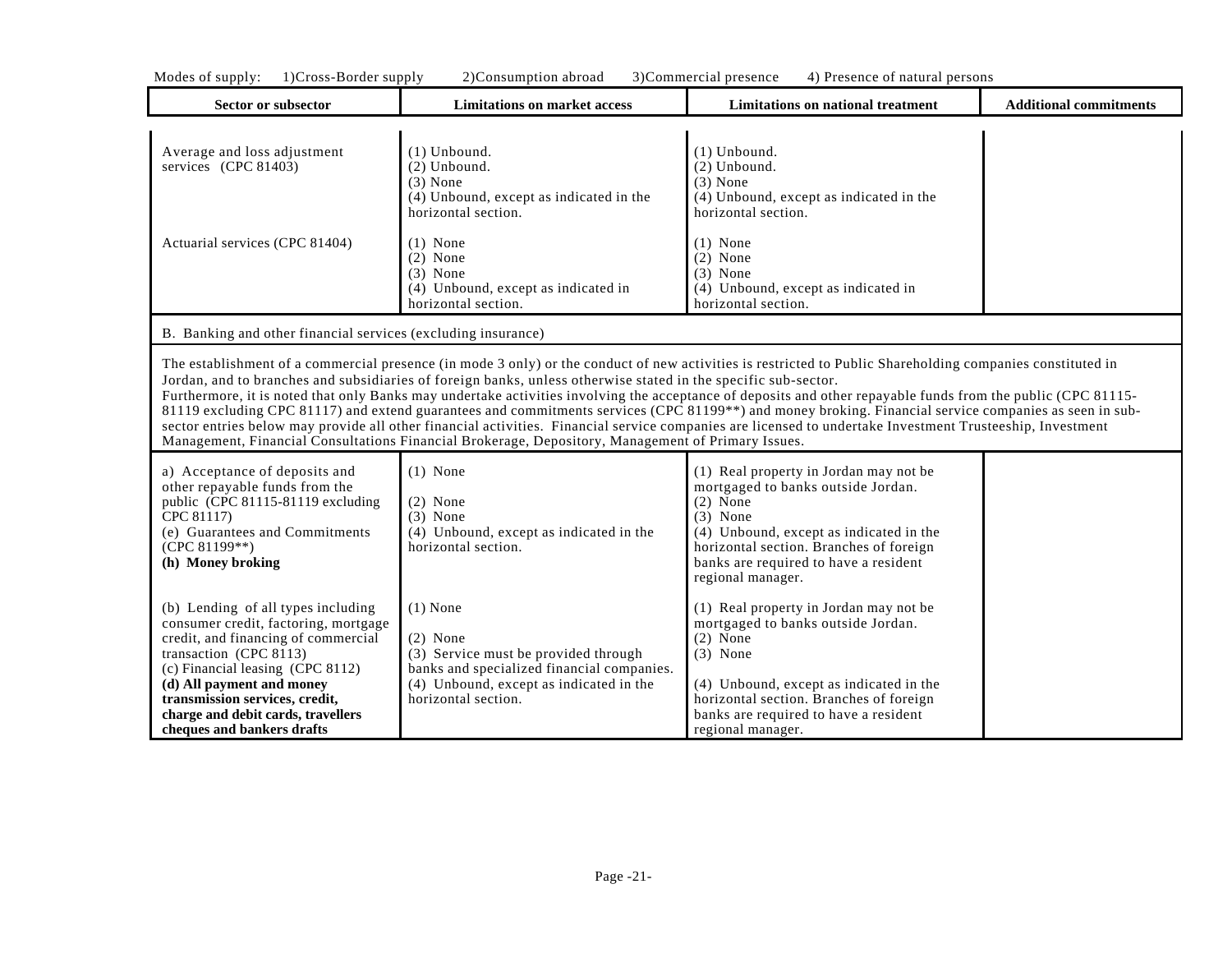Т

т

| Sector or subsector                                                                                                                                                                                                                                                                                                                                                                               | <b>Limitations on market access</b>                                                                                                                                                                                                                                                                                                                                                                                                                                                                                                                                                                    | <b>Limitations on national treatment</b>                                                                                                                                                                                                                                                                             | <b>Additional commitments</b> |
|---------------------------------------------------------------------------------------------------------------------------------------------------------------------------------------------------------------------------------------------------------------------------------------------------------------------------------------------------------------------------------------------------|--------------------------------------------------------------------------------------------------------------------------------------------------------------------------------------------------------------------------------------------------------------------------------------------------------------------------------------------------------------------------------------------------------------------------------------------------------------------------------------------------------------------------------------------------------------------------------------------------------|----------------------------------------------------------------------------------------------------------------------------------------------------------------------------------------------------------------------------------------------------------------------------------------------------------------------|-------------------------------|
|                                                                                                                                                                                                                                                                                                                                                                                                   |                                                                                                                                                                                                                                                                                                                                                                                                                                                                                                                                                                                                        |                                                                                                                                                                                                                                                                                                                      |                               |
| (f) Trading for own account or for<br>account of customers, whether on                                                                                                                                                                                                                                                                                                                            | (1) None, except for derivative products,<br>unbound.                                                                                                                                                                                                                                                                                                                                                                                                                                                                                                                                                  | $(1)$ None                                                                                                                                                                                                                                                                                                           |                               |
| an exchange, in an over-the-counter<br>market or otherwise, the following:                                                                                                                                                                                                                                                                                                                        | (2) None, except for derivative products,<br>unbound.                                                                                                                                                                                                                                                                                                                                                                                                                                                                                                                                                  | $(2)$ None                                                                                                                                                                                                                                                                                                           |                               |
| • Money market instruments<br>(including cheques, bills and<br>certificates of deposits) (CPC<br>$81339**$<br>• Foreign Exchange (CPC 81333)<br>• Derivative products incl., but not                                                                                                                                                                                                              | (3) Access restricted to:<br>a. Banks<br>b. Financial services companies<br>constituted in Jordan, in the form of public<br>shareholding company, limited liability<br>company or a limited partnership in shares                                                                                                                                                                                                                                                                                                                                                                                      | $(3)$ None                                                                                                                                                                                                                                                                                                           |                               |
| limited to, futures and options<br>(CPC 81339**)<br>• Exchange rate and interest rate<br>instruments, including products<br>such as swaps and forward rate<br>agreements (CPC 81339**)<br>• Transferable securities (CPC<br>81321)<br>• Other negotiable instruments and<br>financial assets, including bullion<br>(CPC 81339**)                                                                  | company.<br>(4) Unbound, except as indicated in the<br>horizontal section.                                                                                                                                                                                                                                                                                                                                                                                                                                                                                                                             | (4) Unbound, except as indicated in the<br>horizontal section.                                                                                                                                                                                                                                                       |                               |
| (g) Participation in issues of all<br>kinds of securities, incl. under-<br>writing and placement as agent<br>(whether publicly or privately) and<br>provision of service related to such<br>issues.<br>(i) Asset management, such as cash<br>or portfolio management, all forms of<br>collective investment management,<br>custodial, depository, trust services,<br>and pension fund management. | $(1)$ Unbound.<br>(2) Unbound, except for issuance and<br>public offer of securities outside Jordan by<br>foreign service providers abroad, and for<br>management by service suppliers outside<br>Jordan of assets which are not traded on<br>Amman Financial Market or otherwise<br>traded in Jordan.<br>(3) Access restricted to:<br>a. Financial services companies<br>constituted in Jordan, in the form of public<br>shareholding company, limited liability<br>company or a limited partnership in shares<br>company.<br>b. Licensed banks through affiliated<br>companies or separate accounts. | $(1)$ Unbound.<br>(2) Unbound, except for issuance and public<br>offer of securities outside Jordan by foreign<br>service providers abroad, and for<br>management by service suppliers outside<br>Jordan of assets which are not traded on<br>Amman Financial Market or otherwise traded<br>in Jordan.<br>$(3)$ None |                               |
|                                                                                                                                                                                                                                                                                                                                                                                                   | (4) Unbound, except as indicated in the<br>horizontal section.                                                                                                                                                                                                                                                                                                                                                                                                                                                                                                                                         | (4) Unbound, except as indicated in the<br>horizontal section.                                                                                                                                                                                                                                                       |                               |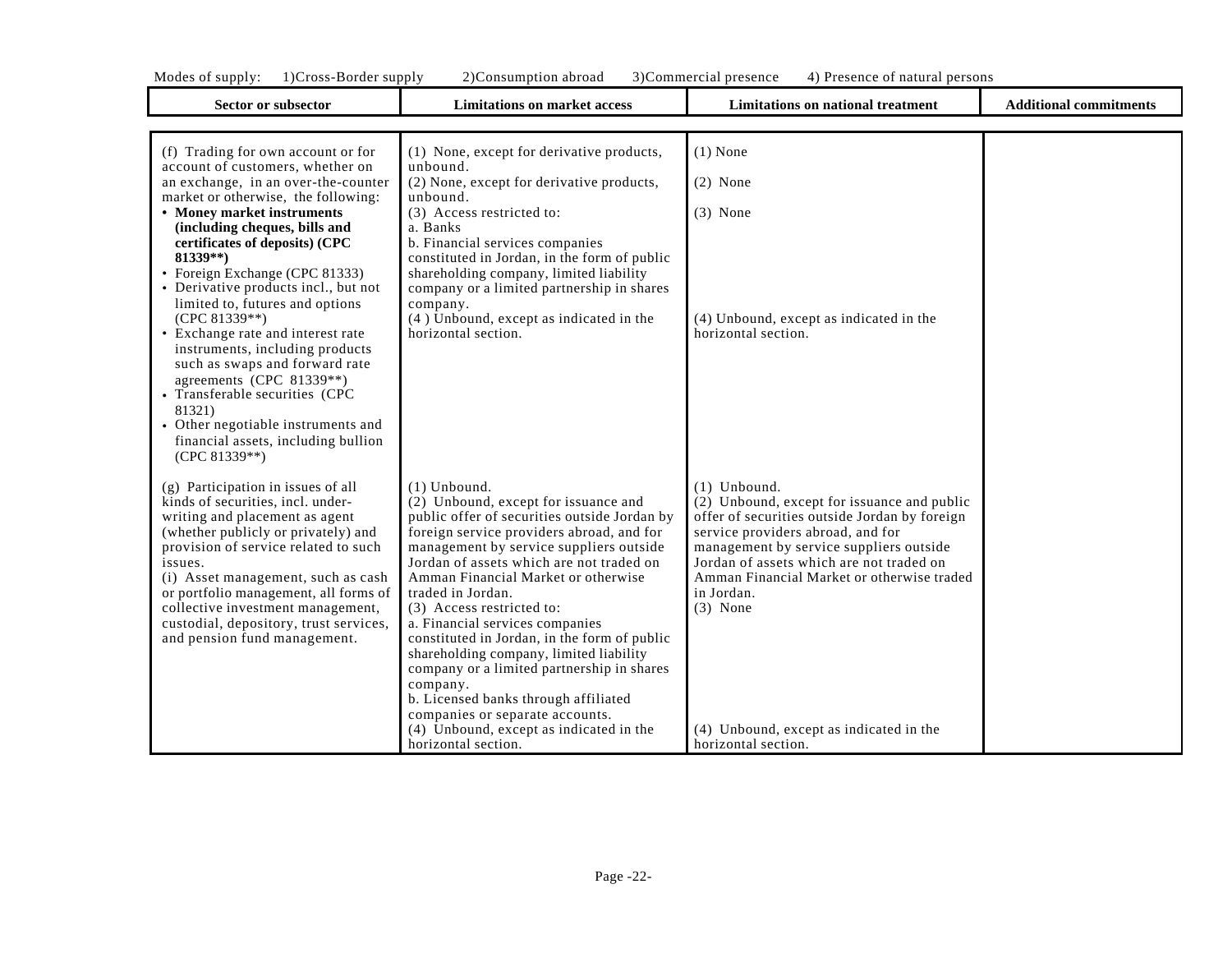| Sector or subsector                                                                                                                                                                                                                                                                           | <b>Limitations on market access</b>                                                                                                                                                                                                                                                                                           | Limitations on national treatment                                                                                                                                                                                                                                               | <b>Additional commitments</b> |
|-----------------------------------------------------------------------------------------------------------------------------------------------------------------------------------------------------------------------------------------------------------------------------------------------|-------------------------------------------------------------------------------------------------------------------------------------------------------------------------------------------------------------------------------------------------------------------------------------------------------------------------------|---------------------------------------------------------------------------------------------------------------------------------------------------------------------------------------------------------------------------------------------------------------------------------|-------------------------------|
| (j) Settlement and clearing services<br>for financial assets including<br>securities, derivative products and<br>other negotiable instruments.                                                                                                                                                | $(1)$ Unbound <sup>*</sup><br>$(2)$ None<br>(3) Access restricted to the Depository<br>Center at the Amman Bourse for securities.<br>and to the Central Bank of Jordan for all<br>other financial instruments.<br>(4) Unbound, except as indicated in the<br>horizontal section.                                              | $(1)$ Unbound <sup>*</sup><br>$(2)$ None<br>(3) Access is restricted to the Depository<br>Center at the Amman Bourse for securities.<br>and the Central Bank of Jordan for all other<br>financial instruments<br>(4) Unbound, except as indicated in the<br>horizontal section. |                               |
| (k) Advisory, intermediation <sup>4</sup> and<br>other auxiliary financial services on<br>all the activities $(a - l)$ , incl. credit<br>reference and analysis, investment<br>and portfolio research and advice,<br>advice on acquisitions and on<br>corporate restructuring and<br>strategy | $(1)$ None<br>$(2)$ None<br>(3) Access restricted to:<br>a. Financial services companies<br>constituted in Jordan, in the form of a<br>public shareholding company, limited<br>liability company or a limited partnership in<br>shares company.<br>b. Banks<br>(4) Unbound, except as indicated in the<br>horizontal section. | $(1)$ None<br>$(2)$ None<br>$(3)$ None<br>(4) Unbound, except as indicated in the<br>horizontal section.                                                                                                                                                                        |                               |
| (1) Provision and transfer of<br>financial information, and financial<br>data processing and related<br>software by suppliers of other<br>financial services                                                                                                                                  | $(1)$ None<br>$(2)$ None<br>$(3)$ None<br>(4) Unbound, except as indicated in the<br>horizontal section.                                                                                                                                                                                                                      | $(1)$ None<br>$(2)$ None<br>$(3)$ None<br>(4) Unbound, except as indicated in the<br>horizontal section.                                                                                                                                                                        |                               |
|                                                                                                                                                                                                                                                                                               | 8. HEALTH RELATED & SOCIAL SERVICES (other than those listed under 1.A.)                                                                                                                                                                                                                                                      |                                                                                                                                                                                                                                                                                 |                               |

**Commercial presence (in mode 3) is subject to 60% foreign equity limitation. Starting no later than 1 January 2002 , 100% foreign equity will be permitted***.*

<sup>\*</sup> unbound due lack of technical feasibility

<sup>4</sup> **Intermediation is defined as acting as an intermediary between persons or parties including as an agent, finder (one who identifies business opportunities) or mediator.**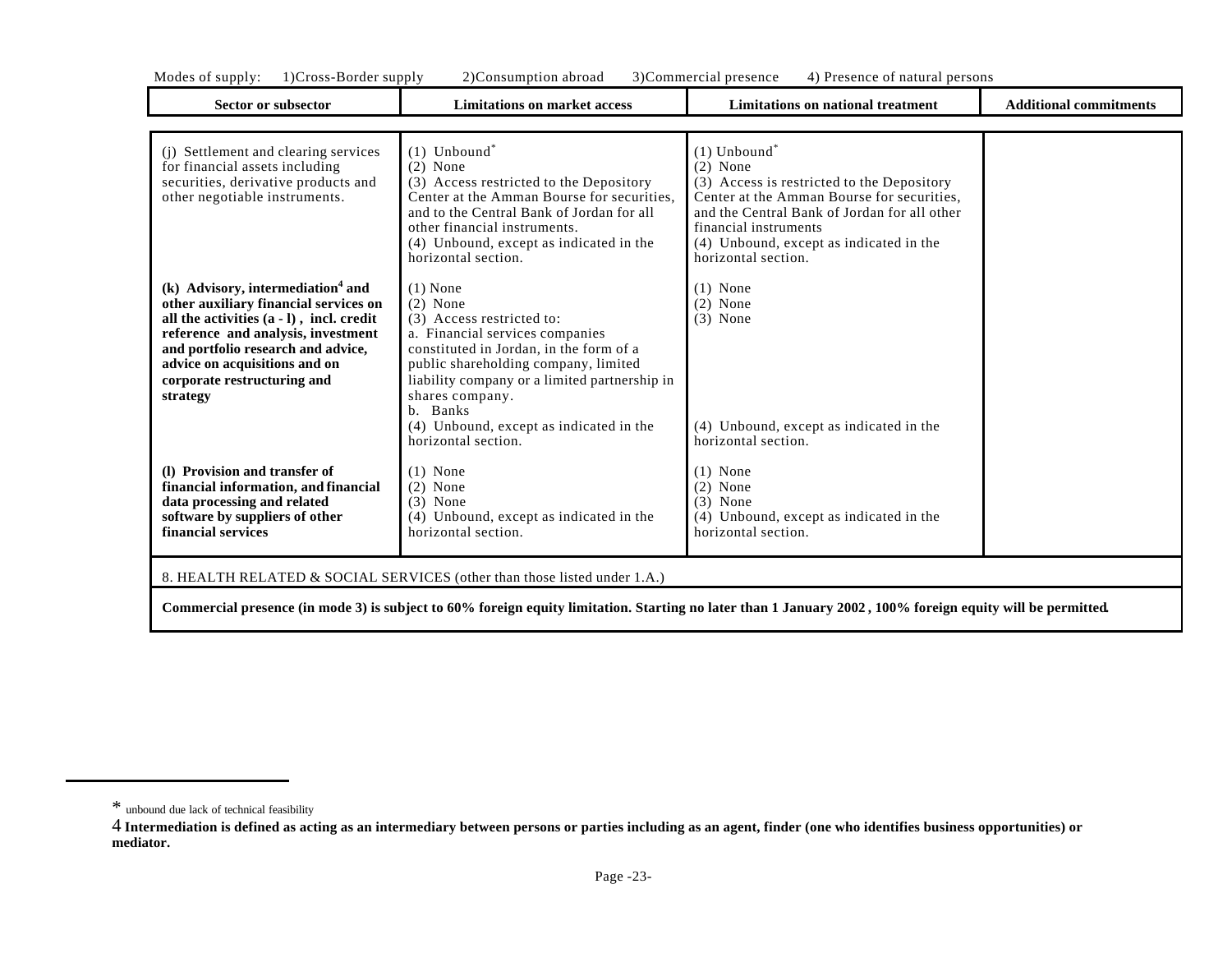| Sector or subsector                                                                                                                                                                                                                                                                      | <b>Limitations on market access</b>                                                                                                                                                                                                                                                                                                                        | Limitations on national treatment                                                                        | <b>Additional commitments</b> |
|------------------------------------------------------------------------------------------------------------------------------------------------------------------------------------------------------------------------------------------------------------------------------------------|------------------------------------------------------------------------------------------------------------------------------------------------------------------------------------------------------------------------------------------------------------------------------------------------------------------------------------------------------------|----------------------------------------------------------------------------------------------------------|-------------------------------|
| A. Hospital services (CPC 9311)<br>C. Social services (CPC 933).<br>Specifically, these are nursing<br>homes, convalescent homes,<br>rehabilitation centers                                                                                                                              | $(1)$ None<br>$(2)$ None<br>(3) One of the owners must be a physician<br>except in a public limited company.<br>(4) Unbound, except as indicated in the<br>horizontal section. At least 3/4 of<br>physicians in any hospital or nursing or<br>convalescent homes must be Jordanian<br>nationals: at least 1/2 of all staff must be<br>Jordanian nationals. | $(1)$ None<br>$(2)$ None<br>$(3)$ None<br>(4) Unbound, except as indicated in the<br>horizontal section. |                               |
| <b>B.</b> Other human health services,<br>specifically medical labs<br>(CPC 93199)                                                                                                                                                                                                       | $(1)$ None<br>$(2)$ None<br>$(3)$ None<br>(4) Unbound, except as indicated in the<br>horizontal section. Lab. director must be a<br>Jordanian national.                                                                                                                                                                                                    | $(1)$ None<br>$(2)$ None<br>$(3)$ None<br>(4) Unbound, except as indicated in the<br>horizontal section. |                               |
| 9. TOURISM AND TRAVEL RELATED SERVICES                                                                                                                                                                                                                                                   |                                                                                                                                                                                                                                                                                                                                                            |                                                                                                          |                               |
| A. Hotel & motel lodging services,<br>excluding casinos<br>(CPC 6411 & 6412)                                                                                                                                                                                                             | $(1)$ None<br>$(2)$ None<br>$(3)$ None<br>(4) Unbound, except as indicated in the<br>horizontal section.                                                                                                                                                                                                                                                   | $(1)$ None<br>$(2)$ None<br>$(3)$ None<br>(4) Unbound, except as indicated in the<br>horizontal section. |                               |
| Meal serving services with full<br>restaurant services (excluding<br>transport facilities) (CPC 6421)<br>Meal serving services in self-<br>serving facilities (cafeterias)<br>(CPC 6422)<br>Beverage serving services for<br>consumption on the premises,<br>excluding casinos (CPC 643) | $(1)$ None<br>$(2)$ None<br>(3) Subject to 50 percent foreign equity<br>limitation. Jordanian juridical entity is<br>required for franchising. Foreign equity<br>limitation does not apply to these services<br>when operated in hotels, motels or tourist<br>classified restaurants.<br>(4) Unbound, except as indicated in the<br>horizontal section     | $(1)$ None<br>$(2)$ None<br>$(3)$ None<br>(4) Unbound, except as indicated in the<br>horizontal section. |                               |
| Caterer services providing meals to<br>outside (CPC 6423). Institutional<br>Food Service caterers (with the<br>exception of Airport and airline<br>catering facilities which are confined<br>only to the national air carriers)                                                          | $(1)$ None<br>$(2)$ None<br>$(3)$ None<br>(4) Unbound, except as indicated in the<br>horizontal section.                                                                                                                                                                                                                                                   | $(1)$ None<br>$(2)$ None<br>$(3)$ None<br>(4) Unbound, except as indicated in the<br>horizontal section. |                               |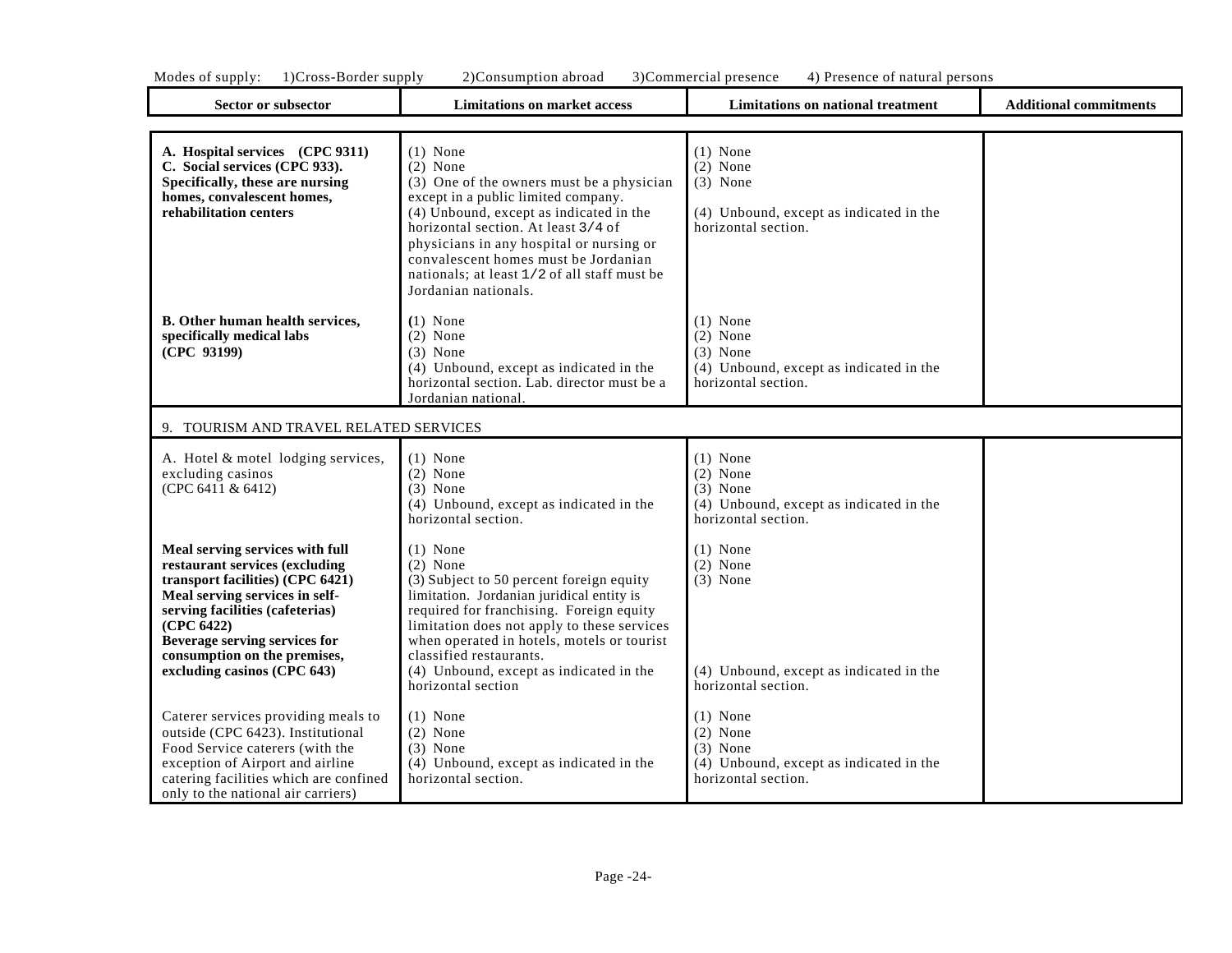| Mode<br>supply:<br>. . | supply<br>30rder<br>$ross-$ | ') (<br>abroad<br>:onsumption | :ommercial<br>nre.<br>sence<br>$\mathbf{u}$ | persons<br>1240<br>sence<br>natural |  |
|------------------------|-----------------------------|-------------------------------|---------------------------------------------|-------------------------------------|--|
|------------------------|-----------------------------|-------------------------------|---------------------------------------------|-------------------------------------|--|

| <b>Sector or subsector</b>                                  | <b>Limitations on market access</b>                                                                                                                                                                                                                                                                                                                                                                                                  | <b>Limitations on national treatment</b>                                                                      | <b>Additional commitments</b> |
|-------------------------------------------------------------|--------------------------------------------------------------------------------------------------------------------------------------------------------------------------------------------------------------------------------------------------------------------------------------------------------------------------------------------------------------------------------------------------------------------------------------|---------------------------------------------------------------------------------------------------------------|-------------------------------|
|                                                             |                                                                                                                                                                                                                                                                                                                                                                                                                                      |                                                                                                               |                               |
| Air catering services (part of CPC<br>6423)                 | $(1)$ Unbound<br>(2) Unbound<br>(3) Exclusivity is currently granted to the<br>national carrier. However, once exclusivity<br>is lifted, access will be subject to 50%<br>limitation on foreign equity and to any<br>other limitations on legal form provided for<br>by the Jordanian law. Number of service<br>providers may be restricted.<br>(4) Unbound, except as indicated in the<br>horizontal section.                       | $(1)$ Unbound<br>$(2)$ Unbound<br>$(3)$ None<br>(4) Unbound except as indicated in the<br>horizontal section. |                               |
| B. Travel Agencies and tour<br>operator services (CPC 7471) | (1) Foreign travel agencies must implement<br>their tours in Jordan through a local<br>service provider.<br>$(2)$ None<br>(3) Service may be provided through<br>Jordanian natural or juridical entities with<br>maximum 50 % foreign equity. Service<br>provider must be a specialized tourist firm.<br>Director must be a Jordanian national.<br>(4) Unbound, except as indicated in the<br>horizontal section. Director must be a | $(1)$ None<br>$(2)$ None<br>$(3)$ None<br>(4) Unbound, except as indicated in the<br>horizontal section.      |                               |
| Tourist guide services<br>(CPC 7472)                        | Jordanian national.<br>$(1)$ None<br>$(2)$ None<br>$(3)$ None<br>(4) Unbound, except as indicated in the<br>horizontal section.                                                                                                                                                                                                                                                                                                      | $(1)$ Unbound<br>$(2)$ None<br>$(3)$ None<br>(4) Unbound, except as indicated in the<br>horizontal section.   |                               |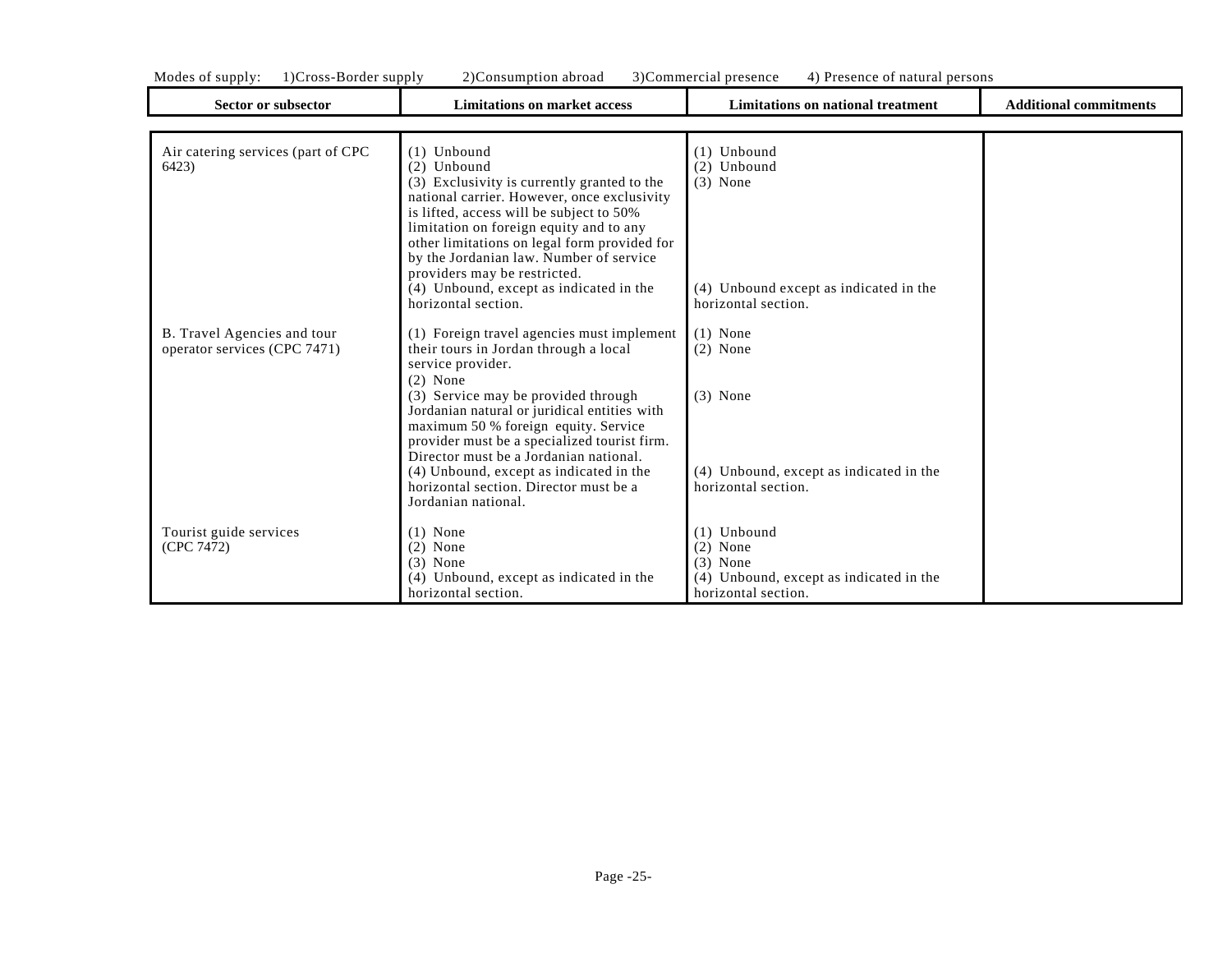| <b>Sector or subsector</b>                                                                                                                                   | <b>Limitations on market access</b>                                                                                                                                                                                | <b>Limitations on national treatment</b>                                                                                 | <b>Additional commitments</b> |  |
|--------------------------------------------------------------------------------------------------------------------------------------------------------------|--------------------------------------------------------------------------------------------------------------------------------------------------------------------------------------------------------------------|--------------------------------------------------------------------------------------------------------------------------|-------------------------------|--|
|                                                                                                                                                              |                                                                                                                                                                                                                    |                                                                                                                          |                               |  |
|                                                                                                                                                              | 10. RECREATIONAL, CULTURAL AND SPORTING SERVICES (Other than audio-visual services)                                                                                                                                |                                                                                                                          |                               |  |
| A. Other Entertainment services<br>(CPC 96191)<br>Theatrical producer, singer group,<br>bands and orchestra entertainment<br>services                        | $(1)$ Unbound <sup>*</sup><br>$(2)$ None<br>$(3)$ None<br>(4) Unbound, except as indicated in the<br>horizontal section.                                                                                           | $(1)$ Unbound <sup>*</sup><br>$(2)$ None<br>$(3)$ None<br>(4) Unbound, except as indicated in the<br>horizontal section. |                               |  |
| Circus troupes (CPC 96194)                                                                                                                                   | $(1)$ Unbound <sup>*</sup><br>$(2)$ None<br>(3) Foreign circus shows must be<br>sponsored by a registered Jordanian<br>sports club.<br>$(\overline{4})$ Unbound, except as indicated in the<br>horizontal section. | $(1)$ Unbound <sup>*</sup><br>$(2)$ None<br>$(3)$ None<br>(4) Unbound, except as indicated in the<br>horizontal section. |                               |  |
| B. News Agency Services (CPC<br>962) Correspondents only                                                                                                     | $(1)$ None<br>$(2)$ None<br>$(3)$ None<br>(4) Unbound, except as indicated in the<br>horizontal section.                                                                                                           | $(1)$ None<br>$(2)$ None<br>$(3)$ None<br>(4) Unbound, except as indicated in the<br>horizontal section.                 |                               |  |
| C. Libraries, archives, museums and<br>other cultural services<br>(CPC 963)<br>Museum services (except for<br>historical sites and buildings)<br>(CPC 96321) | $(1)$ None<br>$(2)$ None<br>$(3)$ None<br>(4) Unbound, except as indicated in the<br>horizontal section.                                                                                                           | $(1)$ None<br>$(2)$ None<br>$(3)$ None<br>(4) Unbound, except as indicated in the<br>horizontal section.                 |                               |  |
| D. Sporting and other recreational<br>services (CPC 964)                                                                                                     | Health and fitness clubs :<br>$(1)$ Unbound <sup>*</sup><br>$(2)$ None<br>$(3)$ None<br>(4) Unbound, except as indicated in the<br>horizontal section.                                                             | $(1)$ Unbound <sup>*</sup><br>$(2)$ None<br>$(3)$ None<br>(4) Unbound, except as indicated in the<br>horizontal section. |                               |  |
| 11. TRANSPORT SERVICES                                                                                                                                       |                                                                                                                                                                                                                    |                                                                                                                          |                               |  |
| A. Maritime Transport Services:<br>Transport services by Seagoing vessels (CPC 721)                                                                          |                                                                                                                                                                                                                    |                                                                                                                          |                               |  |

<sup>\*</sup> unbound due lack of technical feasibility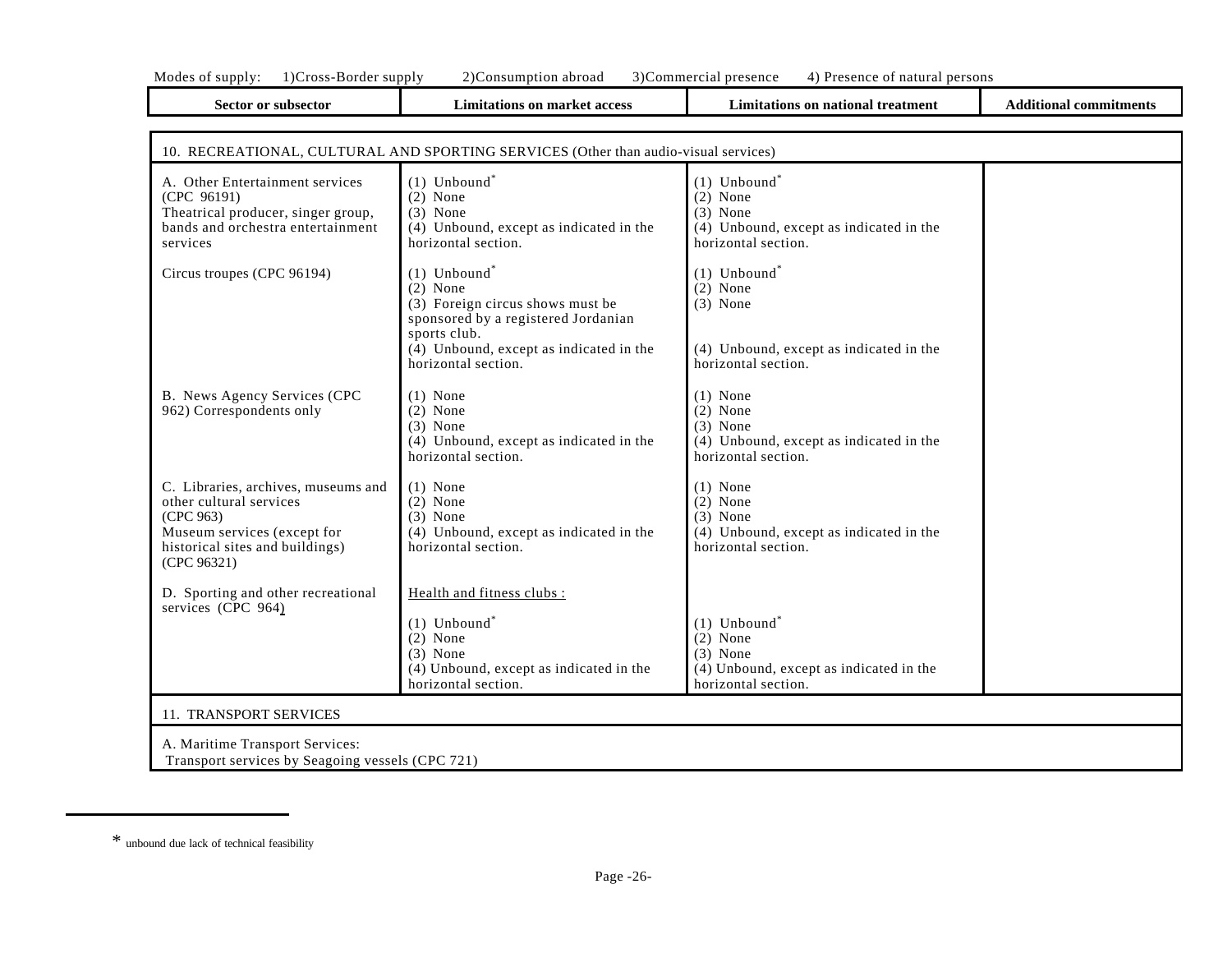Sector or subsector **Limitations on market access Limitations on national treatment Additional commitments** 

| (a) Passenger transportation<br>(CPC 7211)<br>(b) Freight transportation<br>(CPC 7212) | $(1)(a)$ Liner Shipping: None, but all ships<br>docking in Jordan must have a local Port<br>Agent.<br>(b) Bulk, tramp, and other international<br>shipping, including passenger<br>transportation: None<br>$(2)$ None<br>(3)<br>(a) Establishment of registered company<br>for the purpose of operating a fleet under<br>the national flag of Jordan: Subject to<br>50% foreign equity limitation except none<br>for ships owned and operated at the same<br>time by a non-Jordanian.<br>(b) Other forms of commercial presence for<br>the supply of international maritime<br>transport services: Subject to 50% foreign<br>equity limitation except none for ships<br>owned and operated at the same time by a<br>non-Jordanian.<br>(4) Unbound, except as indicated in<br>horizontal section. 1/5 of crew on<br>Jordanian ships must be Jordanian. | $(1)$ None<br>$(2)$ None<br>(3) Service fees for pilotage, berthing and<br>docking are 10% less for Jordanian ships.<br>Jordanian ships are exempt from any Port<br>dues when anchoring in Jordanian territorial<br>waters. Jordanian ships enjoy preferential<br>treatment in prices of bunker provided at the<br>Aqaba Port.<br>(4) Unbound, except as indicated in the<br>horizontal section. | The following services at<br>the port are made available<br>to international maritime<br>transport suppliers on<br>reasonable and non-<br>discriminatory terms and<br>conditions:<br>1.Pilotage (excluded)<br>2. Towing and tug<br>assistance<br>3. Provisioning, fuelling,<br>and watering.<br>4. Garbage collecting and<br>ballast waste disposal.<br>5. Port Captain 's services.<br>6. Navigation aids.<br>7. Shore-based operational<br>services, essential to ship<br>operations including<br>communications, water and<br>electrical supplies.<br>8. Emergency repair<br>facilities.<br>9. Anchorage, berth and<br>berthing services (excluded).<br>Please note that Pilotage<br>and anchorage services<br>have been excluded due to<br>the national treatment<br>limitation as seen from<br>commitments under the<br>national treatment column. |
|----------------------------------------------------------------------------------------|-------------------------------------------------------------------------------------------------------------------------------------------------------------------------------------------------------------------------------------------------------------------------------------------------------------------------------------------------------------------------------------------------------------------------------------------------------------------------------------------------------------------------------------------------------------------------------------------------------------------------------------------------------------------------------------------------------------------------------------------------------------------------------------------------------------------------------------------------------|--------------------------------------------------------------------------------------------------------------------------------------------------------------------------------------------------------------------------------------------------------------------------------------------------------------------------------------------------------------------------------------------------|---------------------------------------------------------------------------------------------------------------------------------------------------------------------------------------------------------------------------------------------------------------------------------------------------------------------------------------------------------------------------------------------------------------------------------------------------------------------------------------------------------------------------------------------------------------------------------------------------------------------------------------------------------------------------------------------------------------------------------------------------------------------------------------------------------------------------------------------------------|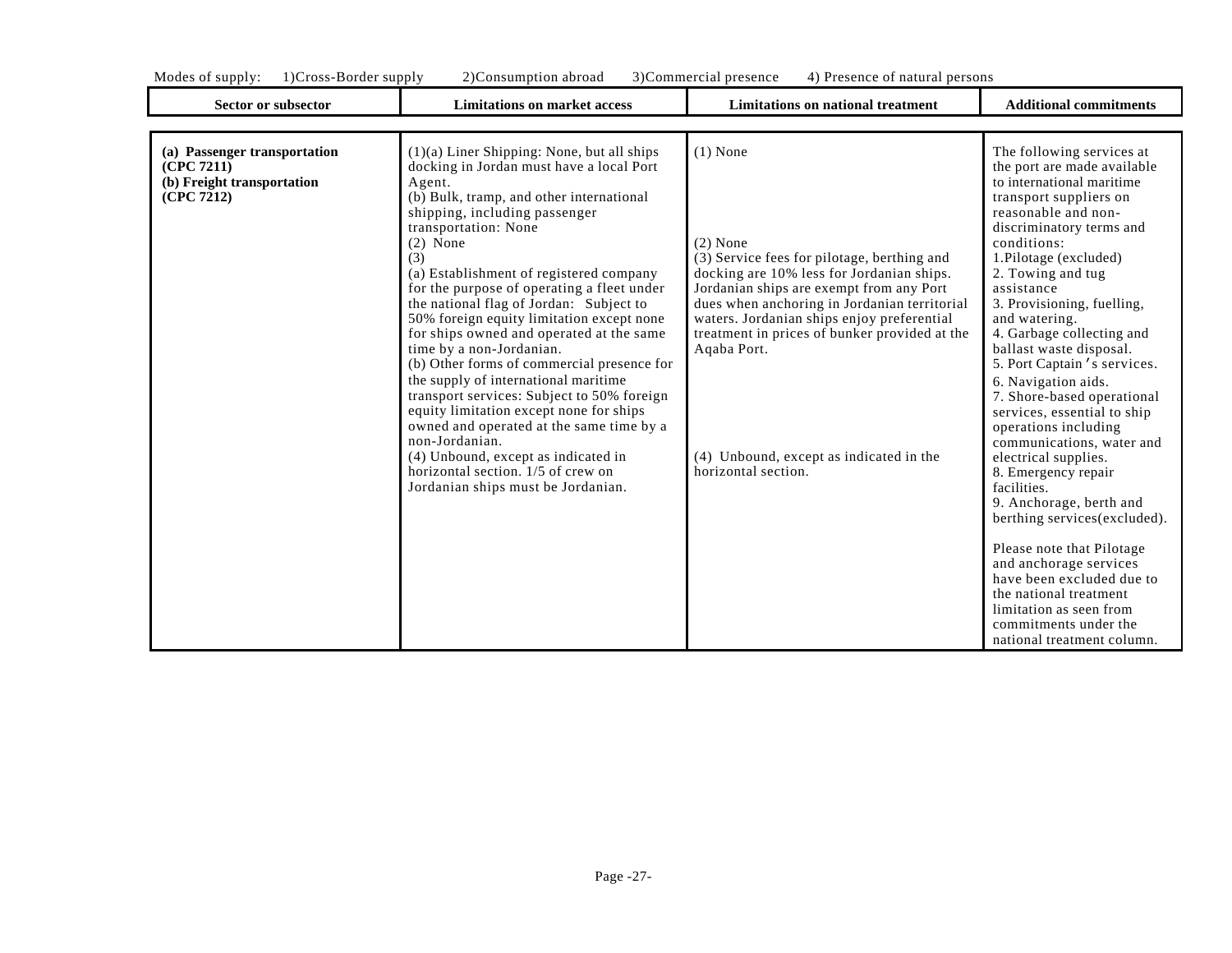| Sector or subsector                                                     | <b>Limitations on market access</b>                                                                                                                                                                             | Limitations on national treatment                                                                                                     | <b>Additional commitments</b> |
|-------------------------------------------------------------------------|-----------------------------------------------------------------------------------------------------------------------------------------------------------------------------------------------------------------|---------------------------------------------------------------------------------------------------------------------------------------|-------------------------------|
|                                                                         |                                                                                                                                                                                                                 |                                                                                                                                       |                               |
| Maritime Auxiliary Services                                             |                                                                                                                                                                                                                 |                                                                                                                                       |                               |
| (c) Rental services of sea-going<br>vessels with operator<br>(CPC 7213) | $(1)$ None<br>$(2)$ None<br>(3) Subject to 50% foreign equity limitation.<br>(4) Unbound, except as indicated in the<br>horizontal section.                                                                     | $(1)$ None<br>$(2)$ None<br>$(3)$ None<br>(4) Unbound, except as indicated in the<br>horizontal section.                              |                               |
| (d) Maintenance and repair of<br>vessels (CPC 8868)                     | $(1)$ None<br>$(2)$ None<br>(3) Subject to 60% foreign equity<br>limitation. Access restricted to Jordanian<br>natural or juridical entities.<br>(4) Unbound, except as indicated in the<br>horizontal section. | $(1)$ None<br>$(2)$ None<br>$(3)$ None<br>(4) Unbound, except as indicated in the<br>horizontal section.                              |                               |
| Storage and warehousing services<br>(CPC 742)                           | $(1)$ Unbound <sup>*</sup><br>$(2)$ None<br>(3) Subject to 50% foreign equity<br>limitation. <sup>5</sup><br>(4) Unbound, except as indicated in the<br>horizontal section.                                     | $(1)$ Unbound <sup>*</sup><br>$(2)$ None<br>$(3)$ None <sup>6</sup><br>(4) Unbound, except as indicated in the<br>horizontal section. |                               |

<sup>\*</sup>unbound due lack of technical feasibility

<sup>5</sup> Public utility concession or licensing procedures may apply in case of occupation of the public domain

<sup>6</sup> Public utility concession or licensing procedures may apply in case of occupation of the public domain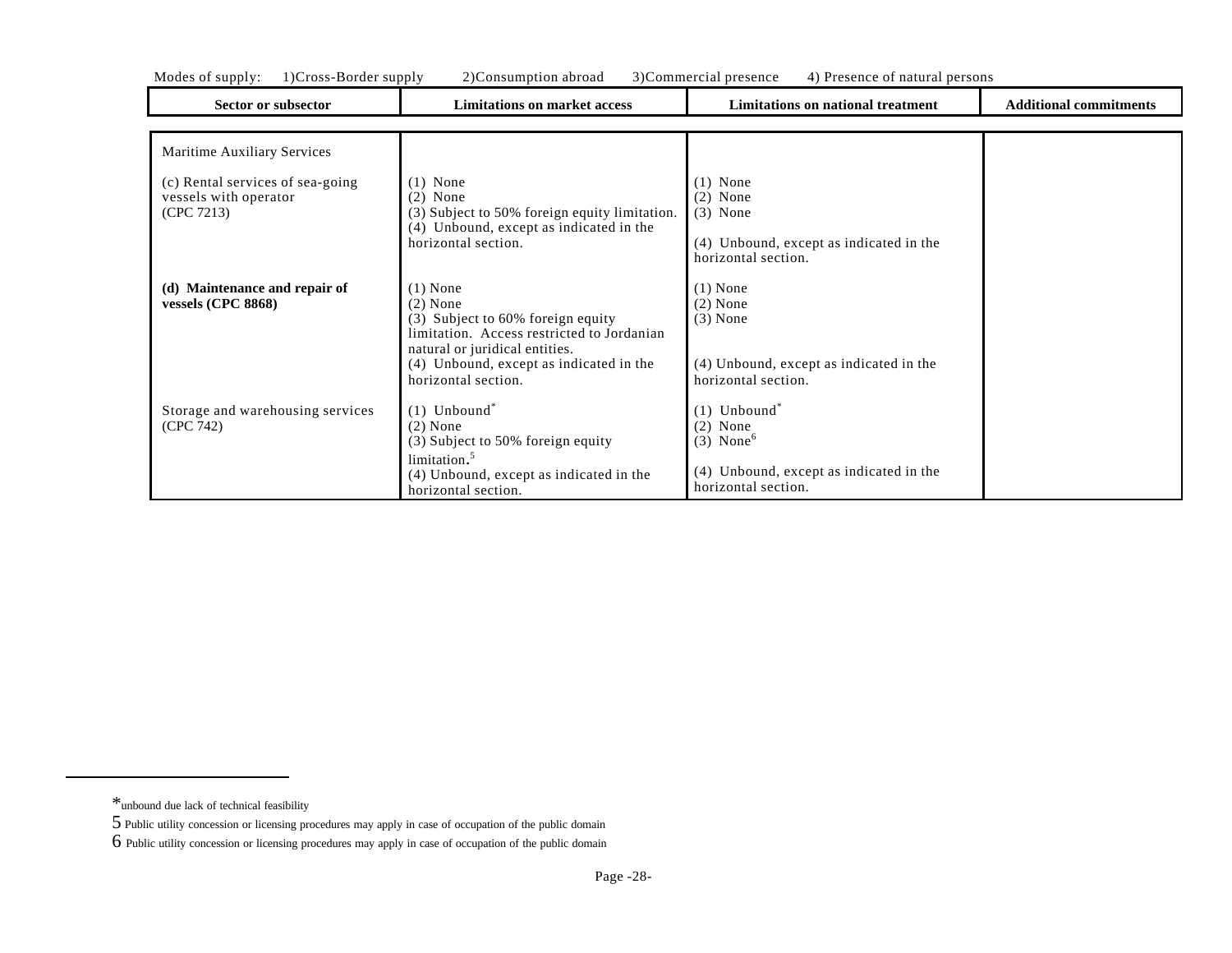| Sector or subsector                                                                                                                                                 | <b>Limitations on market access</b>                                                                                                                                                                                            | <b>Limitations on national treatment</b>                                                                  | <b>Additional commitments</b> |
|---------------------------------------------------------------------------------------------------------------------------------------------------------------------|--------------------------------------------------------------------------------------------------------------------------------------------------------------------------------------------------------------------------------|-----------------------------------------------------------------------------------------------------------|-------------------------------|
|                                                                                                                                                                     |                                                                                                                                                                                                                                |                                                                                                           |                               |
| Shipping Agents<br>Maritime Freight Forwarding<br>Services (CPC 748)<br>Maritime Freight Inspection services<br>(CPC 749)<br>Food Supply Catering<br>(Provisioning) | (1) Unbound<br>$(2)$ None<br>(3) Access restricted to Jordanian natural<br>or juridical entities. Subject to 50%<br>foreign equity limitation<br>(4) Unbound except as indicated in the<br>horizontal section.                 | (1) Unbound<br>$(2)$ None<br>$(3)$ None<br>(4) Unbound, except as indicated in the<br>horizontal section. |                               |
| <b>B. Internal Waterways Transport</b>                                                                                                                              |                                                                                                                                                                                                                                |                                                                                                           |                               |
| (a) Passenger transportation (CPC<br>7221)<br>(b) Freight transportation (CPC<br>7222)                                                                              | $(1)$ Unbound*<br>$(2)$ None<br>(3) Subject to 50% foreign equity limitation.<br>Starting no later than 31 December 2003,<br>100% foreign equity will be permitted.<br>(4) Unbound, except as indicated in the                 | $(1)$ Unbound*<br>$(2)$ None<br>$(3)$ None                                                                |                               |
|                                                                                                                                                                     | horizontal section.<br>$(1)$ None                                                                                                                                                                                              | (4) Unbound, except as indicated in the<br>horizontal section.                                            |                               |
| (c) Rental of vessels with crew (CPC<br>7223)                                                                                                                       | $(2)$ None<br>(3) Subject to 50% foreign equity limitation.<br>(4) Unbound, except as indicated in the<br>horizontal section.                                                                                                  | $(1)$ None<br>$(2)$ None<br>$(3)$ None<br>(4) Unbound, except as indicated in the                         |                               |
| (d) Maintenance and repair of<br>vessels (part of CPC 8868)                                                                                                         | $(1)$ Unbound*<br>$(2)$ None<br>(3) Subject to 60% foreign equity<br>limitation.<br>(4) Unbound, except as indicated in the<br>horizontal section.                                                                             | horizontal section.<br>$(1)$ Unbound*<br>$(2)$ None<br>$(3)$ None                                         |                               |
| (e) Pushing and towing services                                                                                                                                     | $(1)$ Unbound*<br>$(2)$ None<br>(3) Subject to 50% foreign equity limitation.                                                                                                                                                  | (4) Unbound, except as indicated in the<br>horizontal section.<br>$(1)$ Unbound*                          |                               |
| (CPC 7224)                                                                                                                                                          | Establishment and provision of services<br>are subject to an agreement with the<br>Jordanian government. Number of service<br>providers may be restricted.<br>$(4)$ Unbound, except as indicated in the<br>horizontal section. | $(2)$ None<br>$(3)$ None                                                                                  |                               |
|                                                                                                                                                                     |                                                                                                                                                                                                                                | (4) Unbound, except as indicated in the<br>horizontal section.                                            |                               |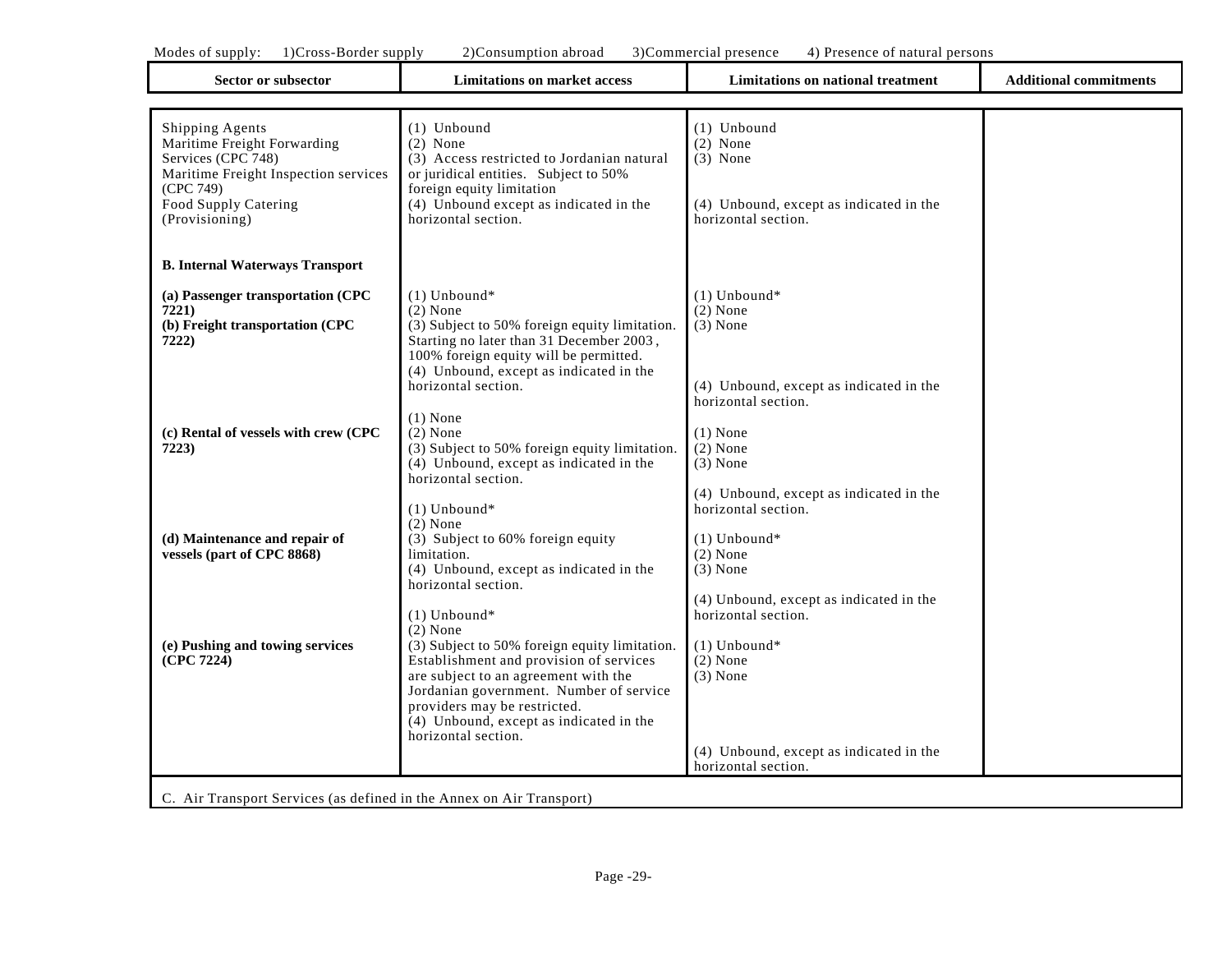| Sector or subsector                                                                | <b>Limitations on market access</b>                                                                                                                                                    | Limitations on national treatment                                                                        | <b>Additional commitments</b> |
|------------------------------------------------------------------------------------|----------------------------------------------------------------------------------------------------------------------------------------------------------------------------------------|----------------------------------------------------------------------------------------------------------|-------------------------------|
| Maintenance and repair of Aircraft<br>(part of CPC 8868)                           | (1) Subject to an agreement with Royal<br>Jordanian Airline (National Carrier).<br>$(2)$ None<br>(3) Subject to 60% foreign equity limitation.                                         | $(1)$ None<br>$(2)$ None<br>$(3)$ None                                                                   |                               |
|                                                                                    | Number of service providers may be<br>restricted.<br>(4) Unbound, except as indicated in the<br>horizontal section.                                                                    | (4) Unbound, except as indicated in the<br>horizontal section.                                           |                               |
| <b>Computer Reservation Systems</b><br>$(CRS)$ :<br>Sales and Marketing            | $(1)$ None<br>$(2)$ None<br>(3) Subject to 50% foreign equity limitation                                                                                                               | $(1)$ None<br>$(2)$ None<br>$(3)$ None                                                                   |                               |
| Maintenance and Repair                                                             | (4) Unbound, except as indicated in the<br>horizontal section.                                                                                                                         | (4) Unbound, except as indicated in the<br>horizontal section.                                           |                               |
| Air Auxiliary Services                                                             |                                                                                                                                                                                        |                                                                                                          |                               |
| Freight forwarding services (part of<br>CPC 748)                                   | $(1)$ None<br>$(2)$ None<br>(3) Access restricted to Jordanian natural<br>or juridical entities. Director must be a<br>Jordanian national. Subject to 50%                              | $(1)$ None<br>$(2)$ None<br>$(3)$ None                                                                   |                               |
|                                                                                    | foreign equity limitation<br>(4) Unbound, except as indicated in the<br>horizontal section. Director must be a<br>Jordanian national.                                                  | (4) Unbound, except as indicated in the<br>horizontal section.                                           |                               |
| Packing and crating and de-packing<br>and de-crating services (part of CPC<br>749) | $(1)$ None<br>$(2)$ None<br>(3) Access restricted to Jordanian natural<br>or juridical entities. Subject to 50%<br>foreign equity limitation<br>(4) Unbound except as indicated in the | $(1)$ None<br>$(2)$ None<br>$(3)$ None<br>(4) Unbound, except as indicated in the<br>horizontal section. |                               |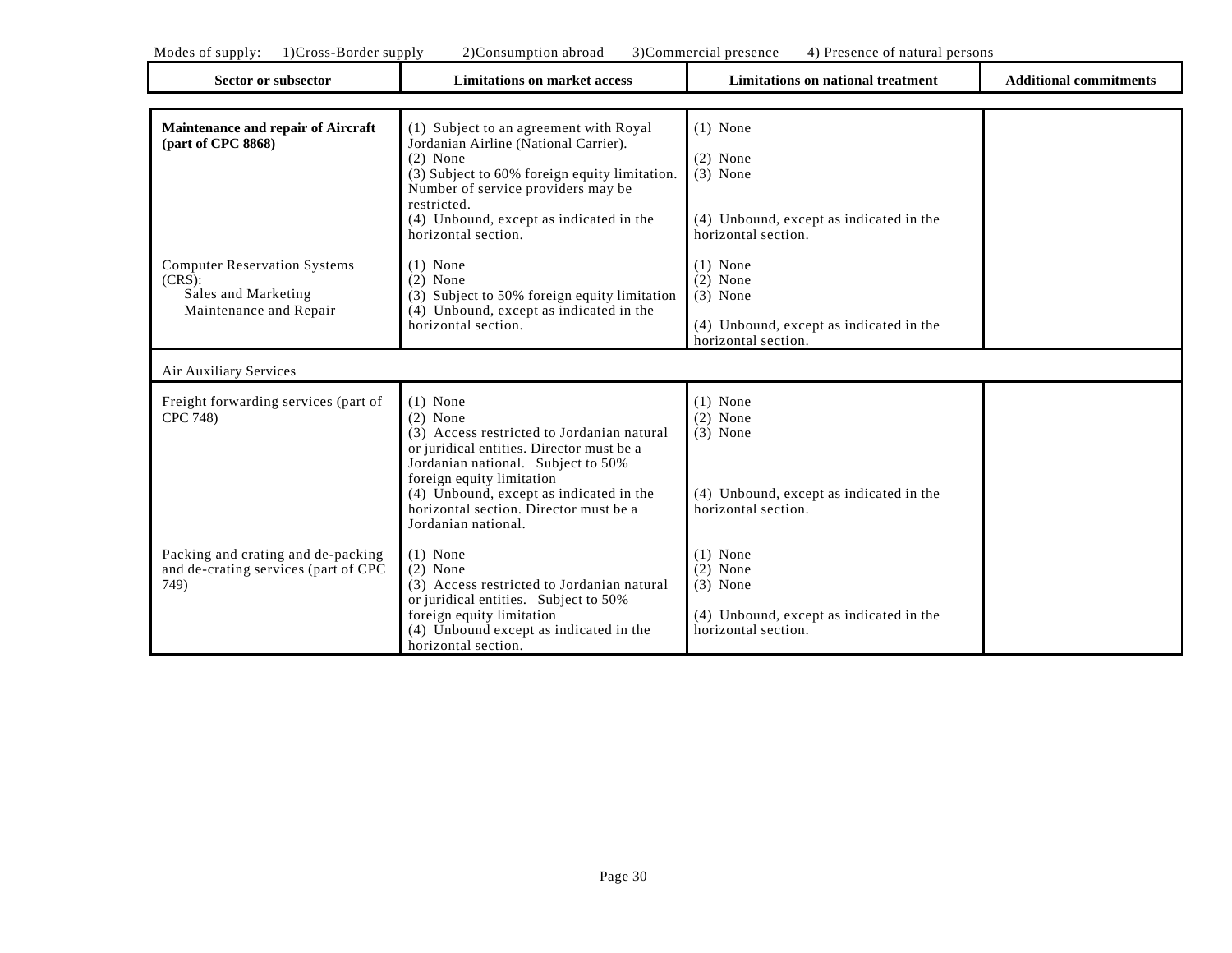| 1) Cross-Border supply<br>3)Commercial presence<br>Modes of supply:<br>2) Consumption abroad<br>4) Presence of natural persons                                                                                                                                  |                                                                                                                                                                                                                                                                                                                                                                                                                                                                                                                                                                                                                                                                                                                                                                  |                                                                                                                |                               |
|-----------------------------------------------------------------------------------------------------------------------------------------------------------------------------------------------------------------------------------------------------------------|------------------------------------------------------------------------------------------------------------------------------------------------------------------------------------------------------------------------------------------------------------------------------------------------------------------------------------------------------------------------------------------------------------------------------------------------------------------------------------------------------------------------------------------------------------------------------------------------------------------------------------------------------------------------------------------------------------------------------------------------------------------|----------------------------------------------------------------------------------------------------------------|-------------------------------|
| <b>Sector or subsector</b>                                                                                                                                                                                                                                      | <b>Limitations on market access</b>                                                                                                                                                                                                                                                                                                                                                                                                                                                                                                                                                                                                                                                                                                                              | <b>Limitations on national treatment</b>                                                                       | <b>Additional commitments</b> |
| Freight inspection services (part of<br>CPC 749) excluding pre-shipment<br>inspection for customs valuation<br>purposes on imports.                                                                                                                             | (1) None, Jordan does not accept pre-<br>shipment inspection for customs valuation<br>purposes on imports.<br>(2) None, Jordan does not accept pre-<br>shipment inspection for customs valuation<br>purposes on imports.<br>(3) Subject to 50% foreign equity<br>limitation. Access restricted to freight<br>forwarders in the form of Jordanian natural<br>or juridical entities. Director must be a<br>Jordanian national. Once issuance of<br>specialized licenses for provision of freight<br>inspection services is regulated, access<br>will also be granted to inspection firms in<br>the form of Jordanian natural or juridical<br>entities.<br>(4) Unbound, except as indicated in the<br>horizontal section. Director must be a<br>Jordanian national. | $(1)$ None<br>$(2)$ None<br>$(3)$ None<br>(4) Unbound, except as indicated in the<br>horizontal section.       |                               |
| <b>E. Rail Transport</b><br>(a) Passenger transportation (CPC<br><b>7111</b> )<br>(b) Freight transportation (CPC<br>7112)<br>(c) Pushing and towing services<br>(CPC 7113)<br>(d) Maintenance and repair of rail<br>transport equipment (part of CPC)<br>8868) | $(1)$ Unbound<br>$(2)$ Unbound<br>(3) Subject to Cabinet authorization<br>provided that the infrastructure is owned<br>by the Jordanian Government. Number of<br>service providers may be restricted.<br>(4) Unbound, except as indicated in the<br>horizontal section.                                                                                                                                                                                                                                                                                                                                                                                                                                                                                          | $(1)$ Unbound<br>$(2)$ Unbound<br>$(3)$ None<br>(4) Unbound, except as indicated in the<br>horizontal section. |                               |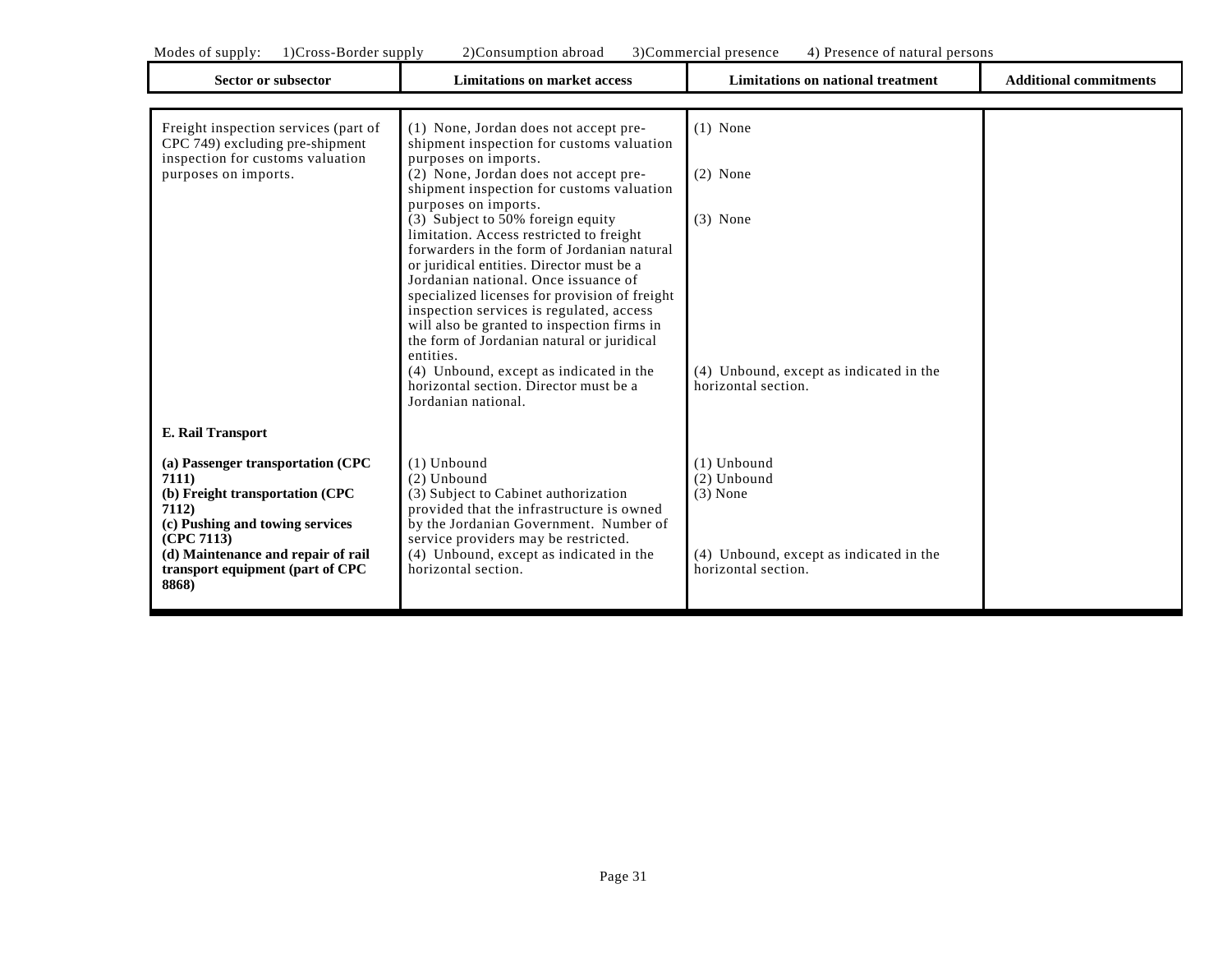#### REFERENCE PAPER

## Scope

The following are definitions and principles on the regulatory framework for the basic telecommunications services.

#### Definitions

Users mean service consumers and service suppliers.

Essential facilities mean facilities of a public telecommunications transport network or service that

- (a) are exclusively or predominantly provided by a single or limited number of suppliers; and
- (b) cannot feasibly be economically or technically substituted in order to provide a service.

A majorsupplieris a supplier, which has the ability to materially affect the terms of participation (having regard to price and supply) in the relevant market for basic telecommunications services as a result of:

- (a) control over essential facilities; or  $(b)$  use of its position in the market.
- use of its position in the market.

#### 1. Competitive safeguards

#### 1.1 Prevention of anti-competitive practices in telecommunications

Appropriate measures shall be maintained for the purpose of preventing suppliers who, alone or together, are a major supplier from engaging in or continuing anti-competitive practices.

## 1.2 Safeguards

The anti-competitive practices referred to above shall include in particular:

- (a) engaging in anti-competitive cross-subsidization;
- (b) using information obtained from competitors with anti-competitive results; and (c) not making available to other services suppliers on a timely basis technical inform

not making available to other services suppliers on a timely basis technical information about essential facilities and commercially relevant information which are necessary for them to provide services.

#### 2. Interconnection

2.1 This section applies to linking with suppliers providing public telecommunications transport networks or services in orderto allowthe users of one supplierto communicate with users of another supplier and to access services provided by another supplier, where specific commitments are undertaken.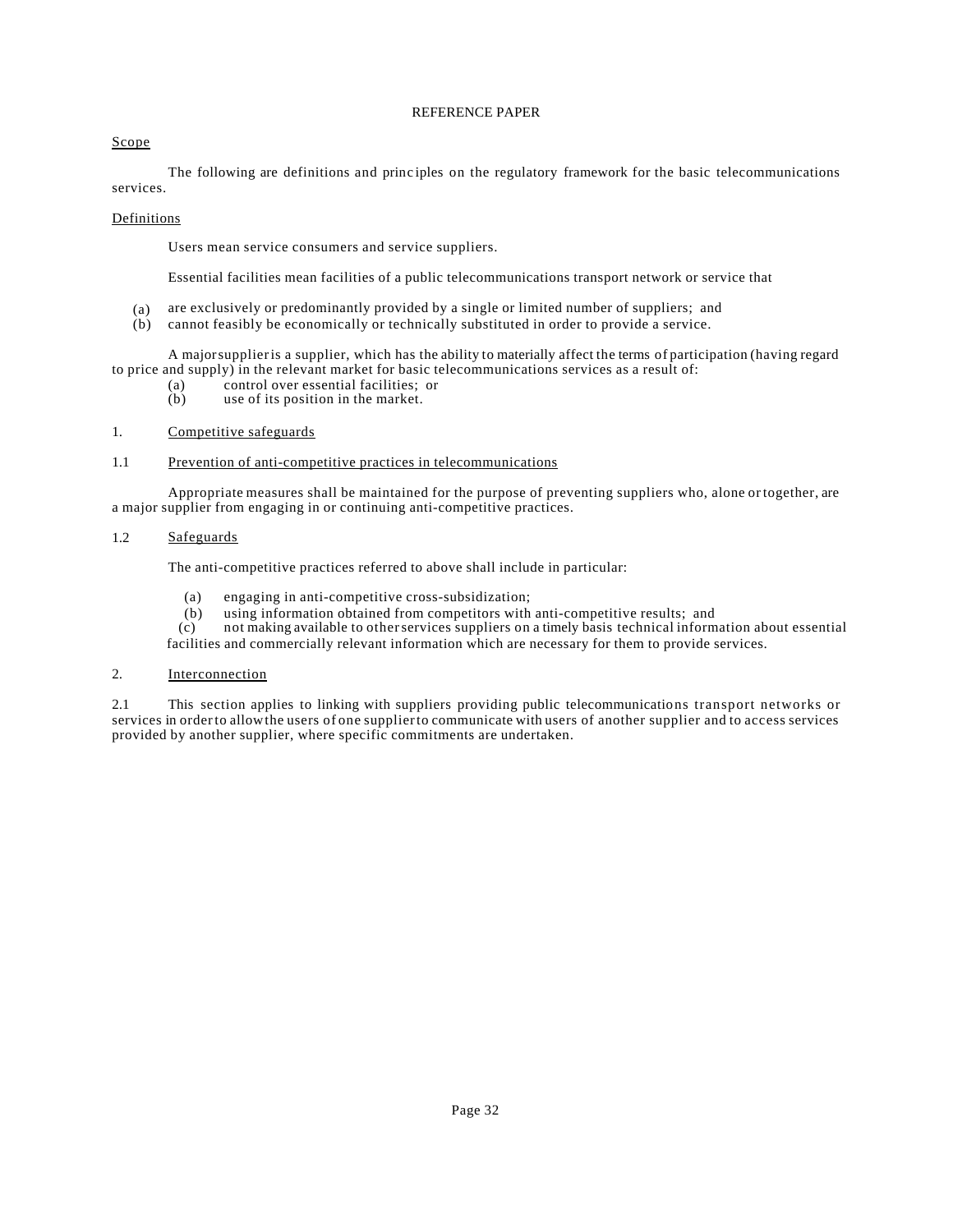## 2.2 Interconnection to be ensured

Interconnection with a major supplier will be ensured at any technically feasible point in the network. Such interconnection is provided.

- (a) under non-discriminatory terms, conditions (including technical standards and specifications) and rates and of a quality no less favourable than that provided for its own like services or for like services of non-affiliated service suppliers or for its subsidiaries or other affiliates;
- (b) in a timely fashion, on terms, conditions (including technical standards and specifications) and cost-oriented rates that are transparent, reasonable, having regard to economic feasibility, and sufficiently unbundled so that the supplier need not pay for network components or facilities that it does not require for the service to be provided; and
- (c) upon request, at points in addition to the network termination points offered to the majority of users, subject to charges that reflect the cost of construction of necessary additional facilities.

#### 2.3 Public availability of the procedures for interconnection negotiations

The procedures applicable for interconnection to a major supplier will be made publicly available.

## 2.4 Transparency of interconnection arrangements

It is ensured that a major supplier will make publicly available either its interconnection agreements or a reference interconnection offer.

## 2.5 Interconnection: dispute settlement

A service supplier requesting interconnection with a major supplier will have recourse, either:

- (a) at any time or
- (b) after a reasonable period of time which has been made publicly known

to an independent domestic body, which may be a regulatory body as referred to in paragraph 5 below, to resolve disputes regarding appropriate terms, conditions and rates forinterconnection within a reasonable period of time, to the extent that these have not been established previously.

#### 3. Universal service

Any Member has the right to define the kind of universal service obligation it wishes to maintain. Such obligations will not be regarded as anti-competitive *per se*, provided they are administered in a transparent, nondiscriminatory and competitively neutralmanner and are not more burdensome than necessary for the kind of universal service defined by the Member.

#### 4. Public availability of licensing criteria

Where a licence is required, the following will be made publicly available:

- (a) all the licensing criteria and the period of time normally required to reach a decision concerning an application for a licence and
- (b) the terms and conditions of individual licences.

The reasons for the denial of a licence will be made known to the applicant upon request.

## 5. Independent regulators

The regulatory body is separate from, and not accountable to, any supplier of basic telecommunications services.The decisions of and the procedures used by regulators shall be impartialwith respect to all market participants.

## 6. Allocation and use of scarce resources